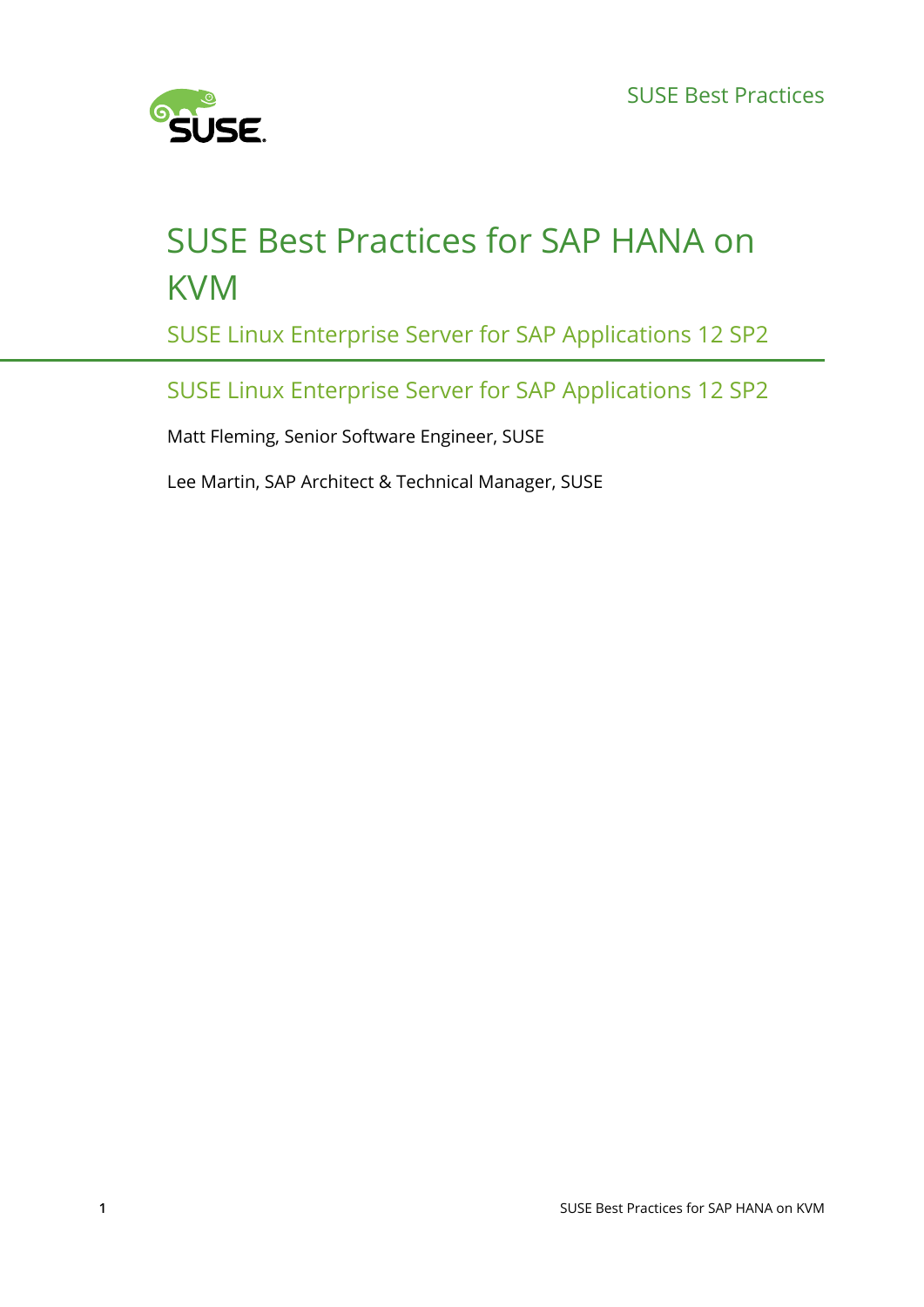This best practice document describes how SUSE Linux Enterprise Server for SAP Applications 12 SP2 with KVM should be configured to run SAP HANA for use in production environments. Configurations which are not set up according to this best practice guide are considered as unsupported by SAP for production workloads.

While this document is not compulsory for non-production SAP HANA workloads, it may still be useful to help ensure optimal performance in such scenarios.

**Disclaimer:** Documents published as part of the SUSE Best Practices series have been contributed voluntarily by SUSE employees and third parties. They are meant to serve as examples of how particular actions can be performed. They have been compiled with utmost attention to detail. However, this does not guarantee complete accuracy. SUSE cannot verify that actions described in these documents do what is claimed or whether actions described have unintended consequences. SUSE LLC, its affiliates, the authors, and the translators may not be held liable for possible errors or the consequences thereof.

Publication Date: August 19, 2019

# **Contents**

- [1](#page-3-0) [Introduction](#page-3-0) **4**
- [2](#page-4-0) Supported Scenarios and [Prerequisites](#page-4-0) **5**
- [3](#page-10-0) [Hypervisor](#page-10-0) **11**
- [4](#page-16-0) Guest VM XML [Configuration](#page-16-0) **17**
- [5](#page-23-0) Guest [Operating](#page-23-0) System **24**
- [6](#page-24-0) [Administration](#page-24-0) **25**
- [7](#page-26-0) [Examples](#page-26-0) **27**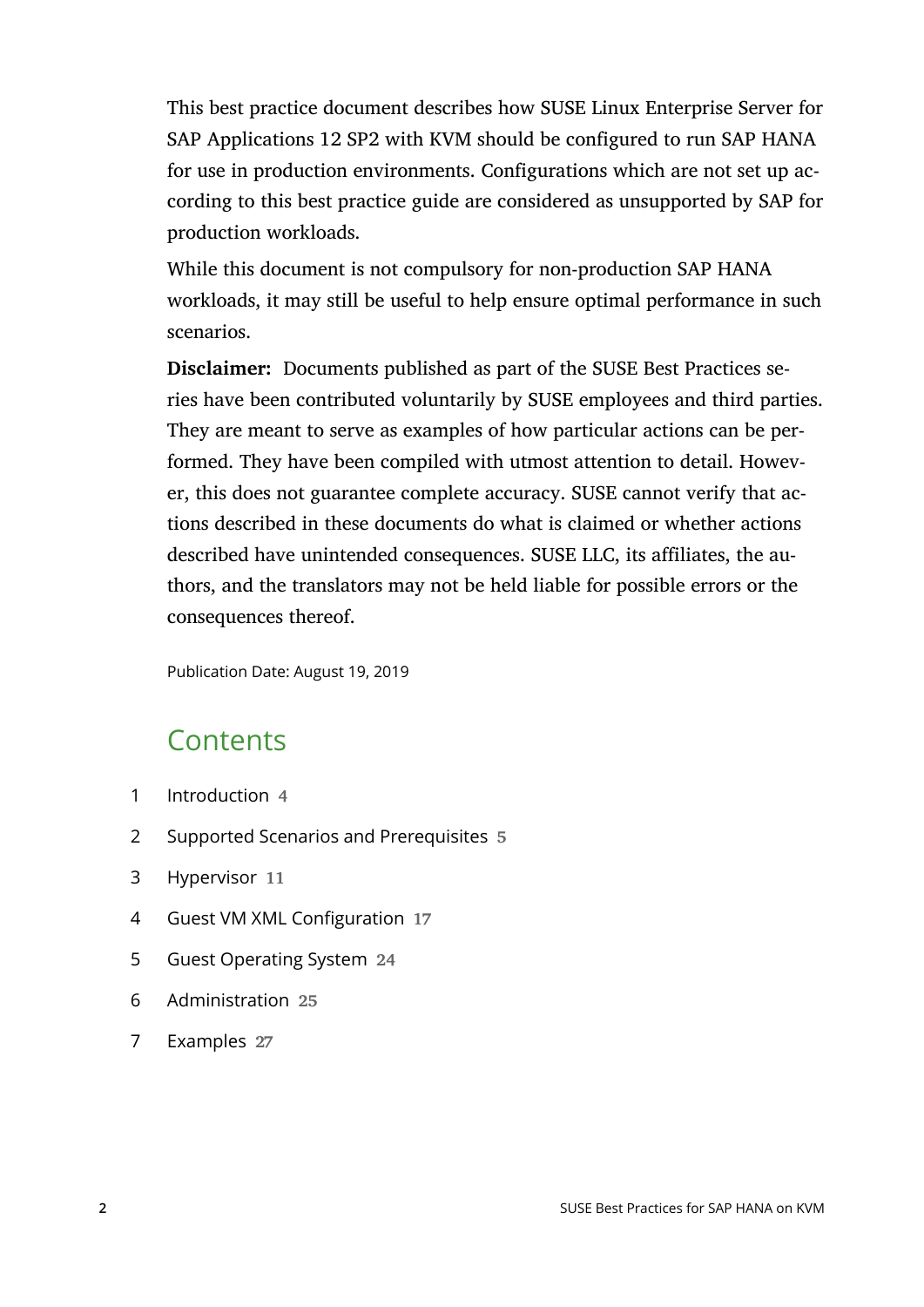- [Additional Information](#page-42-0) **43**
- [Legal notice](#page-44-0) **45**
- GNU Free [Documentation](#page-45-0) License **46**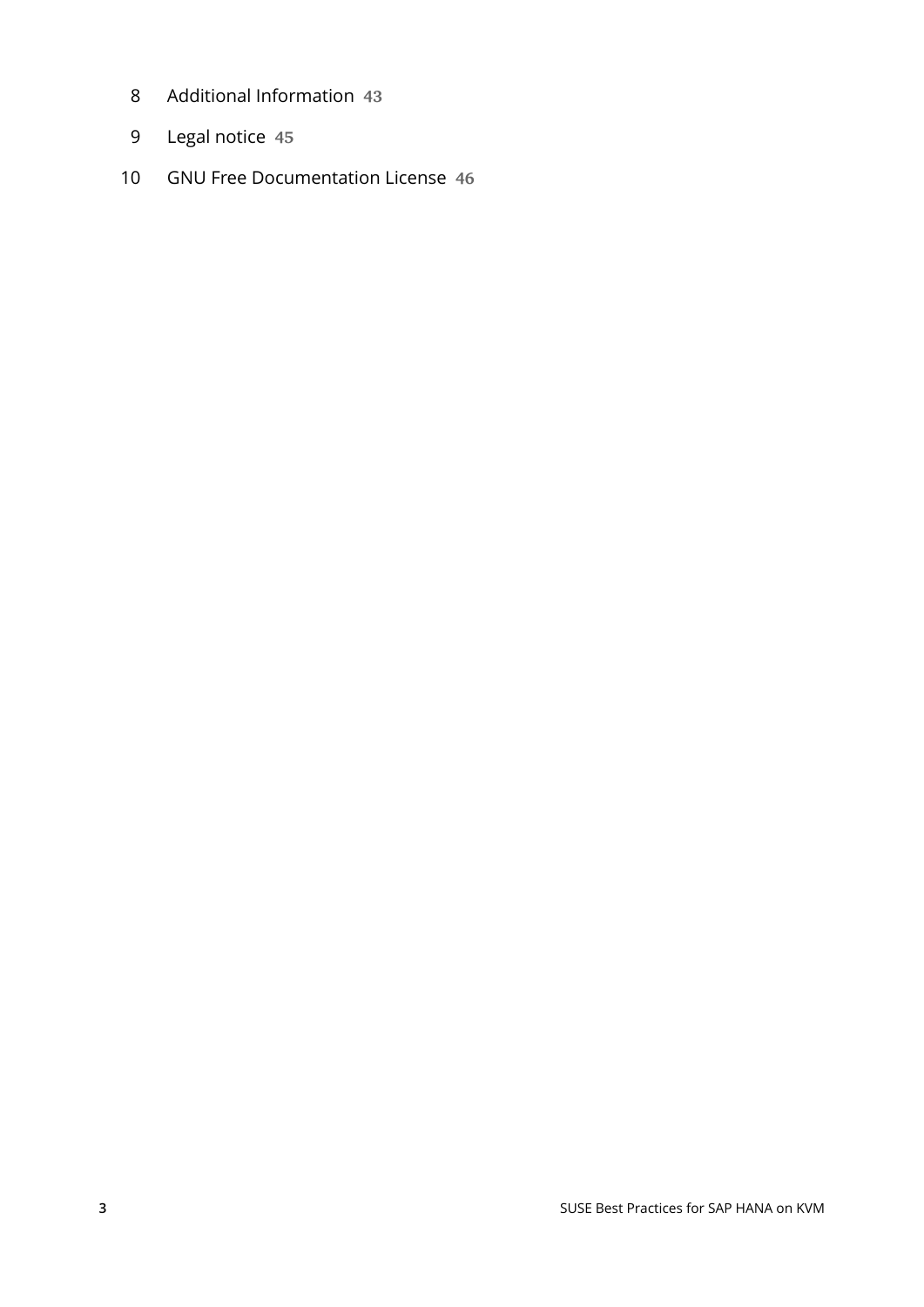# <span id="page-3-0"></span>1 Introduction

This best practice document describes how SUSE Linux Enterprise Server for SAP Applications 12 SP2 with KVM should be configured to run SAP HANA for use in production environments. The setup of the SAP HANA system or other components like HA clusters are beyond the scope of this document.

The following sections describe how to set up and configure the three KVM components required to run SAP HANA on KVM:

- *[Section 3, "Hypervisor"](#page-10-0)* The host operating system running the Hypervisor directly on the server hardware
- *[Section 4, "Guest VM XML Configuration"](#page-16-0)* The libvirt domain XML description of the guest VM
- *[Section 5, "Guest Operating System"](#page-23-0)* The operating system inside the VM where SAP HANA is running

Follow *[Section 2, "Supported Scenarios and Prerequisites"](#page-4-0)* and the respective SAP Notes to ensure a supported configuration. Most of the configuration options are specific to the libvirt package and therefore require modifying the VM guest's domain XML file.

# 1.1 Definitions

- Hypervisor: The software running directly on the physical sever to create and run VMs (Virtual Machines).
- Virtual Machine: is an emulation of a computer.
- Guest OS: The Operating System running inside the VM (Virtual Machine). This is the OS running SAP HANA and therefore the one that should be checked for SAP HANA support as per SAP Note 2235581 "SAP HANA: Supported Operating Systems" ([https://](https://launchpad.support.sap.com/#/notes/2235581) [launchpad.support.sap.com/#/notes/2235581](https://launchpad.support.sap.com/#/notes/2235581) ?) and the "SAP HANA Hardware Directory" (<https://www.sap.com/dmc/exp/2014-09-02-hana-hardware/enEN/appliances.html> ).
- Paravirtualization: Allows direct communication between the Hypervisor and the VM Guest resulting in a lower overhead and better performance.
- libvirt: A management interface for KVM.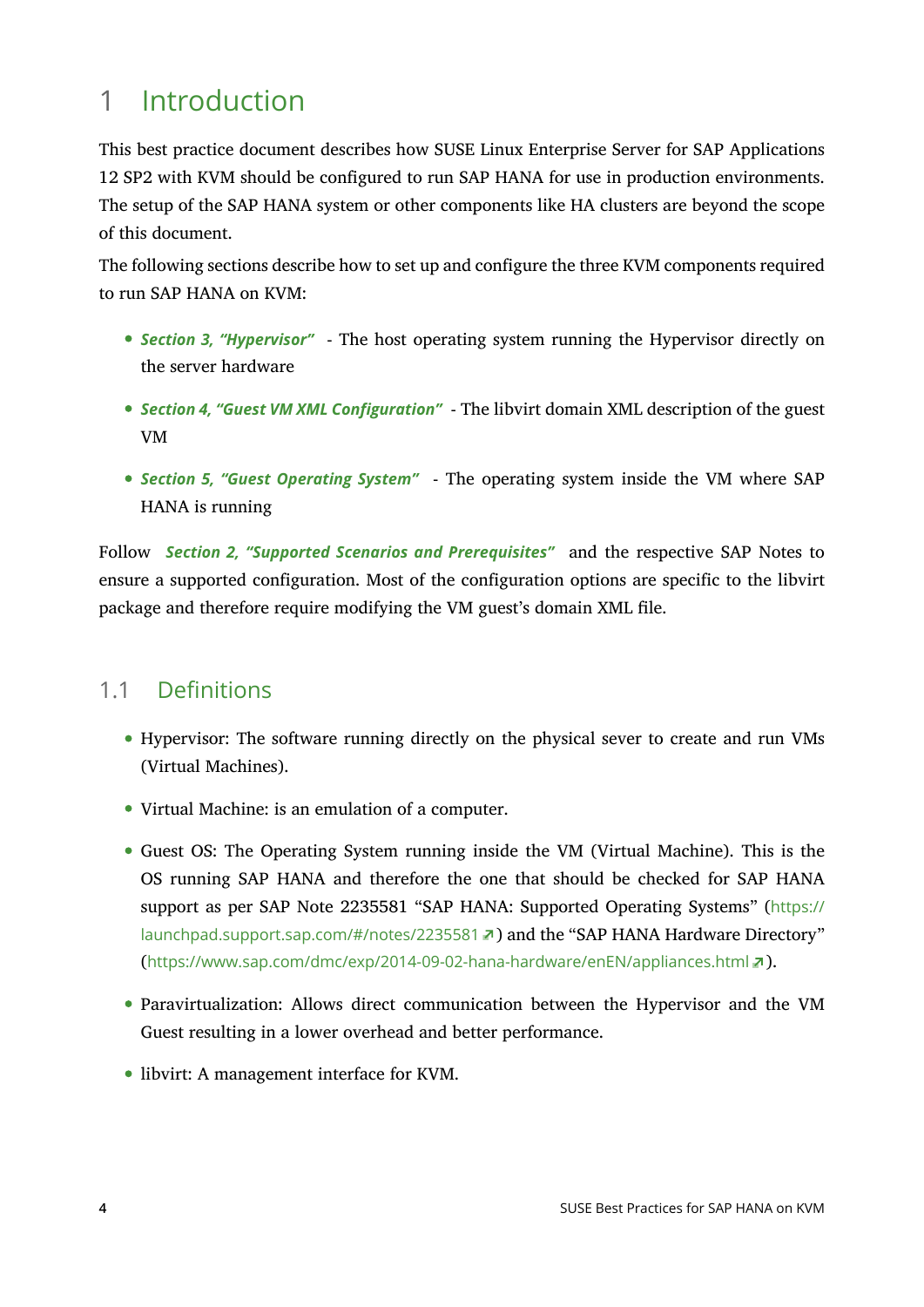- qemu: The virtual machine emulator, also seen a process on the Hypervisor running the VM.
- SI units: Some commands and configurations use the decimal prefix (for example GB), while other use the binary prefix (for example GiB). In this document we use the binary prefix where possible.

For a general overview of the technical components of the KVM architecture, refer to [https://](https://documentation.suse.com/sles/12-SP4/html/SLES-all/cha-kvm-intro.html) [documentation.suse.com/sles/12-SP4/html/SLES-all/cha-kvm-intro.html](https://documentation.suse.com/sles/12-SP4/html/SLES-all/cha-kvm-intro.html)

## 1.2 SAP HANA Virtualization Scenarios

SAP supports virtualization technologies for SAP HANA usage on a per scenario basis:

- Single-VM One VM per Hypervisor/physical server for SAP HANA Scale-Up (NOTE: SAP does not allow any other VM or workload on the same server)
- Multi-VM Multiple VM's per Hypervisor/physical server for SAP HANA Scale-Up
- Scale-Out For SAP HANA Scale-Out

See SAP Notes:

- SAP Note 2284516 "SAP HANA virtualized on SUSE Linux Enterprise Hypervisors" ([https://](https://launchpad.support.sap.com/#/notes/2284516) [launchpad.support.sap.com/#/notes/2284516](https://launchpad.support.sap.com/#/notes/2284516) ) for details
- SAP Note 2607144 "SAP HANA on KVM included with SLES for SAP Applications 12 SP2 in production" (<https://launchpad.support.sap.com/#/notes/2607144> a)

# <span id="page-4-0"></span>2 Supported Scenarios and Prerequisites

**Follow this SUSE Best Practices for SAP HANA on KVM - SUSE Linux Enterprise Server for SAP Applications 12 SP2 document which describes the steps necessary to create a supported SAP HANA on KVM configuration. SUSE Linux Enterprise Server for SAP Applications must be used for both Hypervisor and Guest.**

Inquiries about scenarios not listed here should be directed to saphana@suse.com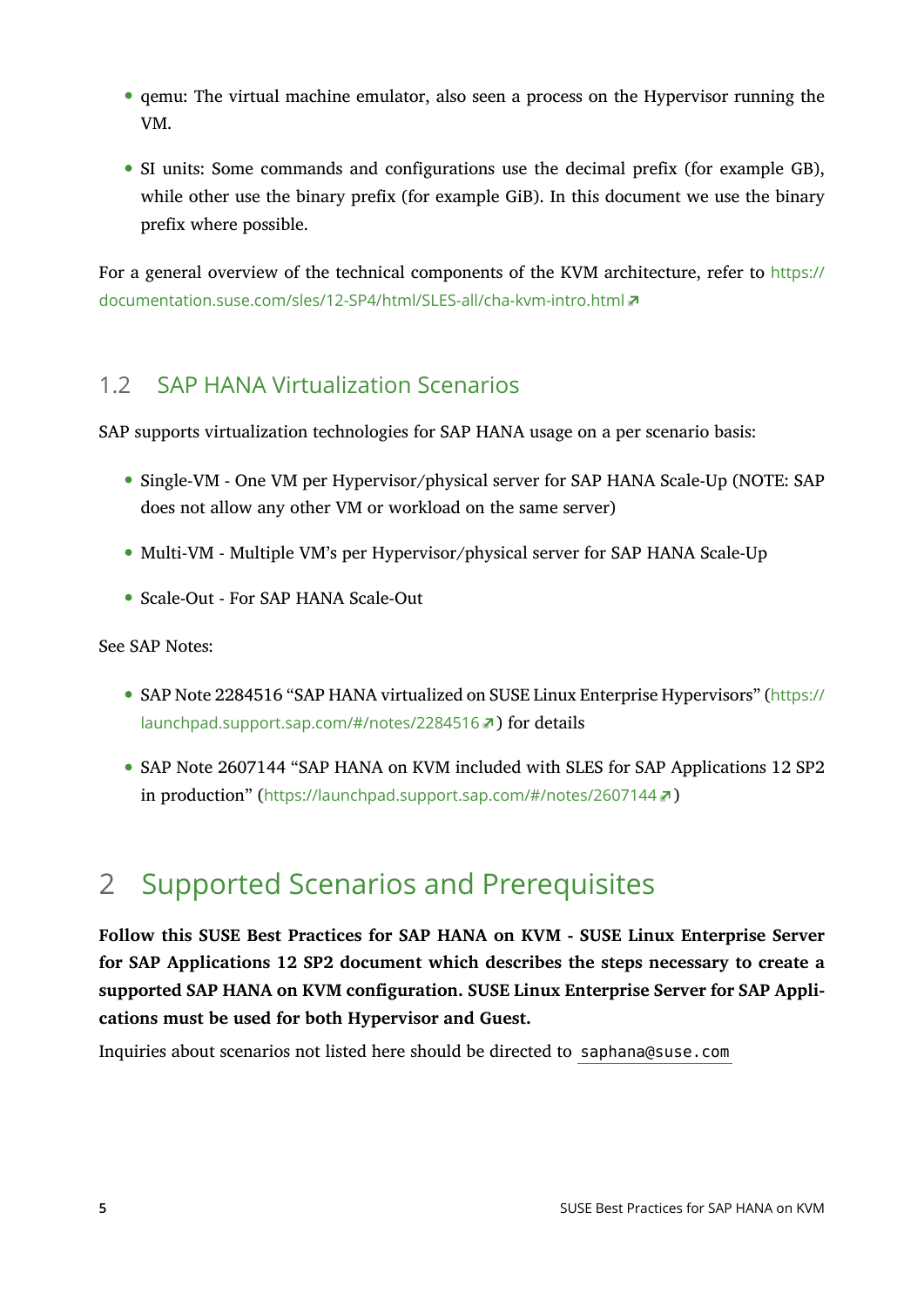# 2.1 Supported Scenarios

At the time of this publication the following configurations are supported for production use:

| <b>CPU Architecture</b> | <b>SAP HANA scale-up</b>                                                                                                                  | <b>SAP HANA scale-up</b> | <b>SAP HANA Scale-</b> |
|-------------------------|-------------------------------------------------------------------------------------------------------------------------------------------|--------------------------|------------------------|
|                         | (single VM)                                                                                                                               | (multi VM)               | Out                    |
| Haswell (Intel v3)      | - Hypervisor: SLES<br>for SAP 12 SP2 -<br><b>Guest: SLES for SAP</b><br>12 SP1 onward -<br>Size: max. $4 \text{ socket}^1$ ,<br>2 TiB RAM | no                       | no                     |

<span id="page-5-0"></span>**TABLE 1: SUPPORTED COMBINATIONS**

 $<sup>1</sup>$  Maximum 4 sockets using Intel standard chipsets on a single system board, for example Leno-</sup> vo\* x3850, HPE\*/SGI\* UV300 etc.

Check the following SAP Notes for the latest details of supported SAP HANA on KVM scenarios.

- SAP Note 2284516 "SAP HANA virtualized on SUSE Linux Enterprise Hypervisors" ([https://](https://launchpad.support.sap.com/#/notes/2284516) [launchpad.support.sap.com/#/notes/2284516](https://launchpad.support.sap.com/#/notes/2284516) 7)
- SAP Note 2607144 "SAP HANA on KVM included with SLES for SAP Applications 12 SP2 in production" (<https://launchpad.support.sap.com/#/notes/2607144> ?)

## 2.2 Sizing

It is recommended to reserve the following resources for the Hypervisor:

- 7% RAM
- <span id="page-5-1"></span>1x Physical CPU core (2x Logical CPU/Hyperthreads) per Socket

### 2.2.1 Memory Sizing

Since SAP HANA runs inside the VM, it is the RAM size of the VM which must be used as the basis for SAP HANA Memory sizing.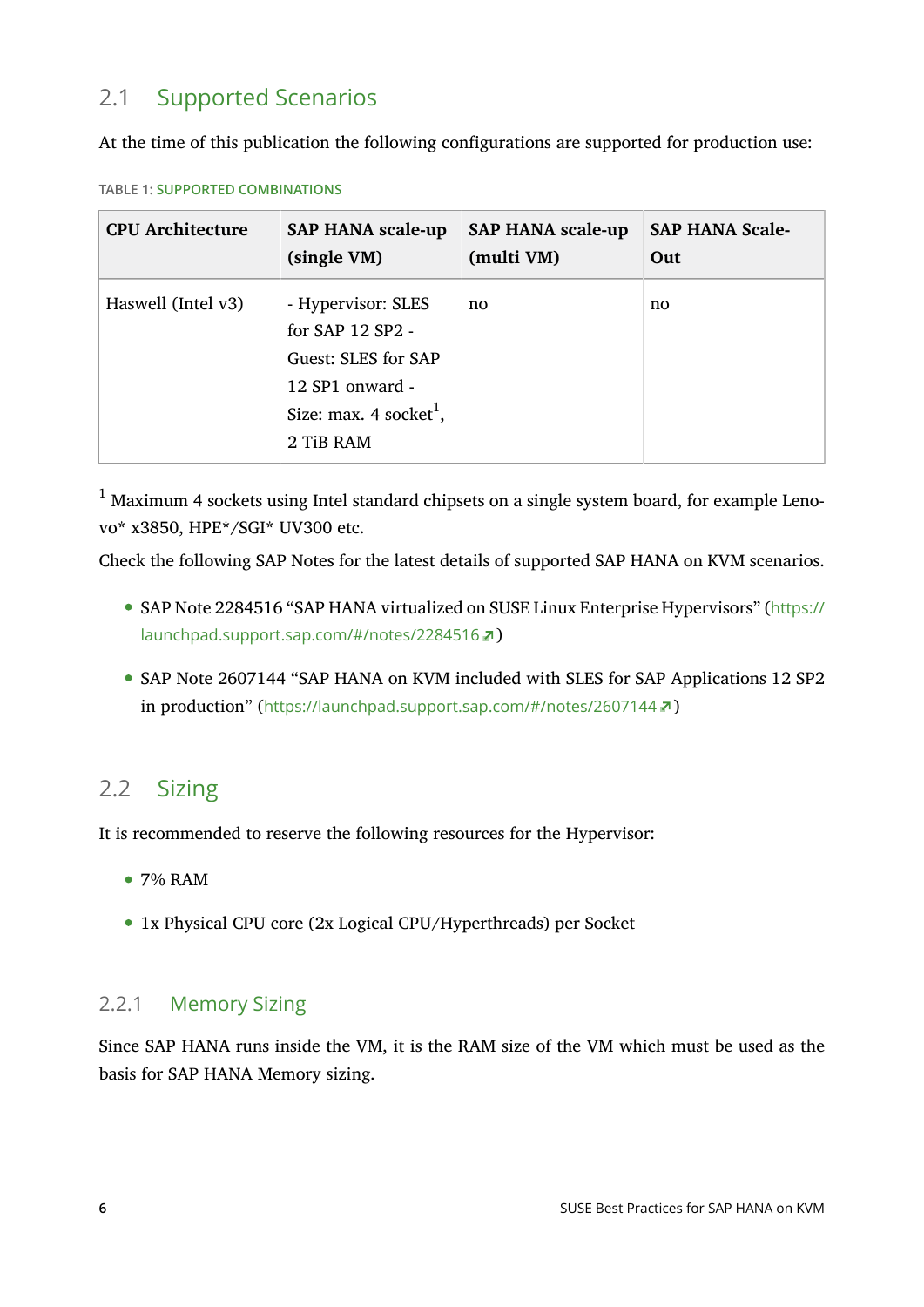### 2.2.2 CPU Sizing

In addition to the above mentioned CPU core reservation for the Hypervisor (see *[Section 4.3,](#page-17-0) ["vCPU and vNUMA Topology"](#page-17-0)* section for details), some artificial workload tests on Intel Haswell CPUs have shown an approximately 20% overhead when running SAP HANA on KVM. Therefore a thorough test of the configuration for the required workload is highly recommended before "go live".

There are two main ways to deal with CPU sizing from a sizing perspective:

- 1. Follow the fixed core-to-memory ratios for SAP HANA as defined by SAP:
	- The certification of the SAP HANA Appliance hardware to be used for KVM prescribes a fixed maximum amount of memory (RAM) which is allowed for each CPU core, also known as "core-to-memory ratio". The specific ratio also depends on what workload the system will be used for, that is the Appliance Type: OLTP (Scale-up: SoH/S4H) or OLAP (Scale-up: BWoH/BW4H/DM/SoH/S4H).
	- The relevant core-to-memory ratio required to size a VM can be easily calculated as follows:
		- Go to the "SAP HANA Certified Hardware Directory" [https://www.sap.com/dmc/](https://www.sap.com/dmc/exp/2014-09-02-hana-hardware/enEN/appliances.html) [exp/2014-09-02-hana-hardware/enEN/appliances.html](https://www.sap.com/dmc/exp/2014-09-02-hana-hardware/enEN/appliances.html) **a**.
		- Select the required SAP HANA Appliance and Appliance Type (for example Haswell for BWoH).
		- Look for the largest certified RAM size for the number of CPU Sockets on the server (for example 2048 GiB on 4-Socket).
		- Look up the number of cores per CPU of this CPU Architecture used in SAP HANA Appliances. The CPU model numbers are listed at: [https://www.s](https://www.sap.com/dmc/exp/2014-09-02-hana-hardware/enEN/index.html#details)[ap.com/dmc/exp/2014-09-02-hana-hardware/enEN/index.html#details](https://www.sap.com/dmc/exp/2014-09-02-hana-hardware/enEN/index.html#details) 7 (for example 18).
		- Using the above values calculate the total number of cores on the certified Appliance by multiplying number of sockets by number of cores (for example  $4x18=72$ ).
		- Now divide the Appliance RAM by the total number of cores (not hyperthreads) to give you the "core-to-memory" ratio. (for example 2048 GiB/72  $=$  approx. 28 GiB per core).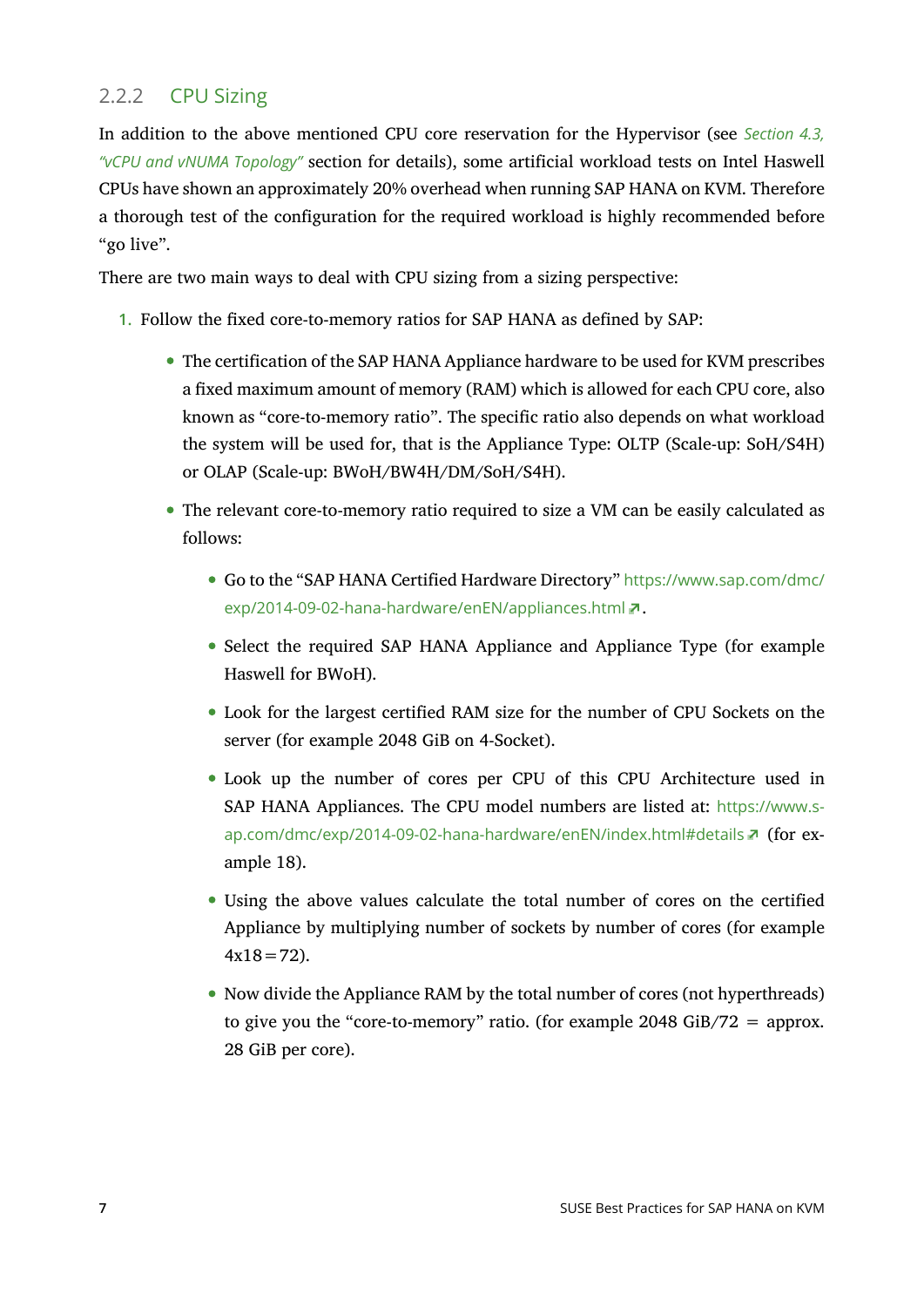- Calculate the RAM size the VM needs to be compliant with the appropriate core-tomemory ratio defined by SAP:
	- Take the total number of CPU cores (not hyperthreads) on the Hypervisor and subtract one core per socket for the Hypervisor (for example  $72-4=68$ ).
	- Now take account of the Hypervisor overhead by multiplying the previous value by a factor of "1-overhead" (for example  $1 - 0.20\% =$  factor 0.8, so  $68*0.8 = 55$ effective cores).
	- Multiply the resulting number of CPU cores for the VM by the SAP HANA coreto-memory ratio to calculate to maximum VM RAM size limit by SAP for this amount of CPU power (for example 55 effective cores  $*$  28 GiB per core  $= 1540$ ) GiB Max VM RAM size for BWoH).
	- Now, calculate the maximum VM RAM size limit by SUSE by checking the *Ta[ble 1, "Supported Combinations"](#page-5-0)* table in this document for the maximum supported KVM Hypervisor RAM size for SAP HANA and then subtracting the 7% memory overhead (for example 2048 GiB  $*$  0.93 (the 7% RAM overhead) = 1904 GiB Max VM RAM size).
- Finally, the actual RAM size of the VM to be configured must not exceed the LOWEST of the two above calculated SAP and SUSE "Max VM RAM size" limits.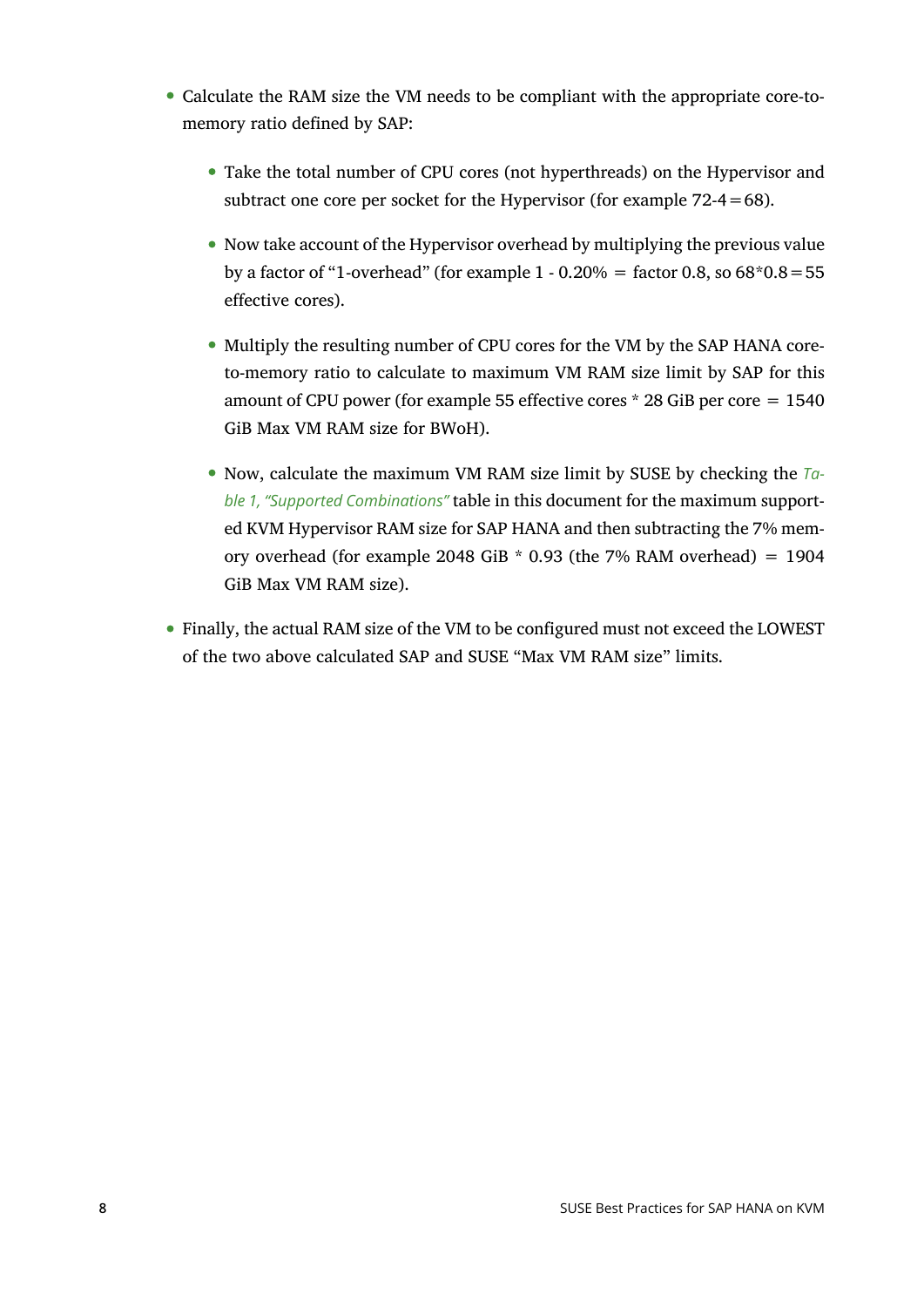- Conclusion:
	- Based on the example given above: From available CPU power in the VM, SAP would allow a maximum RAM size of up to 1540 GiB for a VM running OLAP/ BWoH when following the predefined core-to-memory ratio.
	- Since OLTP/SoH has a much higher core-to-memory ratio (43 GiB/core) SAP would allow a maximum of 2611 GiB, which is well above the 1904 GiB limit for KVM in the example above.
- See the table *Table 2, "SAP HANA [core-to-memory](#page-9-0) ratio examples"* below for some current examples of SAP HANA core-to-memory ratios.
- **2.** Follow the SAP HANA TDI "Phase 5" rules as defined by SAP:
	- SAP HANA TDI Phase 5 rules allow customers to deviate from the above described SAP HANA core-to-memory sizing ratios in certain scenarios. The KVM implementation must still however adhere to the SUSE Best Practices for SAP HANA on KVM - SUSE Linux Enterprise Server for SAP Applications 12 SP2. Details on SAP HANA TDI Phase 5 can be found in the following blog from SAP: [https://blogs.sap.com/2017/09/20/tdi-phase-5-new-opportunities-for-cost](https://blogs.sap.com/2017/09/20/tdi-phase-5-new-opportunities-for-cost-optimization-of-sap-hana-hardware/)[optimization-of-sap-hana-hardware/](https://blogs.sap.com/2017/09/20/tdi-phase-5-new-opportunities-for-cost-optimization-of-sap-hana-hardware/) 2.
	- Since SAP HANA TDI Phase 5 rules use SAPS based sizing, SUSE recommends applying the same overhead as measured with SAP HANA on KVM for the respective KVM Version/CPU Architecture. SAPS values for servers can be requested from the respective hardware vendor.
	- The following SAP HANA sizing documentation should also be useful
		- SAP Best Practice "Sizing Approaches for SAP HANA": [https://websmp203.s](https://websmp203.sap-ag.de/~sapidb/011000358700000050632013E)[ap-ag.de/~sapidb/011000358700000050632013E](https://websmp203.sap-ag.de/~sapidb/011000358700000050632013E)
		- Sizing SAP HANA on help.sap.com: [https://help.sap.com/doc/](https://help.sap.com/doc/eb3777d5495d46c5b2fa773206bbfb46/2.0.02/en-US/d4a122a7bb57101493e3f5ca08e6b039.html) [eb3777d5495d46c5b2fa773206bbfb46/2.0.02/en-US/](https://help.sap.com/doc/eb3777d5495d46c5b2fa773206bbfb46/2.0.02/en-US/d4a122a7bb57101493e3f5ca08e6b039.html) [d4a122a7bb57101493e3f5ca08e6b039.html](https://help.sap.com/doc/eb3777d5495d46c5b2fa773206bbfb46/2.0.02/en-US/d4a122a7bb57101493e3f5ca08e6b039.html)
		- SAP Sizing at: <http://sap.com/sizing> **a**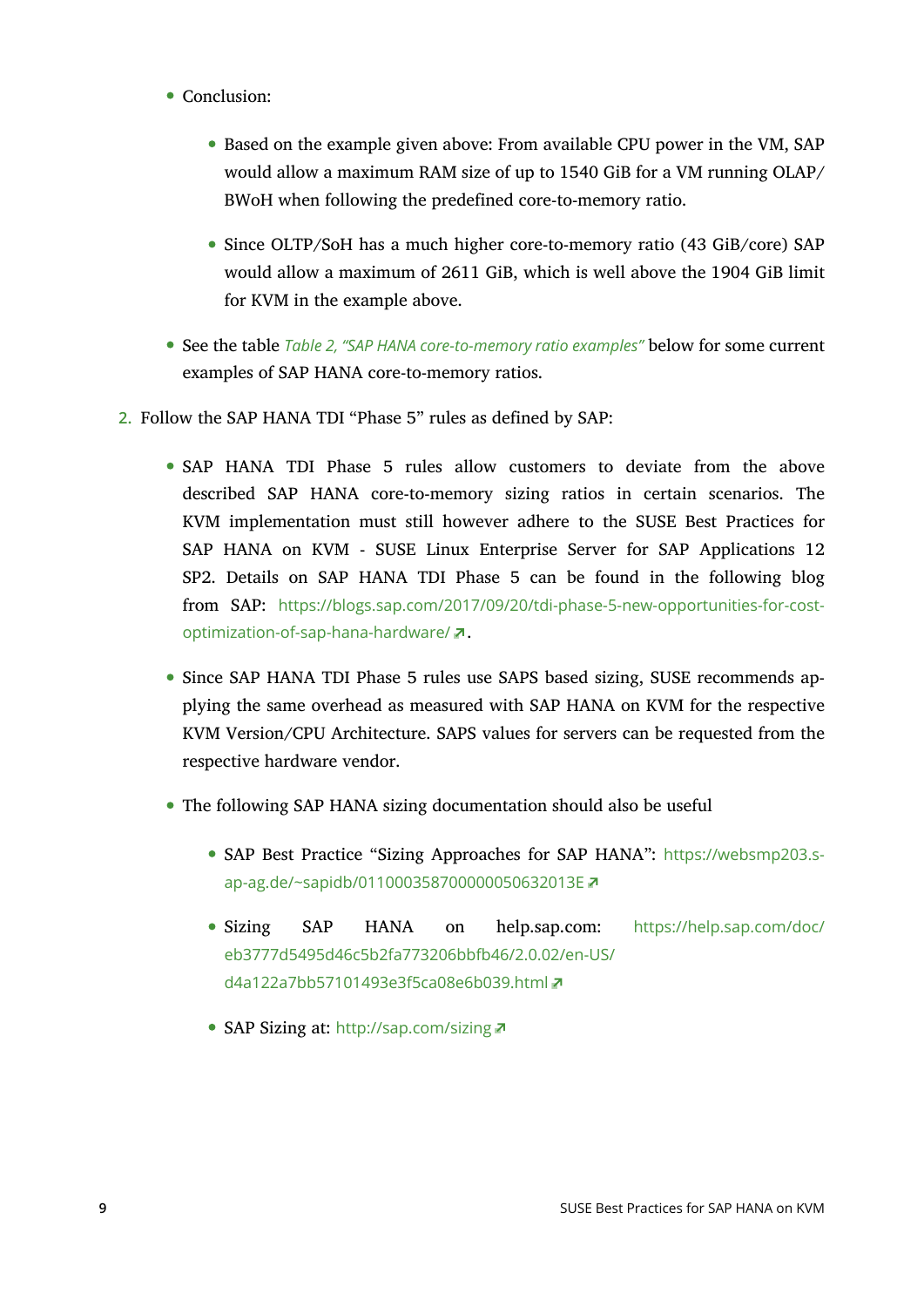#### <span id="page-9-0"></span>**TABLE 2: SAP HANA CORE-TO-MEMORY RATIO EXAMPLES**

| <b>CPU Architecture</b> | Appliance<br><b>Type</b> | Max<br><b>Memory</b><br><b>Size</b> | <b>Sockets</b> | Cores per<br><b>Socket</b> | <b>SAP HANA</b><br>core-to-<br>memory ra-<br>tio |
|-------------------------|--------------------------|-------------------------------------|----------------|----------------------------|--------------------------------------------------|
| Haswell (Intel v3)      | <b>OLTP</b>              | 3072 GiB                            | 4              | 18                         | 43 GiB/core                                      |
| Haswell (Intel v3)      | OLAP                     | 2048 GiB                            | 4              | 18                         | 28 GiB/core                                      |

# 2.3 KVM Hypervisor Version

The Hypervisor must be configured according to this "SUSE Best Practices for SAP HANA on KVM - SUSE Linux Enterprise Server for SAP Applications 12 SP2" guide and fulfill the following minimal requirements:

- SUSE Linux Enterprise Server for SAP Applications 12 SP2 ("Unlimited Virtual Machines" subscription)
	- kernel (Only major version 4.4, minimum package version 4.4.49-92.11)
	- libvirt (Only major version 2.0, minimum package version 2.0.0-27.12.1)
	- qemu (Only major version 2.6, minimum package version 2.6.2-41.9.1)

## 2.4 Hypervisor Hardware

Use SAP HANA certified servers and storage as per SAP HANA Hardware Directory at: [https://](https://www.sap.com/dmc/exp/2014-09-02-hana-hardware/enEN/appliances.html) [www.sap.com/dmc/exp/2014-09-02-hana-hardware/enEN/appliances.html](https://www.sap.com/dmc/exp/2014-09-02-hana-hardware/enEN/appliances.html)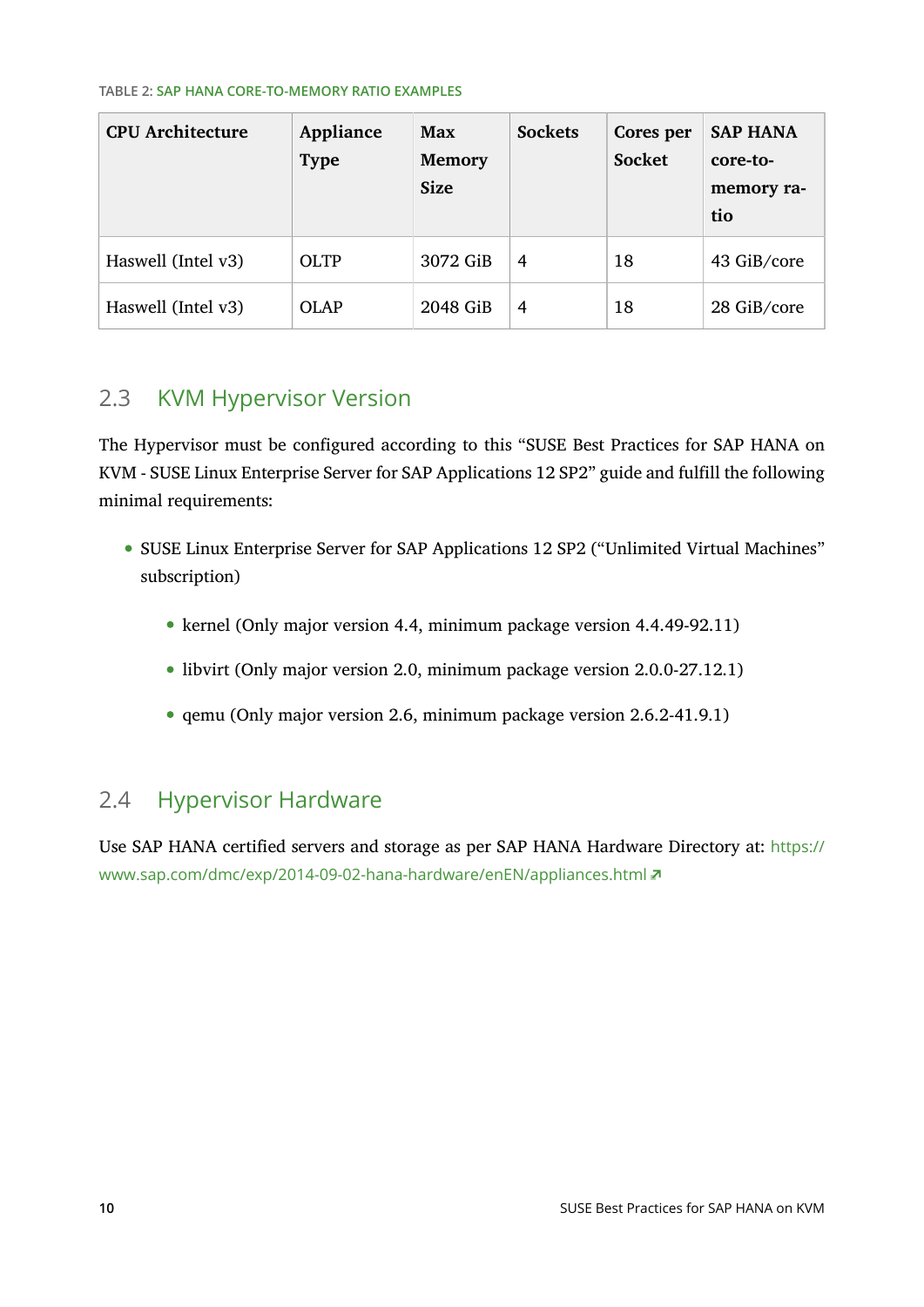## 2.5 Guest VM

The guest VM must:

- Run SUSE Linux Enterprise Server for SAP Applications 12 SP1 or later.
- Be a SUSE Linux Enterprise Server Supported VM Guest as per Section 7.1 "Supported VM Guests" of the SUSE Virtualization Guide ([https://documentation.suse.com/sles/12-SP4/](https://documentation.suse.com/sles/12-SP4/html/SLES-all/cha-virt-support.html#virt-support-guests) [html/SLES-all/cha-virt-support.html#virt-support-guests](https://documentation.suse.com/sles/12-SP4/html/SLES-all/cha-virt-support.html#virt-support-guests) 7).
- Comply with KVM limits as per SUSE Linux Enterprise Server 12 SP2 release notes [https://](https://www.suse.com/releasenotes/x86_64/SUSE-SLES/12-SP2/#TechInfo.KVM) [www.suse.com/releasenotes/x86\\_64/SUSE-SLES/12-SP2/#TechInfo.KVM](https://www.suse.com/releasenotes/x86_64/SUSE-SLES/12-SP2/#TechInfo.KVM) .
- Fulfill the SAP HANA HWCCT storage KPI's as per SAP Note 1943937 "Hardware Configuration Check Tool - Central Note" ([https://launchpad.support.s](https://launchpad.support.sap.com/)[ap.com/](https://launchpad.support.sap.com/) notes/1943937) and SAP Note 2501817 "HWCCT 1.0 (≥220)" ([https://launch](https://launchpad.support.sap.com/)[pad.support.sap.com/](https://launchpad.support.sap.com/) notes/2501817). Refer to *[Section 4.4, "Storage"](#page-21-0)* for storage configuration details.
- <span id="page-10-0"></span>Be configured according to this SUSE Best Practices for SAP HANA on KVM - SUSE Linux Enterprise Server for SAP Applications 12 SP2 document.

# 3 Hypervisor

## 3.1 KVM Hypervisor Installation

For details refer to Section 6.4 Installation of Virtualization Components of the SUSE Virtualization Guide ([https://documentation.suse.com/sles/12-SP4/html/SLES-all/cha-vt-installation.htm](https://documentation.suse.com/sles/12-SP4/html/SLES-all/cha-vt-installation.html#sec-vt-installation-patterns)[l#sec-vt-installation-patterns](https://documentation.suse.com/sles/12-SP4/html/SLES-all/cha-vt-installation.html#sec-vt-installation-patterns) )

Install the KVM packages using the following Zypper patterns:

zypper in -t pattern kvm\_server kvm\_tools

In addition, it is also useful to install the "lstopo" tool which is part of the "hwloc" package contained inside the "HPC Module" for SUSE Linux Enterprise Server.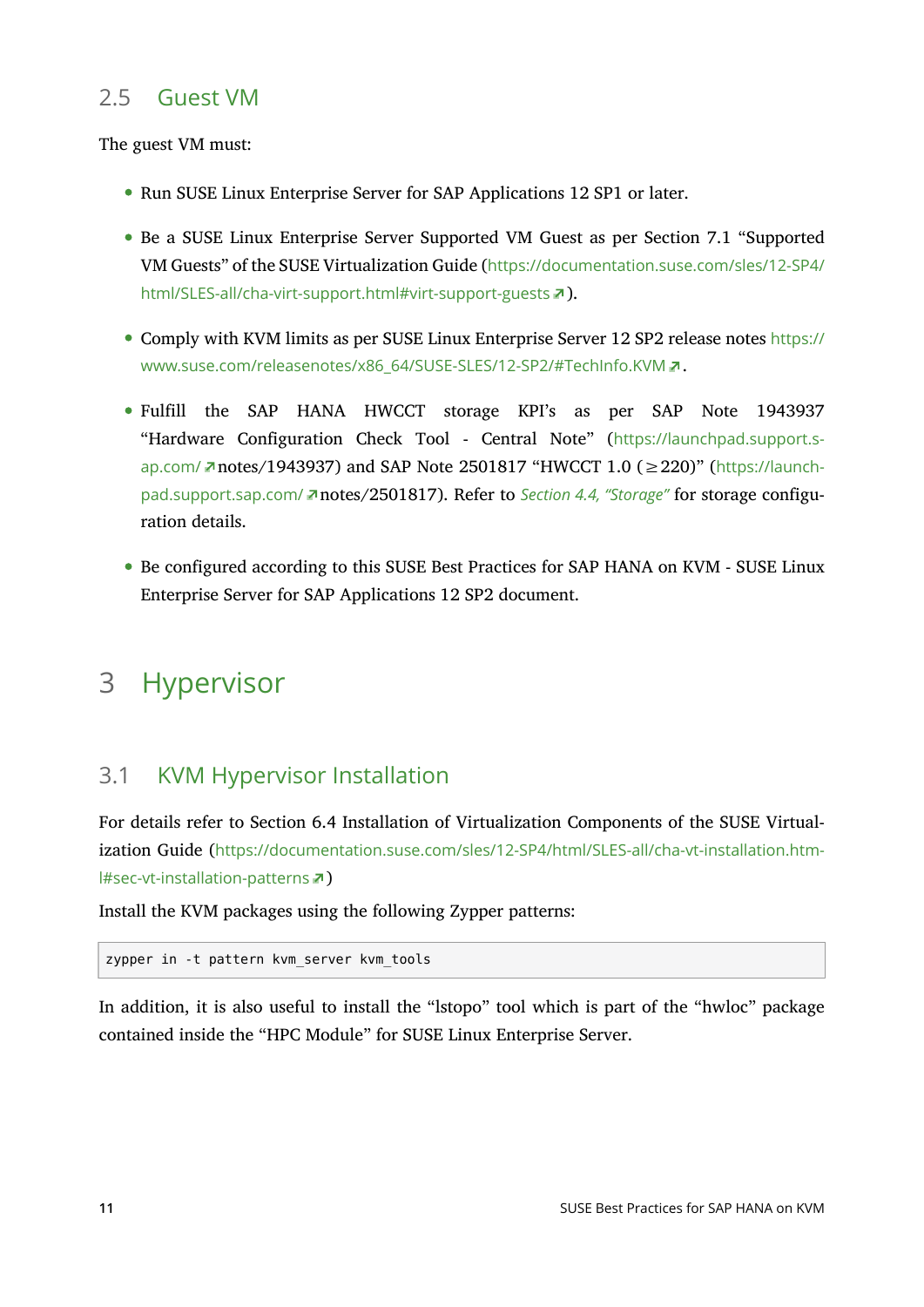# 3.2 Configure Networking on Hypervisor

To achieve maximum performance required for productive SAP HANA workloads the PCI address of the respective network port(s) must be assigned directly into the KVM Guest VM to ensure that the Guest VM has enough network device channels to accommodate the network traffic. Ideally the VM Guest should be able to access the same number of network device channels as the host, this can be checked and compared between host and guest VM with **ethtool -l <device>** , for example:

| # ethtool -l eth1            |    |  |  |  |  |  |  |  |
|------------------------------|----|--|--|--|--|--|--|--|
| Channel parameters for ethl: |    |  |  |  |  |  |  |  |
| Pre-set maximums:            |    |  |  |  |  |  |  |  |
| RX:                          | 0  |  |  |  |  |  |  |  |
| TX:                          | 0  |  |  |  |  |  |  |  |
| Other:                       | 1  |  |  |  |  |  |  |  |
| Combined:<br>63              |    |  |  |  |  |  |  |  |
| Current hardware settings:   |    |  |  |  |  |  |  |  |
| RX:                          | 0  |  |  |  |  |  |  |  |
| TX:                          | 0  |  |  |  |  |  |  |  |
| Other:                       | 1  |  |  |  |  |  |  |  |
| Combined:                    | 63 |  |  |  |  |  |  |  |

### 3.2.1 Assign Network Port at PCI NIC Level

The required network port(s) should be assigned to the Guest VM as described in section "14.10.2 Adding a PCI Device with virsh" in the SUSE Virtualization Guide for SUSE Linux Enterprise Server 12 SP2(<https://documentation.suse.com/sles/12-SP2/> 7)

**Persist detach of PCI NIC port.** Before starting the VM, the PCI NIC port must be detached from the Hypervisor OS, otherwise the VM will not start. The PCI NIC detach can be automated at boot time by creating a service file (after-local.service) pointing to /etc/init.d/after.local which contains the commands to detach the NIC.

Create the systemd unit file /etc/systemd/system/after.local.

```
[Unit]
Description=/etc/init.d/after.local Compatibility
After=libvirtd.service
Requires=libvirtd.service
[Service]
Type=oneshot
ExecStart=/etc/init.d/after.local
```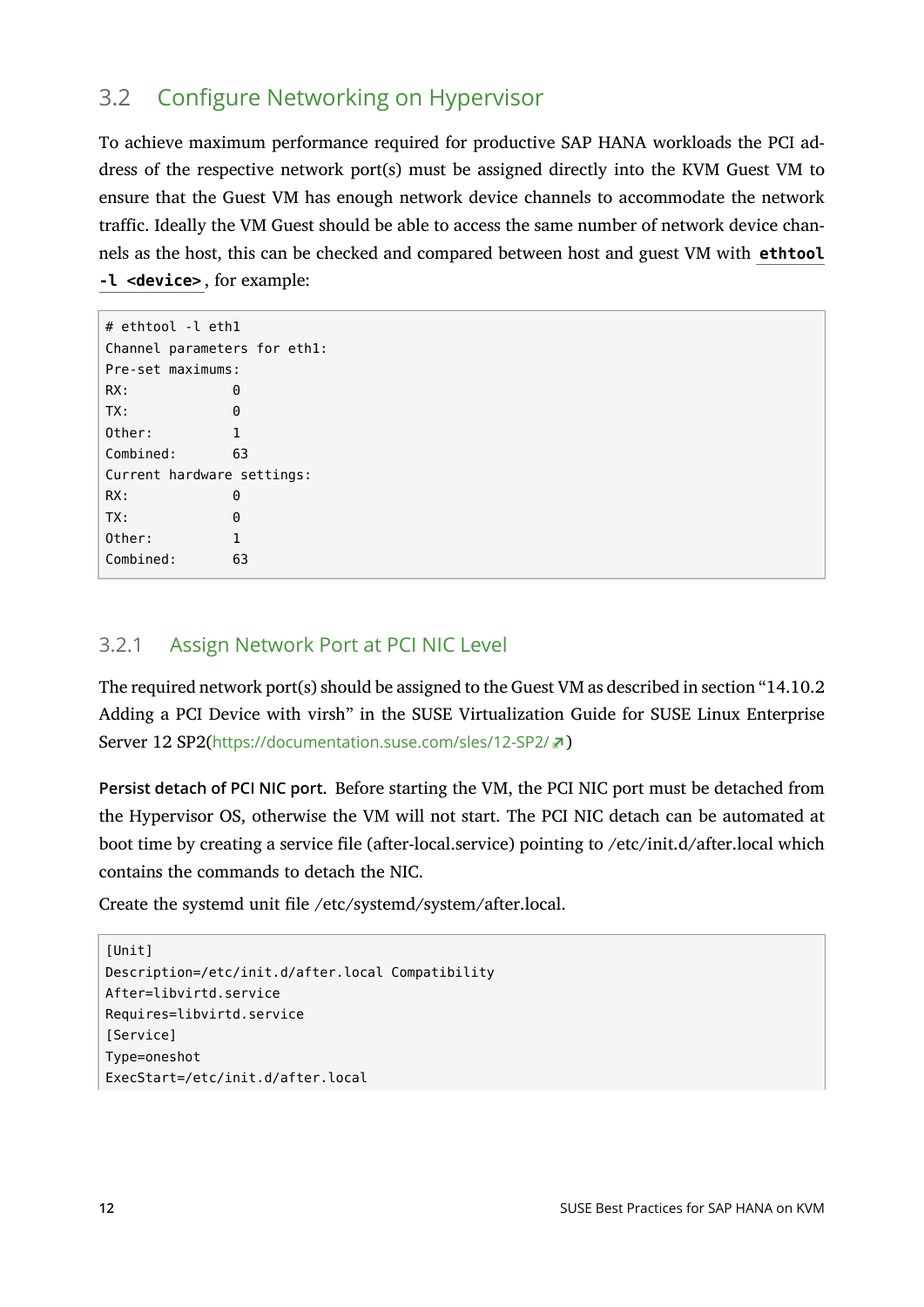```
RemainAfterExit=true
```

```
[Install]
WantedBy=multi-user.target
```
Then create the script /etc/init.d/after.local which will detach the PCI device (where "pci xxxx xx xx 0" must be replaced with the correct PCI address).

```
#! /bin/sh
#
# Copyright (c) 2010 SuSE LINUX Products GmbH, Germany. All rights reserved.
# \dotsvirsh nodedev-detach pci_xxxx xx xx 0
```
# <span id="page-12-0"></span>3.3 Storage Configuration on Hypervisor

As with compute resources, the storage used for running SAP HANA must also be SAP certified. Therefore only the storage from SAP HANA Appliances or SAP HANA Certified Enterprise Storage (<https://www.sap.com/dmc/exp/2014-09-02-hana-hardware/enEN/enterprise-storage.html> a) is supported. In all cases the SAP HANA storage configuration recommendations from the respective hardware vendor and the SAP HANA Storage Requirements for TDI ([hhttps://](https://www.sap.com/documents/2016/05/e8705aae-717c-0010-82c7-eda71af511fa.html) [www.sap.com/documents/2016/05/e8705aae-717c-0010-82c7-eda71af511fa.html \(https://www.s](https://www.sap.com/documents/2016/05/e8705aae-717c-0010-82c7-eda71af511fa.html)[ap.com/documents/2016/05/e8705aae-717c-0010-82c7-eda71af511fa.html\)](https://www.sap.com/documents/2016/05/e8705aae-717c-0010-82c7-eda71af511fa.html) > should be followed. The SUSE Best Practices for SAP HANA on KVM - SUSE Linux Enterprise Server for SAP Applications 12 SP2 has been designed and tested to map the block devices for SAP HANA on the Hypervisor directly into the VM. Therefore any LVM (Logical Volume Manager) configuration should be made inside the Guest VM only. Multipathing by contrast should be only configured on the Hypervisor.

Ultimately the storage for SAP HANA must be able to fulfill the SAP HANA HWCCT requirements from within the VM. For details on HWCCT and the required storage KPI's refer to SAP Note 1943937 "Hardware Configuration Check Tool - Central Note" ([https://launchpad.sup](https://launchpad.support.sap.com/)[port.sap.com/](https://launchpad.support.sap.com/) notes/1943937) and SAP Note 2501817 - HWCCT 1.0 ( $\geq$ 220) ([https://launch](https://launchpad.support.sap.com/)[pad.support.sap.com/](https://launchpad.support.sap.com/) notes/2501817).

Network Attached Storage has not been tested with SAP HANA on KVM, if there is a requirement for this contact saphana@suse.com .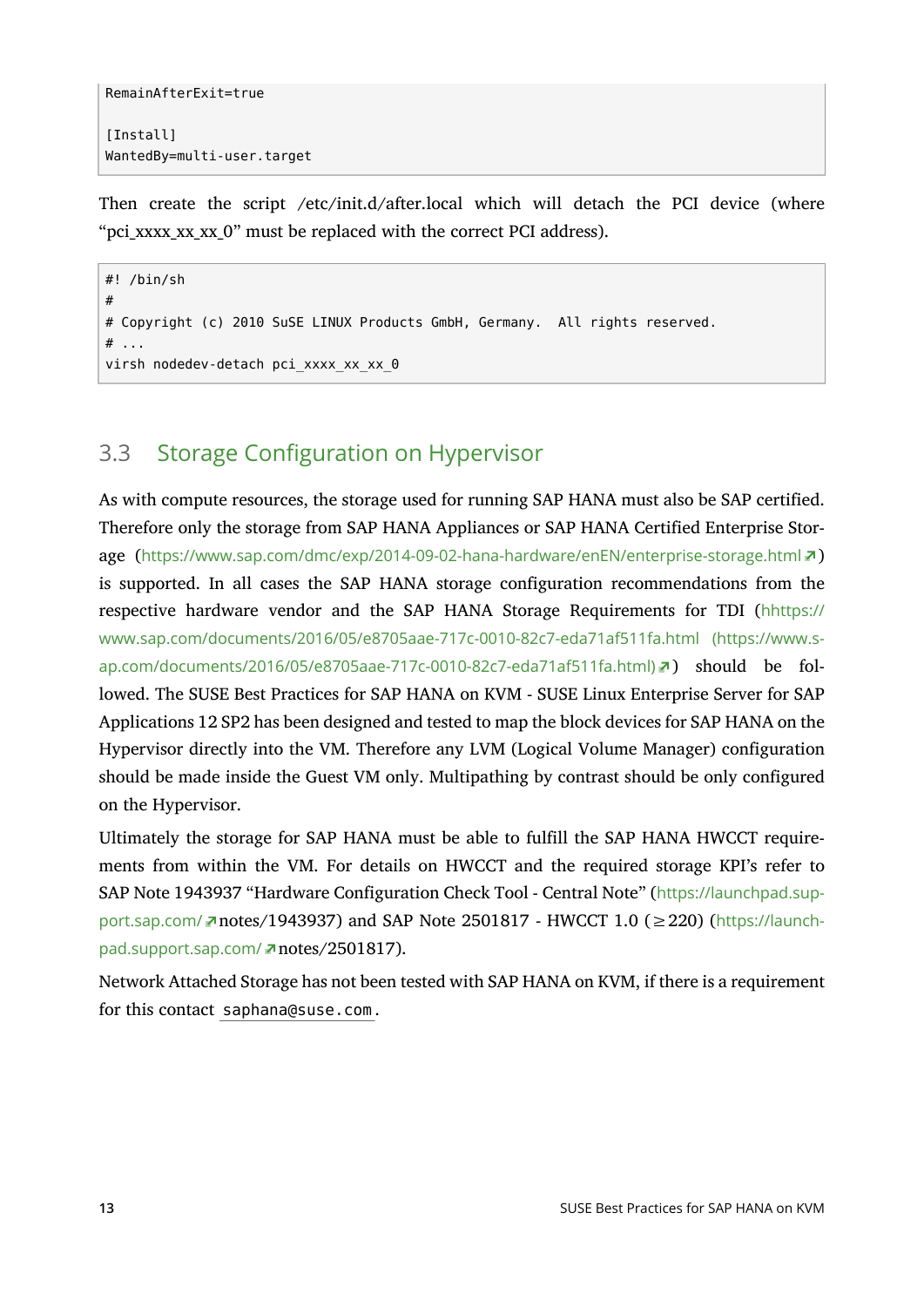Most of the configuration steps to configure the storage are at the Guest VM XML level, see section *[Section 4.4, "Storage"](#page-21-0)*. Nevertheless storage on the Hypervisor should:

- Follow the storage layout recommendations from the appropriate hardware vendor.
- Not use LVM (Logical Volume Manager) on the Hypervisor level for SAP HANA volumes since nested LVM is not supported.
- Configure Multipathing on the Hypervisor only, not inside the Guest VM.

# 3.4 Hypervisor Operating System Configuration

#### 3.4.1 tuned

Install "tuned" and set the profile to "latency-performance". Do not use the "sap-hana profile" on the Hypervisor. This can be configured with the following commands:

```
zypper in tuned
systemctl enable tuned
systemctl start tuned
tuned-adm profile latency-performance
```
#### **3.4.1.1 Verify "tuned" Has Set CPU Frequency Governor and Performance Bias**

The CPU frequency governor should be set to "performance" to avoid latency issues because of ramping the CPU frequency up and down in response to changes in the system's load. The governor setting can be verified with the following command to check what is set under "current policy":

cpupower -c all frequency-info

Additionally the performance bias setting should also be set to 0 (performance). The performance bias setting can be verified with the following command:

cpupower -c all info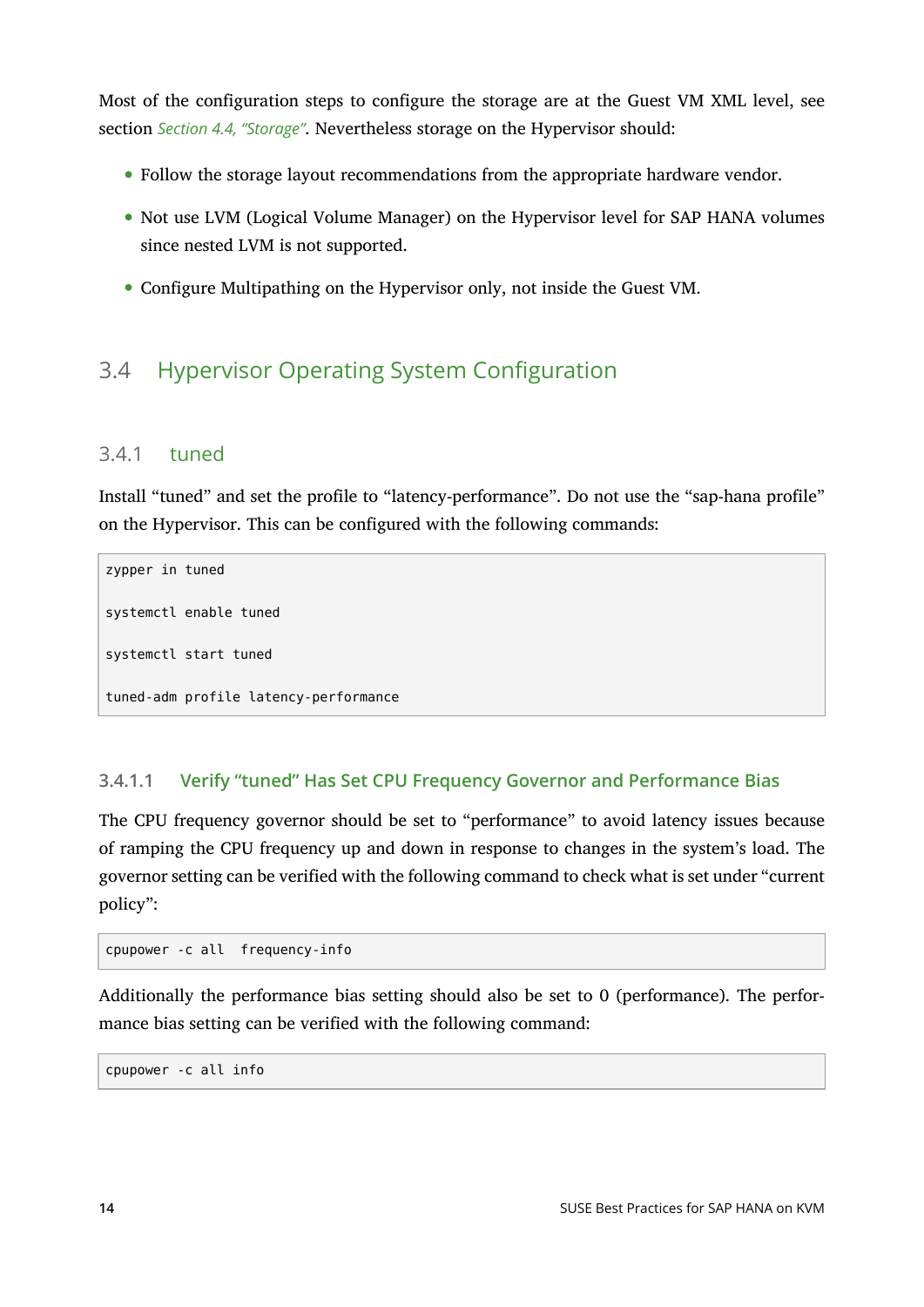### 3.4.2 irqbalance

The irqbalance service should be disabled because it can cause latency issues when the /proc/  $irq/*$  files are read. To disable irqbalance run the following command:

```
systemctl disable irqbalance.service
```
#### systemctl stop irqbalance.service

## 3.4.3 Customize the Linux Kernel Boot Options

To edit the boot options for the Linux kernel to the following:

**1.** Edit /etc/defaults/grub and add the following boot options to the line "GRUB\_CMDLINE\_LINUX\_DEFAULT" (A detailed explanation of these options follows).

```
numa balancing=disable kvm intel.ple gap=0 transparent hugepage=never
 elevator=deadline intel idle.max cstate=1 processor.max cstate=1
 default_hugepagesz=1GB hugepagesz=1GB hugepages=<number of hugepages>
```


## Note: Calculating Value

The value for " $\leq$  number of hugepages $>$ " should be calculated by taking the number GiB's of RAM minus approx. 7% for the Hypervisor OS. For example 2 TiB RAM (2048 GiB) minus 7% are approx. 1900 hugepages

**2.** Run the following command:

```
grub2-mkconfig -o /boot/grub2/grub.cfg
```
**3.** Reboot the system:

reboot

## 3.4.4 Technical Explanation of the Above Described Configuration Settings

#### **Automatic NUMA Balancing (numa\_balancing=disable)**

Automatic NUMA balancing can result in increased system latency and should therefore be disabled.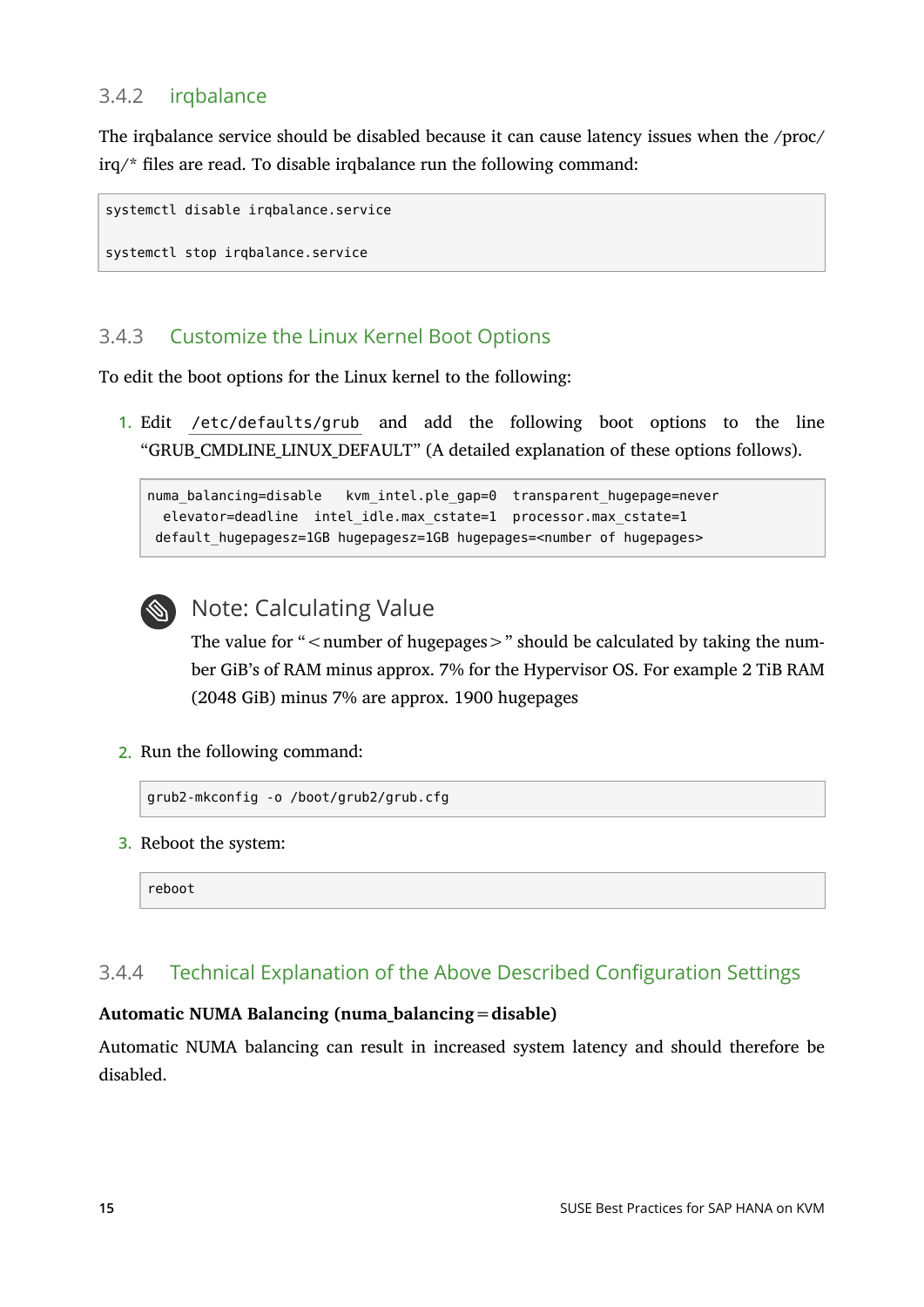#### **KVM PLE-GAP (kvm\_intel.ple\_gap=0)**

Pause Loop Exit (PLE) is a feature whereby a spinning guest CPU releases the physical CPU until a lock is free. This is useful in cases where multiple virtual CPUs are using the same physical CPU but causes unnecessary delays when a guest is not overcommitted.

#### **Transparent Hugepages (transparent\_hugepage=never)**

Because 1G pages are used for the virtual machine, then there is no additional benefit from having THP enabled. Disabling it will avoid khugepaged interfering with the virtual machine while it scans for pages to promote to hugepages.

#### **I/O Scheduler (elevator=deadline)**

The deadline I/O scheduler should be used for all disks/LUNs mapped into the KVM guest.

#### **Processor C-states (intel\_idle.max\_cstate=1 processor.max\_cstate=1)**

The processor will attempt to save power when idle by switching to a lower power state. Unfortunately this incurs latency when switching in and out of these states. Optimal performance is achieved by limiting the processor to states C0 (normal running state) and C1 (first lower power state). Note that while there is an exit latency associated with C1 states, it is offset on hyperthread-enabled platforms by the fact sibling cores can borrow resources from sibling cores if they are in the C1 state and some CPUs can boost the CPU frequency higher if siblings are in the C1 state.

### **Hugepages (default\_hugepagesz=1 GB hugepagesz=1 GB hugepages=<number of hugepages>)**

The use of 1 GiB hugepages is to reduce overhead and contention when the guest is updating its page tables. This requires allocation of 1 GiB hugepages on the host. The number of pages to allocate depends on the memory size of the guest. 1 GiB pages are not pageable by the OS, so they always remain in RAM and therefore the "locked" definition in libvirt XML files is not required. It also important to ensure the order of the hugepage options, specifically the "number of hugepages" option must come after the 1 GiB hugepage size definitions.

The value for " $\leq$  number of hugepages $>$ " should be calculated by taking the number GiB's of RAM minus approx. 7% for the Hypervisor OS. For example 2 TiB RAM (2048 GiB) minus 7% are approx. 1900 hugepages.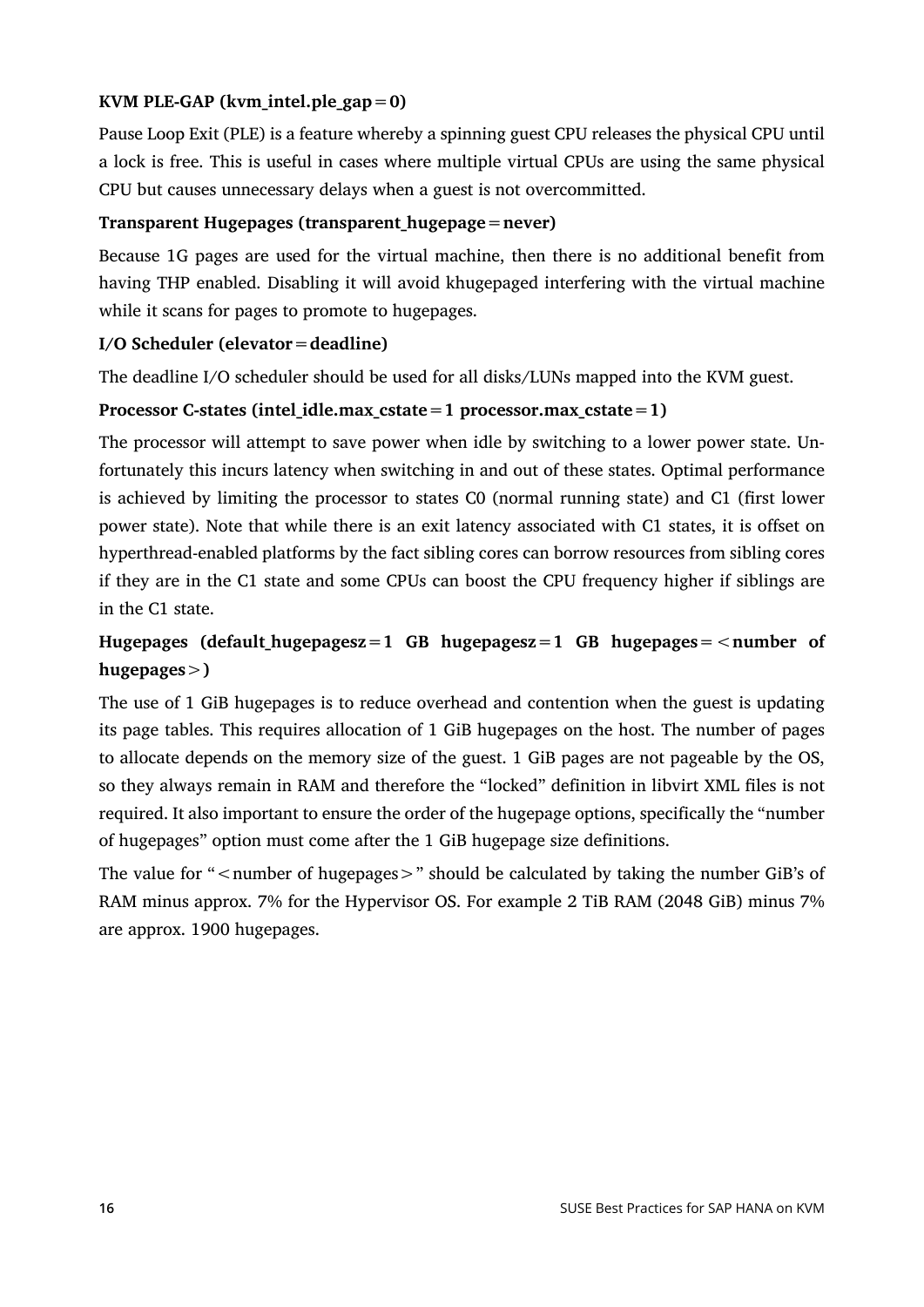# <span id="page-16-0"></span>4 Guest VM XML Configuration

This section describes the modifications required to the libvirt XML definition of the Guest VM. The libvirt XML may be edited using the following command:

virsh edit <Guest VM name>

### 4.1 Create an Initial Guest VM XML

<span id="page-16-1"></span>Refer to section 9 "Guest Installation" of the SUSE Virtualization Guide ([https://documenta](https://documentation.suse.com/sles/12-SP4/html/SLES-all/cha-kvm-inst.html)[tion.suse.com/sles/12-SP4/html/SLES-all/cha-kvm-inst.html](https://documentation.suse.com/sles/12-SP4/html/SLES-all/cha-kvm-inst.html) 7).

## 4.2 Global vCPU Configuration

Ensure that the following XML elements are configured:

- domain XML supports "xmlns:qemu" to use qemu commands directly
- architecture and machine type are set to match the gemu version installed on the Hypervisor
	- for example "2.6" for qemu 2.6 on SUSE Linux Enterprise Server for SAP Applications 12 SP2
- cpu mode is set to "host-passthrough"
- the defined qemu CPU command lines necessary for SAP HANA support are used

The following XML example demonstrates how to configure this:

```
<domain type='kvm' xmlns:qemu='http://libvirt.org/schemas/domain/qemu/1.0'>
...
    \leq <type arch='x86_64' machine='pc-i440fx-2.6'>hvm</type>
     ...
    </0s ...
     <cpu mode='host-passthrough'>
     ...
     </cpu>
     ...
     <qemu:commandline>
```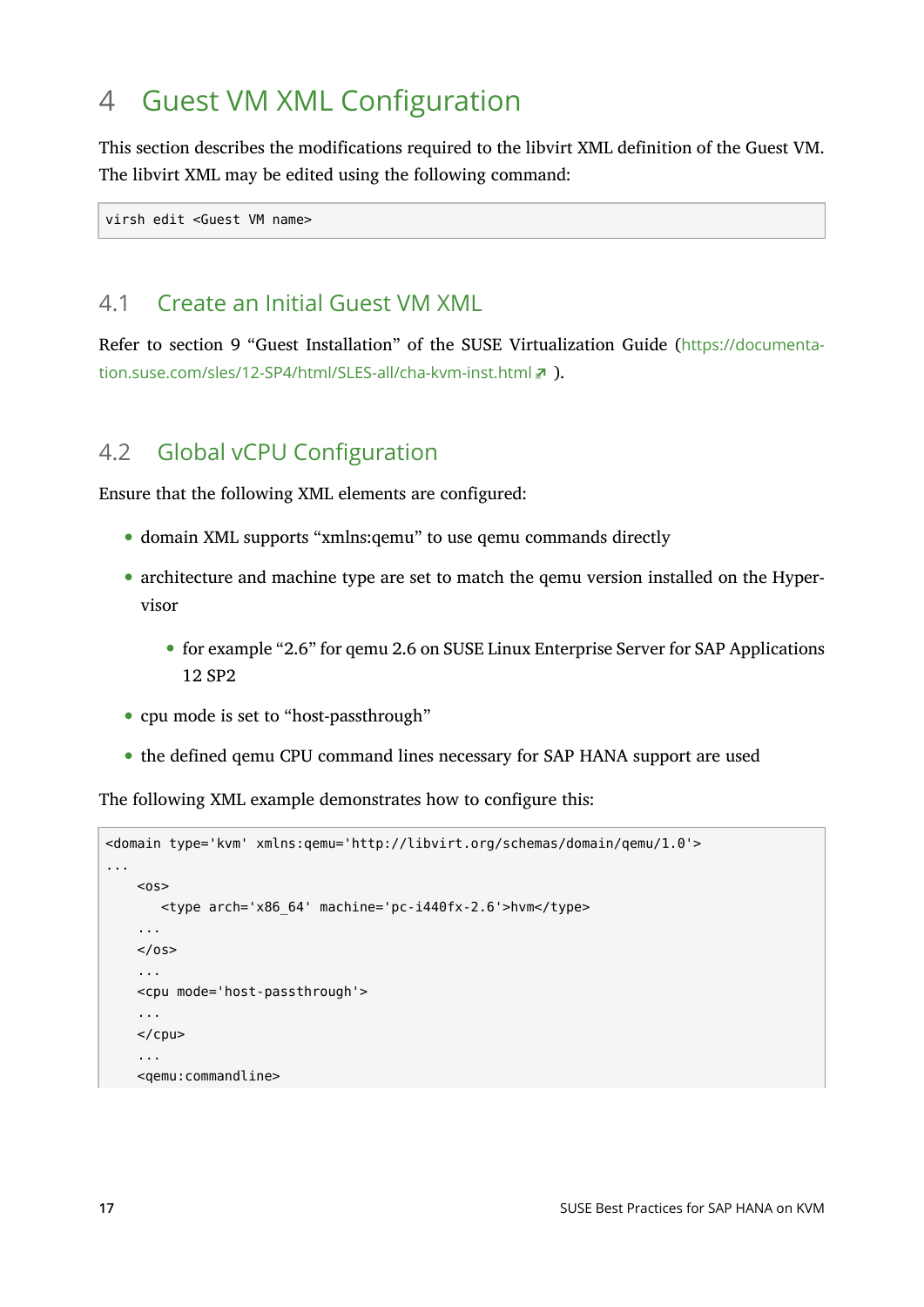```
 <qemu:arg value='-cpu'/>
       <qemu:arg value='host,migratable=off,+invtsc,l3-cache=on'/>
     </qemu:commandline>
</domain>
```
**Explanation of the critical "l3-cache" option:** If a KVM guest has multiple vNUMA nodes it is critical that any L3 CPU cache present on the host be mirrored in the KVM guest. When vCPUs share an L3 cache the Linux kernel scheduler can use an optimized mechanism for enqueuing tasks on vCPUs. Without L3 cache information the guest kernel will always use a more expensive mechanism that involves Inter-Processor Interrupts (IPIs).

**Explanation of the "host,migratable-off,+invtsc" options:** For best performance, SAP HANA requires the invtsc CPU feature in the KVM guest. However, KVM will remove any non-migratable CPU features from the virtual CPU presented to the KVM guest. This behavior can be overridden by passing the 'migratable = off' and '+invtsc' values to the '-cpu' option.

# <span id="page-17-0"></span>4.3 vCPU and vNUMA Topology

To achieve maximum performance and be supported for use with SAP HANA the KVM guest's NUMA topology should exactly mirror the host's NUMA topology and not overcommit memory or CPU resources. This requires pinning virtual CPUs to unique physical CPUs (no virtual CPUs should share the same hyperthread/ physical CPU) and configuring virtual NUMA node relationships for those virtual CPUs.



# **Note: Physical CPU Core**

One physical CPU core (that is 2 hyperthreads) per NUMA node should be left unused by KVM guests so that IOThreads can be pinned there.



## Note: Hypervisor Topology

In many use cases it is advisable to map the Hyperthreading topology into the Guest VM as described below since this allows SAP HANA to spread workload threads across many vCPUs. However there maybe workloads which perform better without hyperthreading. In this case only the first physical hyperthread from each core should be mapped into the VM. In the simplified example below that would mean only mapping host processor 0-15 into the VM.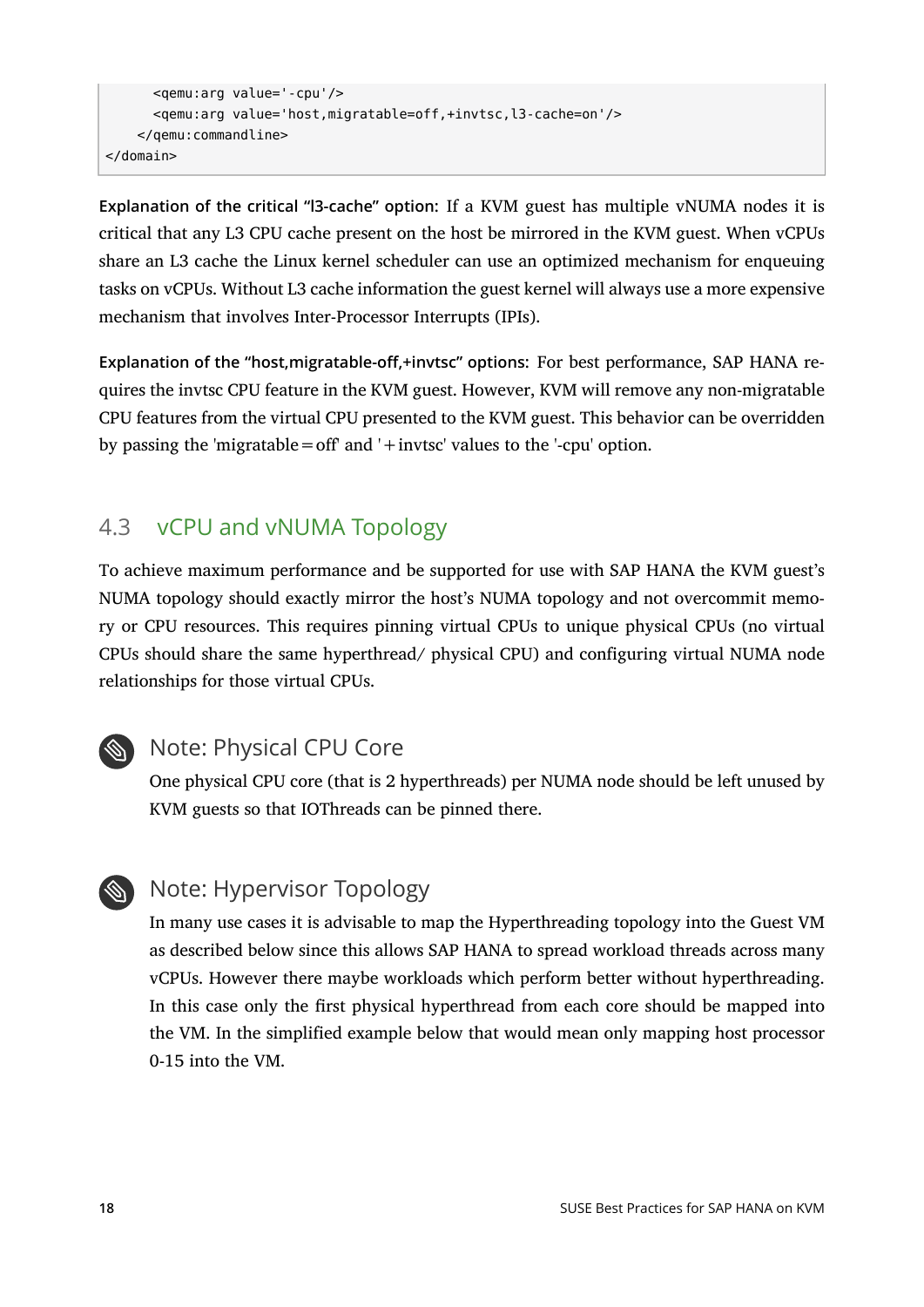It is important to note that KVM/QEMU uses a static hyperthread sibling CPU APIC ID assignment for virtual CPUs irrespective of the actual physical CPU APIC ID values on the host. For example, assuming that the first hyperthread sibling pair is CPU 0 and CPU 16 on the Hypervisor host, you will need to pin that sibling pair to vCPU 0 and vCPU 1.

Below is a table of a hypothetical configuration for a "4-socket NUMA topology with 4 cores per socket and hyperthreading" server to help understand the above logic. In real world SAP HANA scenarios CPUs will typically have  $18 +$  CPU cores, and will therefore have far more CPUs for the Guest compared to iothreads.

| VM Guest                | Physical Server | Physical Server | Physical Server         |
|-------------------------|-----------------|-----------------|-------------------------|
| vCPU #                  | Numa node #     | "core id"       | processor #             |
| emulator                | $\Theta$        | $\Theta$        | $\Theta$                |
| emulator                | $\Theta$        | $\Theta$        | $16\,$                  |
| $\Theta$                | $\Theta$        | $\mathbf 1$     | $\mathbf{1}$            |
| $\mathbf 1$             | $\Theta$        | $\mathbf 1$     | $17\,$                  |
| $\mathbf 2$             | $\Theta$        | $\overline{2}$  | $\overline{2}$          |
| 3                       | $\Theta$        | $\overline{2}$  | $18\,$                  |
| $\overline{\mathbf{4}}$ | $\Theta$        | $\mathsf{3}$    | $\overline{\mathbf{3}}$ |
| 5                       | $\Theta$        | 3               | $19\,$                  |
| emulpin 1               | $\mathbf 1$     | $\Theta$        | $\overline{4}$          |
| emulpin 4               | $\mathbf 1$     | $\Theta$        | 20                      |
| $\bf 6$                 | $\mathbf 1$     | $\mathbf 1$     | 5                       |
| $\boldsymbol{7}$        | $\mathbf 1$     | $\mathbf 1$     | $21\,$                  |
| $\bf 8$                 | $\mathbf 1$     | $\overline{2}$  | 6                       |
| 9                       | $\mathbf 1$     | $\overline{2}$  | 22                      |
| 10                      | $\mathbf 1$     | $\mathsf 3$     | $\overline{7}$          |
| $11\,$                  | $\mathbf{1}$    | 3               | 23                      |
| iohtread 2              | $\mathbf 2$     | $\Theta$        | $\,8\,$                 |
| iothread 5              |                 | $\Theta$        | 24                      |
| 12                      | $\overline{2}$  | $\mathbf 1$     | 9                       |
| 13                      | $\mathbf 2$     | $\mathbf 1$     | 25                      |
| $14\,$                  | $\mathbf 2$     | $\overline{2}$  | $10\,$                  |
| 15                      |                 | $\overline{2}$  | 26                      |
| $16\,$                  |                 | $\mathsf 3$     | $11\,$                  |
| 17                      |                 | 3               | $27\,$                  |
| iothread 3              | 3               | $\Theta$        | 12                      |
| iothread 6              | 3               | $\Theta$        | 28                      |
| $18\,$                  | 3               | $\mathbf 1$     | 13                      |
| 19                      | 3               | $\mathbf 1$     | 29                      |
| 20                      | 3               | $\overline{2}$  | 14                      |
| 21                      | 3               | $\overline{2}$  | 30                      |
| 22                      | 3               | $\mathsf 3$     | 15                      |
| 23                      | 3               | $\mathsf 3$     | 31                      |
|                         |                 |                 |                         |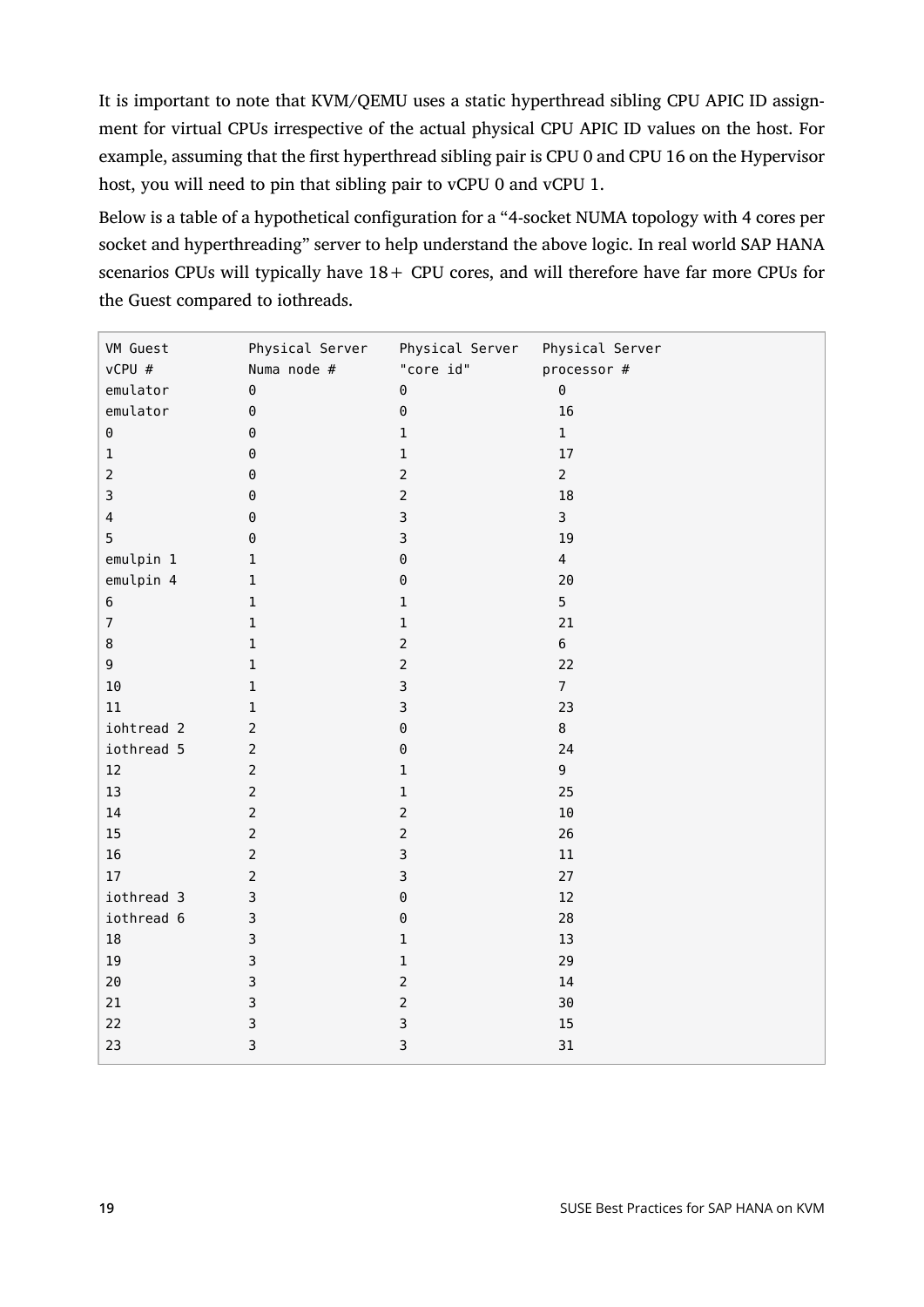The following commands can be used to determine the CPU details on the Hypervisor host (see Appendix for an *[Section 7.2, "Example "lscpu --extended=CPU,SOCKET,CORE"](#page-27-0) from a Lenovo x3850 x6"* and an *[Section 7.3, "Example "lstopo-no-graphics"](#page-30-0) from a Lenovo x3850 x6"*):

```
lscpu --extended=CPU,SOCKET,CORE
```
lstopo-no-graphics

Using the above information the CPU and memory pinning section of the Guest VM XML can be created. Below is an example based on the hypothetical example above.

Make sure to take note of the following configuration points:

- The "vcpu placement" element lists the total number of vCPUs in the Guest.
- The "iothreads" element lists the total number of iothreads (6 in this example).
	- iothreads should be pinned to the Sockets where the respective storage is physically attached. This mapping can be found by looking for the "Block(Disk)" entries in output from "lstopo-no-graphics", see Appendix *[Section 7.3, "Example "lstopo-no-graphics"](#page-30-0) from a [Lenovo](#page-30-0) x3850 x6"*.
- The "cputune" element contains the attributes describing the mappings of vCPU, emulator and iothreads to physical CPUs.
- The "numatune" element contains the attributes to describe distribution of RAM across the virtual NUMA nodes (CPU sockets).
	- The "mode" attribute should be set to "strict".
	- The appropriate number of nodes should be entered in the "nodeset" and "memnode" attributes. In this example there are 4 sockets, therefore nodeset =  $0-3$  and cellid 0 to 3.
- The "cpu" element lists:
	- "mode" attribute which should be set to "host-passthrough" for SAP HANA.
	- "topology" attributes to describe the vCPU NUMA topology of the Guest. In this example, 4 sockets, each with 3 cores (see the cpu pinning table) and 2 hyperthreads per core. Set "threads  $=1$ " if hyperthreading is not to be used.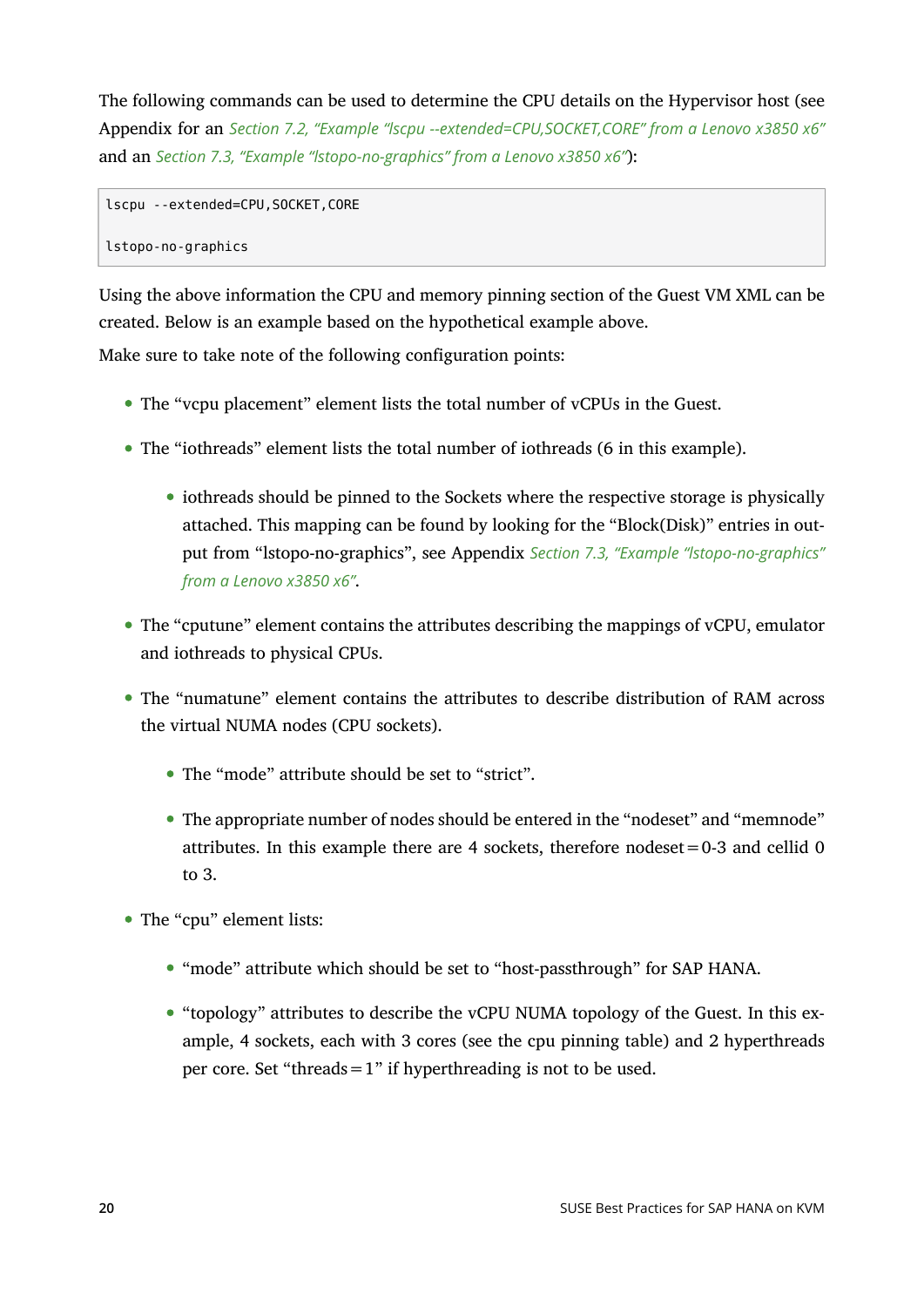- The attributes of the "numa" elements to describes which vCPU number ranges belong to which NUMA node/socket. Care should be taken since these number ranges are not the same as on the Hypervisor host.
- In addition, the attributes of the "numa" elements also describe how much RAM should be distributed per NUMA node. In this 4-node example enter 25% (or 1/4) of the entire Guest VM Memory. Also refer to *[Section 4.5, "Memory Backing"](#page-23-1)* and *[Sec](#page-5-1)[tion 2.2.1, "Memory Sizing"](#page-5-1)* Memory section of this paper for further details.

```
<vcpu placement='static'>24</vcpu>
<iothreads>6</iothreads>
   <cputune>
    <vcpupin vcpu='0' cpuset='1'/>
     <vcpupin vcpu='1' cpuset='17'/>
    <vcpupin vcpu='2' cpuset='2'/>
    <vcpupin vcpu='3' cpuset='18'/>
    <vcpupin vcpu='4' cpuset='3'/>
    <vcpupin vcpu='5' cpuset='19'/>
    <vcpupin vcpu='6' cpuset='5'/>
    <vcpupin vcpu='7' cpuset='21'/>
    <vcpupin vcpu='8' cpuset='6'/>
    <vcpupin vcpu='9' cpuset='22'/>
     <vcpupin vcpu='10' cpuset='7'/>
    <vcpupin vcpu='11' cpuset='23'/>
    <vcpupin vcpu='12' cpuset='9'/>
    <vcpupin vcpu='13' cpuset='25'/>
     <vcpupin vcpu='14' cpuset='10'/>
    <vcpupin vcpu='15' cpuset='26'/>
     <vcpupin vcpu='16' cpuset='11'/>
     <vcpupin vcpu='17' cpuset='27'/>
    <vcpupin vcpu='18' cpuset='13'/>
    <vcpupin vcpu='19' cpuset='29'/>
     <vcpupin vcpu='20' cpuset='14'/>
    <vcpupin vcpu='21' cpuset='30'/>
     <vcpupin vcpu='22' cpuset='15'/>
    <vcpupin vcpu='23' cpuset='31'/>
    <emulatorpin cpuset='0,16'/>
    <iothreadpin iothread='1' cpuset='4'/>
    <iothreadpin iothread='2' cpuset='8'/>
     <iothreadpin iothread='3' cpuset='12'/>
```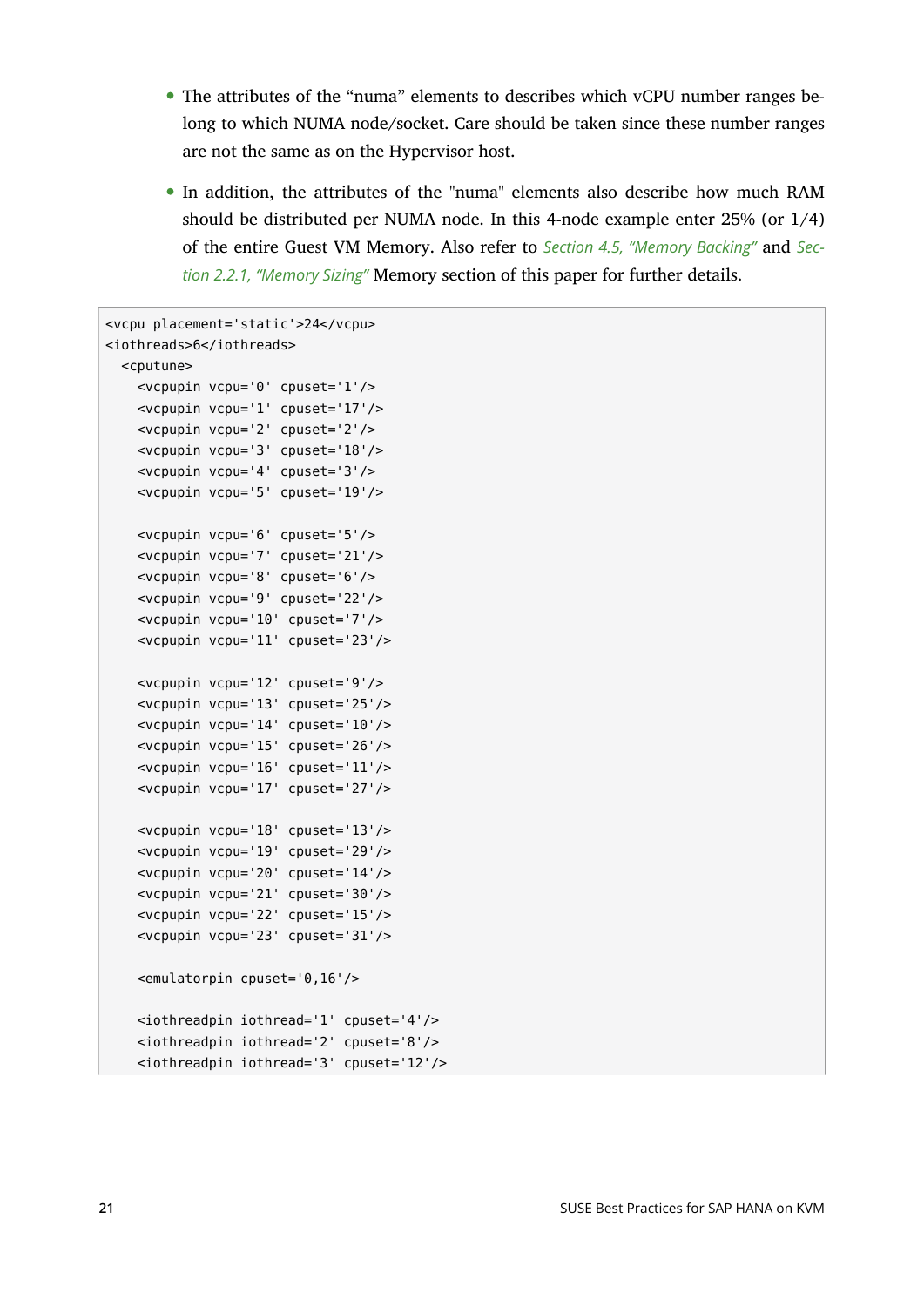```
 <iothreadpin iothread='4' cpuset='20'/>
   <iothreadpin iothread='5' cpuset='24'/>
   <iothreadpin iothread='6' cpuset='28'/>
 </cputune>
 <numatune>
   <memory mode='strict' nodeset='0-3'/>
   <memnode cellid='0' mode='strict' nodeset='0'/>
   <memnode cellid='1' mode='strict' nodeset='1'/>
   <memnode cellid='2' mode='strict' nodeset='2'/>
   <memnode cellid='3' mode='strict' nodeset='3'/>
 </numatune>
 <cpu mode='host-passthrough'>
   <topology sockets='4' cores='3' threads='2'/>
  <sub>numa</sub></sub>
     <cell id='0' cpus='0-5' memory='<Memory per NUMA node>' unit='KiB'/>
     <cell id='1' cpus='6-11' memory='<Memory per NUMA node>' unit='KiB'/>
     <cell id='2' cpus='12-17' memory='<Memory per NUMA node>' unit='KiB'/>
     <cell id='3' cpus='18-23' memory='<Memory per NUMA node>' unit='KiB'/>
   </numa>
</cpu>
```
# **S** Note: Memory Unit

The memory unit can be set to GiB to ease the memory computations.

## <span id="page-21-0"></span>4.4 Storage

### 4.4.1 Storage Configuration for Operating System Volumes

The performance of storage where the Operating System is installed is not critical for the performance of SAP HANA, and therefore any KVM supported storage may be used to deploy the Operating system itself.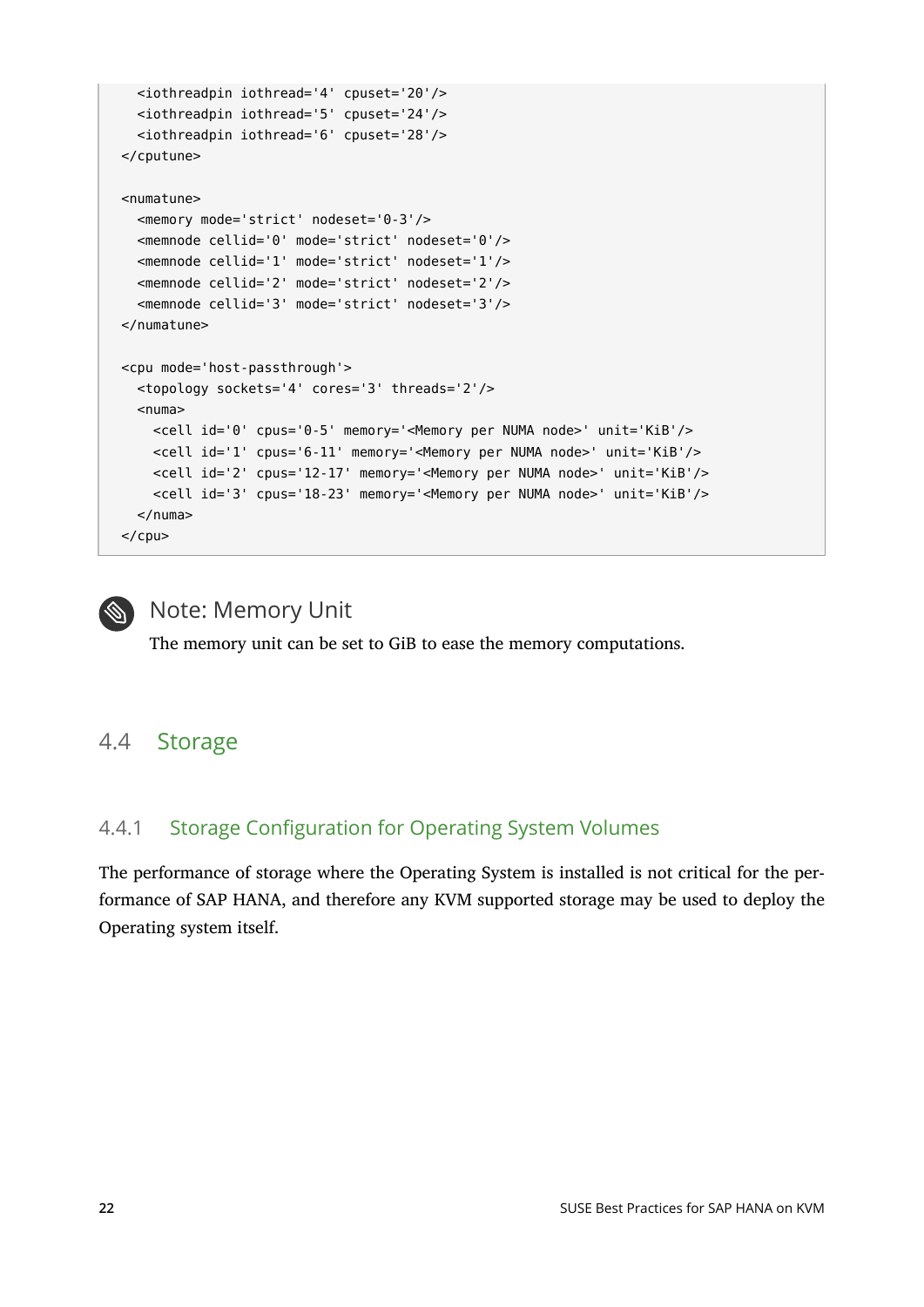### 4.4.2 Storage Configuration for SAP HANA Volumes

The Guest VM XML configuration must be based on the underlying storage configuration on the Hypervisor, see section *[Section 3.3, "Storage Configuration on Hypervisor"](#page-12-0)* for details and adhere the following recommendations:

- Follow the storage layout recommendations from the appropriate hardware vendors.
- Only use the KVM virtio "threads" driver
- Distribute block devices evenly across all available iothreads (see *Section 4.4.3, ["IOThreads"](#page-22-0)*)
	- Avoid placing devices for SAP HANA data and log on the same iothreads.
	- Pin iothreads to the CPU sockets where the storage is attached, see section *[Section 4.3,](#page-17-0) ["vCPU and vNUMA Topology"](#page-17-0)* for details.
- Set the following virtio attributes:  $name='qemu' type='raw' cache='none' io='threads'.$
- Use persistent device names in the Guest VM XML configuration (see example in *[Sec](#page-22-0)tion 4.4.3, ["IOThreads"](#page-22-0)*).

### <span id="page-22-0"></span>4.4.3 IOThreads

As described in section *[Section 4.3, "vCPU and vNUMA Topology"](#page-17-0)*, iothreads should be pinned to a set of physical CPUs which are not presented to the Guest VM OS.

Below is an example (device names and bus addresses are configuration dependent) of how to add the iothread options to a virtio device. Note that the iothread numbers should be distributed across the respective virtio devices.

```
 <disk type='block' device='disk'>
    <driver name='qemu' type='raw' cache='none' io='threads' iothread='1'/>
    <source dev='/dev/disk/by-id/<source device path>'/>
    <target dev='vda' bus='virtio'/>
 </disk>
```
For further details refer to section 12 "Managing Storage" in the SUSE Virtualization Guide (<https://documentation.suse.com/sles/12-SP4/html/SLES-all/cha-libvirt-storage.html> )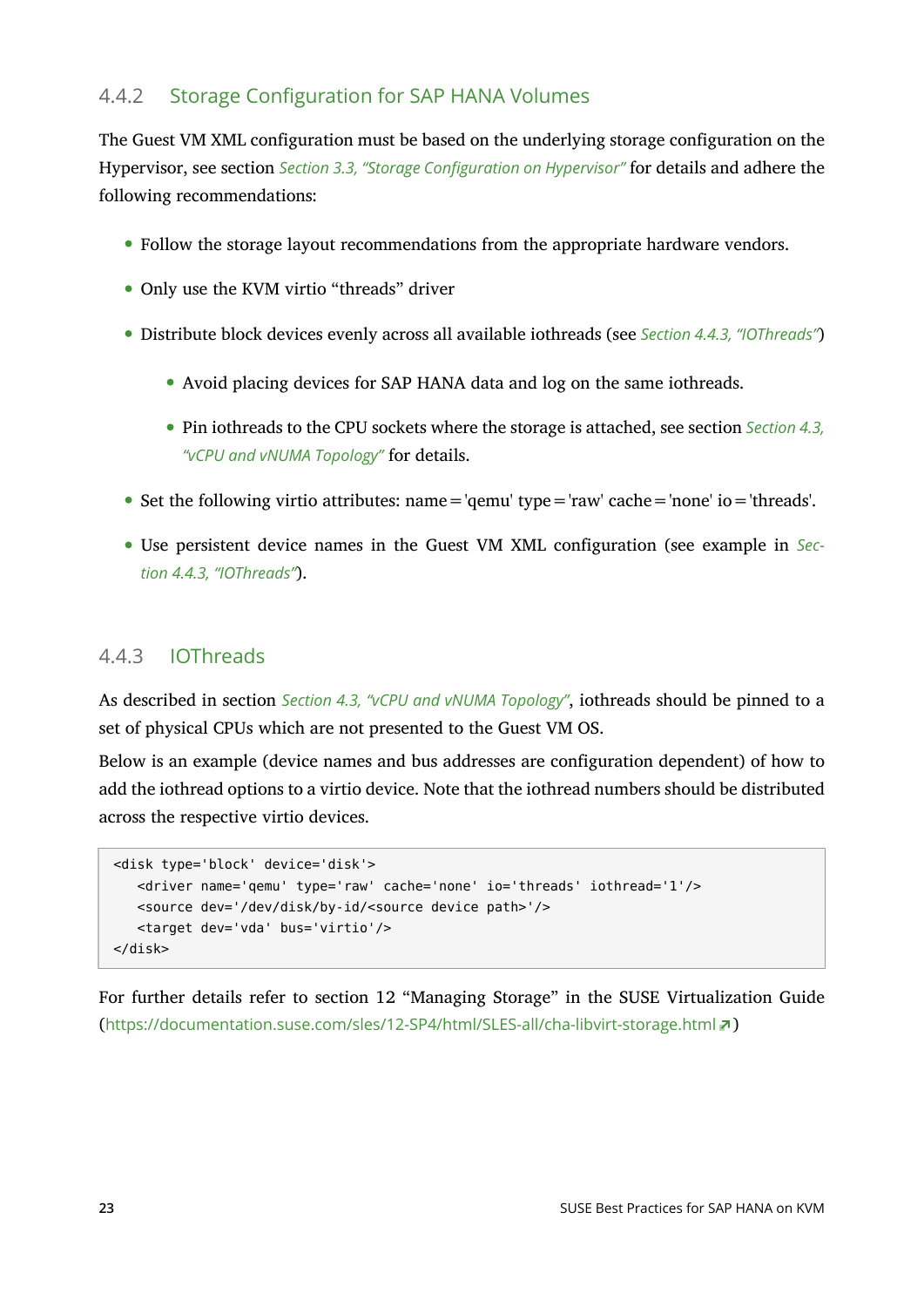# <span id="page-23-1"></span>4.5 Memory Backing

Configure the memory size of the Guest VM in KiB and in multiples of 1 GiB (because of the use of 1 GiB hugepages). The max VM size is determined by the total number of 1 GiB hugepages defined on the Hypervisor OS as described in section 4.3.

```
 <memory unit='KiB'><enter memory size in KiB here></memory>
 <currentMemory unit='KiB'><enter memory size in KiB here></currentMemory>
```
It is important to use 1 gigabyte hugepages for the guest VM memory backing to achieve optimal performance of the KVM guest. In addition, Kernel Same Page Merging (KSM) should be disabled.

```
 <memoryBacking>
   <hugepages>
      <page size='1048576' unit='KiB'/>
   </hugepages>
   <nosharepages/>
 </memoryBacking>
```
# <span id="page-23-2"></span>4.6 Virtio Random Number Generator (RNG) Device

The host /dev/random file should be passed through to QEMU as a source of entropy using the virtio RNG device:

```
 <rng model='virtio'>
    <backend model='random'>/dev/random</backend>
    <alias name='rng0'/>
</rng
```
# <span id="page-23-0"></span>5 Guest Operating System

# 5.1 Install SUSE Linux Enterprise Server for SAP Applications Inside the Guest VM

Refer to the SUSE Guide "SUSE Linux Enterprise Server for SAP Applications 12 SP2" ([https://](https://documentation.suse.com/sles-sap/12-SP2/) [documentation.suse.com/sles-sap/12-SP2/](https://documentation.suse.com/sles-sap/12-SP2/) ).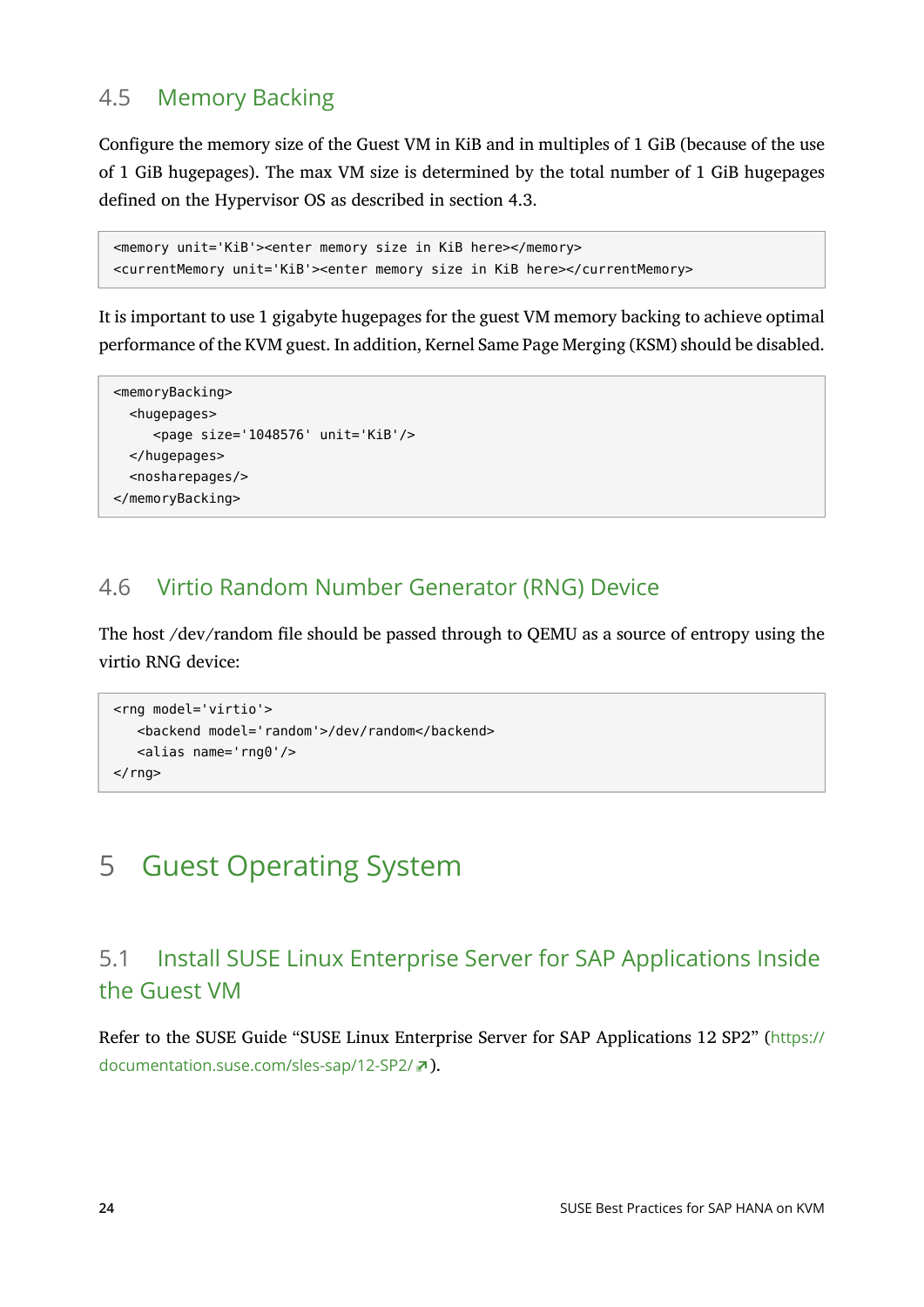# 5.2 Guest Operating System Configuration for SAP HANA

Install and configure SUSE Linux Enterprise Server for SAP Applications 12 SP2 and SAP HANA as described in:

- SAP Note 1944799 "SAP HANA Guidelines for SLES Operating System Installation" ([https://](https://launchpad.support.sap.com/#/notes/1944799) [launchpad.support.sap.com/#/notes/1944799](https://launchpad.support.sap.com/#/notes/1944799) ?)
- SAP Note 2205917 "SAP HANA DB: Recommended OS settings for SLES 12 / SLES for SAP Applications 12" (<https://launchpad.support.sap.com/#/notes/2205917> a)

#### **irqbalance**

The irqbalance service should be disabled because it can cause latency issues when the /proc/  $irq/*$  files are read. To disable irqbalance run the following command:

systemctl disable irqbalance.service systemctl stop irqbalance.service

# 5.3 Guest Operating System Storage Configuration for SAP HANA Volumes

- Follow the storage layout recommendations from the appropriate hardware vendors.
- Only use LVM (Logical Volume Manager) inside the VM for SAP HANA. Nested LVM is not to be used.
- Do not configure Multipathing in the guest, but instead on the Hypervisor (see section *[Section 3.3, "Storage Configuration on Hypervisor"](#page-12-0)*).

# <span id="page-24-0"></span>6 Administration

For a full explanation of administration commands, refer to official SUSE Virtualization documentation such as:

- Section 10 "Basic VM Guest Management" and others in the SUSE Virtualization Guide for SUSE Linux Enterprise Server 12 ([https://documentation.suse.com/sles/12-SP4/html/SLES](https://documentation.suse.com/sles/12-SP4/html/SLES-all/cha-libvirt-managing.html)[all/cha-libvirt-managing.html](https://documentation.suse.com/sles/12-SP4/html/SLES-all/cha-libvirt-managing.html) 2)
- SUSE Virtualization Best Practices for SUSE Linux Enterprise Server 12 ([https://documen](https://documentation.suse.com/sles/12-SP4/html/SLES-all/article-vt-best-practices.html)[tation.suse.com/sles/12-SP4/html/SLES-all/article-vt-best-practices.html](https://documentation.suse.com/sles/12-SP4/html/SLES-all/article-vt-best-practices.html) a)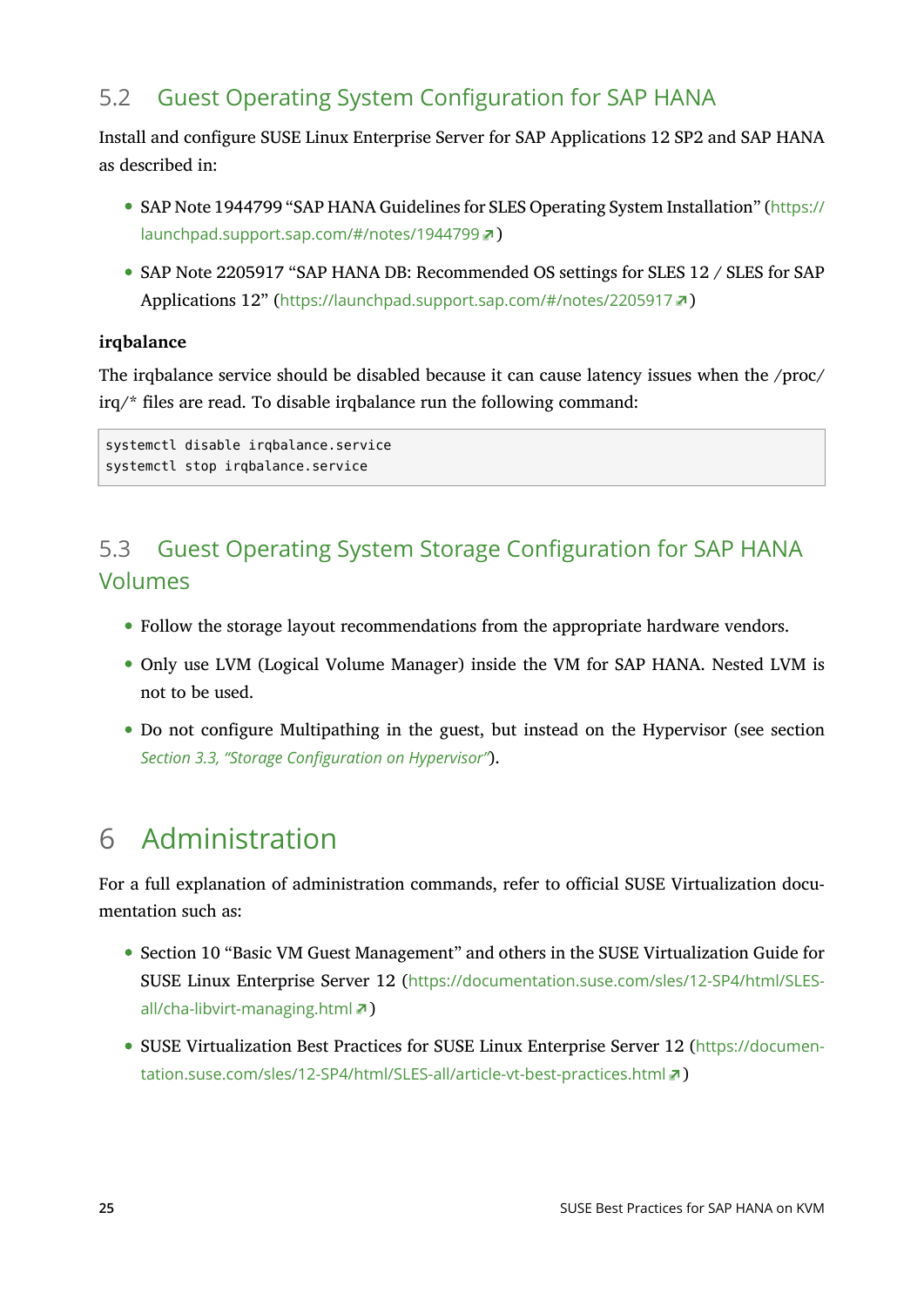# 6.1 Useful Commands on the Hypervisor

Checking kernel boot options used

cat /proc/cmdline

Checking hugepage status (This command can also be used to monitor the progress of hugepage allocation during VM start)

cat /proc/meminfo |grep Huge

List all VM Guest domains configured on Hypervisor

virsh list --all

Start a VM (Note: VM start times can take some minutes on larger RAM systems, check progress with " /proc/meminfo | grep Huge "

virsh start <VM/Guest Domain name>

Shut down a VM

virsh shutdown <VM/Guest Domain name>

Location of VM Guest configuration files

/etc/libvirt/qemu

#### Location of VM Log files

/var/log/libvirt/qemu

## 6.2 Useful Commands Inside the VM Guest

Checking L3 cache has been enabled in the guest

lscpu | grep L3

Validating Guest and Host CPU Topology

lscpu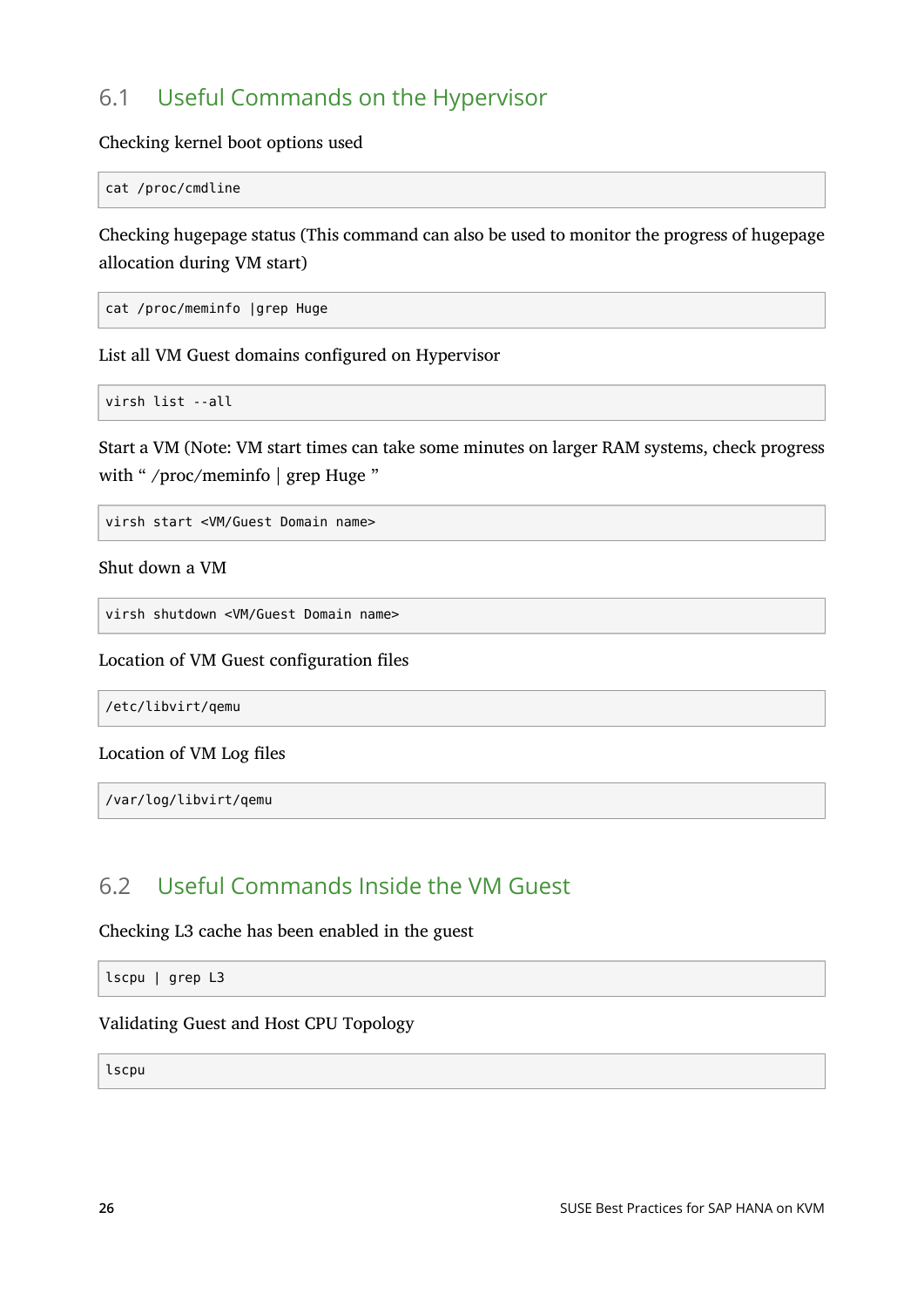# <span id="page-26-0"></span>7 Examples

# 7.1 Example "lscpu" from a Lenovo x3850 x6

| # lscpu                                                                                |                                                                                          |  |  |  |  |
|----------------------------------------------------------------------------------------|------------------------------------------------------------------------------------------|--|--|--|--|
| Architecture:                                                                          | x86 64                                                                                   |  |  |  |  |
| $CPU op-mode(s):$                                                                      | 32-bit, 64-bit                                                                           |  |  |  |  |
| Byte Order:                                                                            | Little Endian                                                                            |  |  |  |  |
| CPU(s):                                                                                | 144                                                                                      |  |  |  |  |
| $On$ -line CPU $(s)$ list:                                                             | $0 - 143$                                                                                |  |  |  |  |
| $Thread(s)$ per core:                                                                  | $\mathbf{2}^{\prime}$                                                                    |  |  |  |  |
| $Core(s)$ per socket:                                                                  | 18                                                                                       |  |  |  |  |
| $Socket(s)$ :                                                                          | 4                                                                                        |  |  |  |  |
| NUMA node(s):                                                                          | 4                                                                                        |  |  |  |  |
| Vendor ID:                                                                             | GenuineIntel                                                                             |  |  |  |  |
| CPU family:                                                                            | 6                                                                                        |  |  |  |  |
| Model:                                                                                 | 63                                                                                       |  |  |  |  |
| Model name:                                                                            | Intel(R) Xeon(R) CPU E7-8880 v3 @ 2.30GHz                                                |  |  |  |  |
| Stepping:                                                                              | 4                                                                                        |  |  |  |  |
| CPU MHz:                                                                               | 2700.000                                                                                 |  |  |  |  |
| CPU max MHz:                                                                           | 3100.0000                                                                                |  |  |  |  |
| CPU min MHz:                                                                           | 1200.0000                                                                                |  |  |  |  |
| BogoMIPS:                                                                              | 4589.07                                                                                  |  |  |  |  |
| Virtualization:                                                                        | $VT - x$                                                                                 |  |  |  |  |
| L1d cache:                                                                             | 32K                                                                                      |  |  |  |  |
| Lli cache:                                                                             | 32K                                                                                      |  |  |  |  |
| L2 cache:                                                                              | 256K                                                                                     |  |  |  |  |
| L3 cache:                                                                              | 46080K                                                                                   |  |  |  |  |
| NUMA node0 CPU(s):                                                                     | $0 - 17, 72 - 89$                                                                        |  |  |  |  |
| NUMA nodel CPU(s):                                                                     | 18-35,90-107                                                                             |  |  |  |  |
| NUMA node2 CPU(s):                                                                     | 36-53, 108-125                                                                           |  |  |  |  |
| NUMA node3 CPU(s):                                                                     | 54-71, 126-143                                                                           |  |  |  |  |
| Flags:                                                                                 | fpu vme de pse tsc msr pae mce cx8 apic sep mtrr pge mca cmov                            |  |  |  |  |
|                                                                                        | pat pse36 clflush dts acpi mmx fxsr sse sse2 ss ht tm pbe syscall nx pdpe1gb rdtscp      |  |  |  |  |
|                                                                                        | lm constant_tsc arch_perfmon pebs bts rep_good nopl xtopology nonstop_tsc aperfmperf     |  |  |  |  |
|                                                                                        | eagerfpu mce_recovery pni pclmulqdq dtes64 monitor ds_cpl vmx smx est tm2 ssse3 sdbg fma |  |  |  |  |
| cx16 xtpr pdcm pcid dca sse4_1 sse4_2 x2apic movbe popcnt tsc_deadline_timer aes xsave |                                                                                          |  |  |  |  |
|                                                                                        | avx f16c rdrand lahf_lm abm ida arat epb pln pts dtherm tpr_shadow vnmi flexpriority ept |  |  |  |  |
|                                                                                        | vpid fsgsbase tsc_adjust bmil hle avx2 smep bmi2 erms invpcid rtm cqm xsaveopt cqm_llc   |  |  |  |  |
| cqm occup llc                                                                          |                                                                                          |  |  |  |  |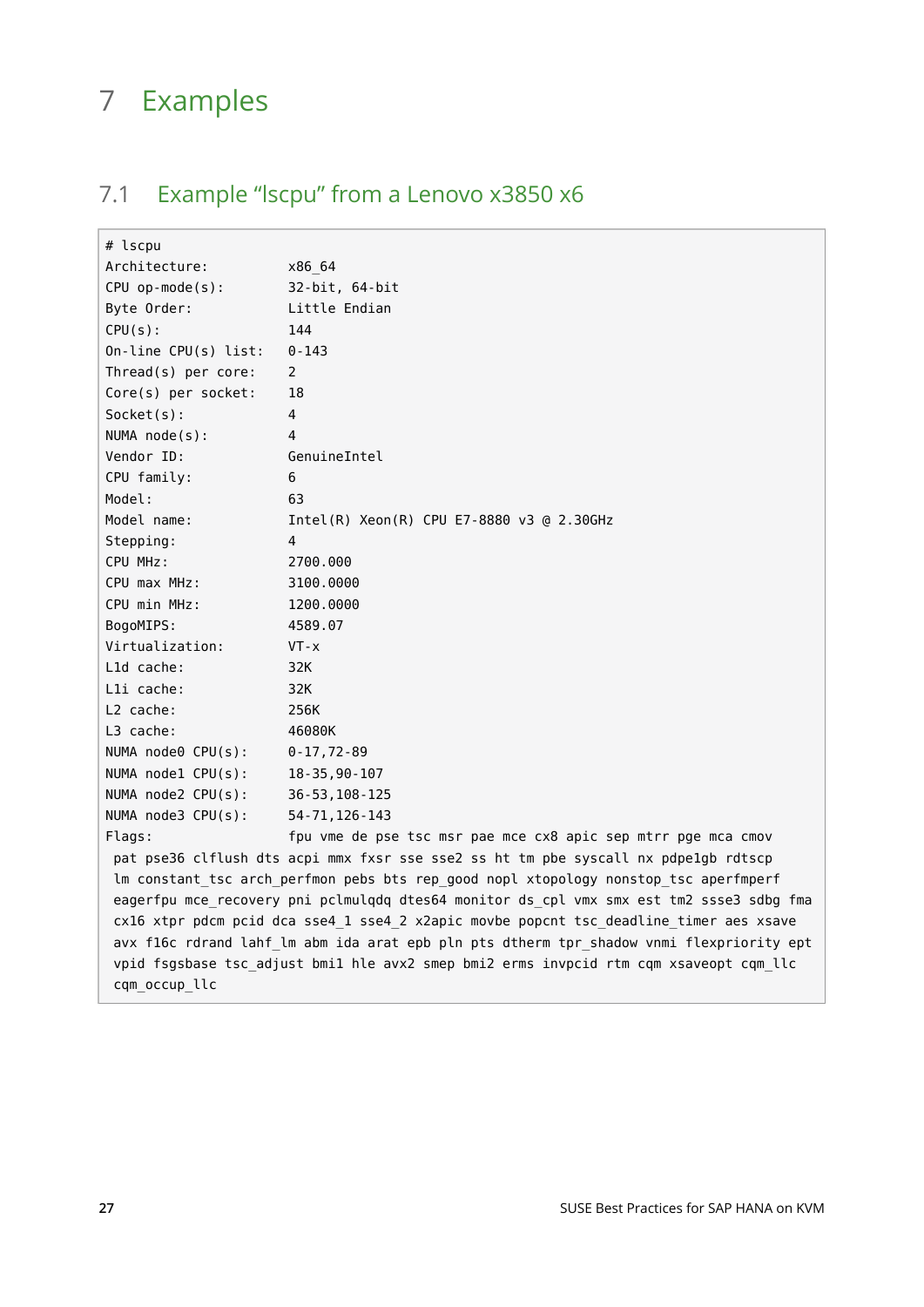# <span id="page-27-0"></span>7.2 Example "lscpu --extended=CPU,SOCKET,CORE" from a Lenovo x3850 x6

| # lscpu --extended=CPU, SOCKET, CORE |                       |                         |  |  |  |  |
|--------------------------------------|-----------------------|-------------------------|--|--|--|--|
|                                      | CPU SOCKET CORE       |                         |  |  |  |  |
| $\Theta$                             | $\Theta$              | $\pmb{\Theta}$          |  |  |  |  |
| $\mathbf{1}$                         | $\Theta$              | $\mathbf 1$             |  |  |  |  |
| $\mathbf 2$                          | $\Theta$              | $\sqrt{2}$              |  |  |  |  |
| 3                                    | $\Theta$              | 3                       |  |  |  |  |
| 4                                    | $\Theta$              | $\overline{\mathbf{4}}$ |  |  |  |  |
| 5                                    | $\Theta$              | 5                       |  |  |  |  |
| 6                                    | $\Theta$              | $\bf 6$                 |  |  |  |  |
| $\overline{7}$                       | $\Theta$              | $\boldsymbol{7}$        |  |  |  |  |
| 8                                    | $\Theta$              | $\bf 8$                 |  |  |  |  |
| 9                                    | $\Theta$              | 9                       |  |  |  |  |
| $10\,$                               | $\boldsymbol{\Theta}$ | 10                      |  |  |  |  |
| $11\,$                               | $\Theta$              | $11\,$                  |  |  |  |  |
| $12\,$                               | $\Theta$              | $12\,$                  |  |  |  |  |
| $13\,$                               | $\Theta$              | $13\,$                  |  |  |  |  |
| $14\,$                               | $\Theta$              | $14\,$                  |  |  |  |  |
| 15                                   | $\Theta$              | $15\,$                  |  |  |  |  |
| $16\,$                               | $\Theta$              | $16\,$                  |  |  |  |  |
| $17\,$                               | $\Theta$              | $17\,$                  |  |  |  |  |
| $18\,$                               | $\,1$                 | $18\,$                  |  |  |  |  |
| $19\,$                               | $\mathbf 1$           | $19\,$                  |  |  |  |  |
| $20\,$                               | $\,1\,$               | $2\theta$               |  |  |  |  |
| $21\,$                               | $\mathbf 1$           | $21\,$                  |  |  |  |  |
| 22                                   | $\mathbf 1$           | 22                      |  |  |  |  |
| 23                                   | $\,1\,$               | 23                      |  |  |  |  |
| 24                                   | $\,1\,$               | 24                      |  |  |  |  |
| 25                                   | $\,1\,$               | $25\,$                  |  |  |  |  |
| 26                                   | $\mathbf 1$           | $26\,$                  |  |  |  |  |
| 27                                   | $\mathbf 1$           | $27\,$                  |  |  |  |  |
| 28                                   | $\,1\,$               | ${\bf 28}$              |  |  |  |  |
| 29                                   | $\,1\,$               | 29                      |  |  |  |  |
| 30                                   | $\overline{1}$        | 30                      |  |  |  |  |
| $31\quad 1$                          |                       | $31\,$                  |  |  |  |  |
| $32 \quad 1$                         |                       | $32\,$                  |  |  |  |  |
| $33 \quad 1$                         |                       | 33                      |  |  |  |  |
| $34 \quad 1$                         |                       | 34                      |  |  |  |  |
| $35 \quad 1$                         |                       | $35\,$                  |  |  |  |  |
| 36 2                                 |                       | $36\,$                  |  |  |  |  |
| $37 \quad 2$                         |                       | $37\,$                  |  |  |  |  |
| 38 2                                 |                       | $38\,$                  |  |  |  |  |
| 39 2                                 |                       | 39                      |  |  |  |  |
| 40 2                                 |                       | $40\,$                  |  |  |  |  |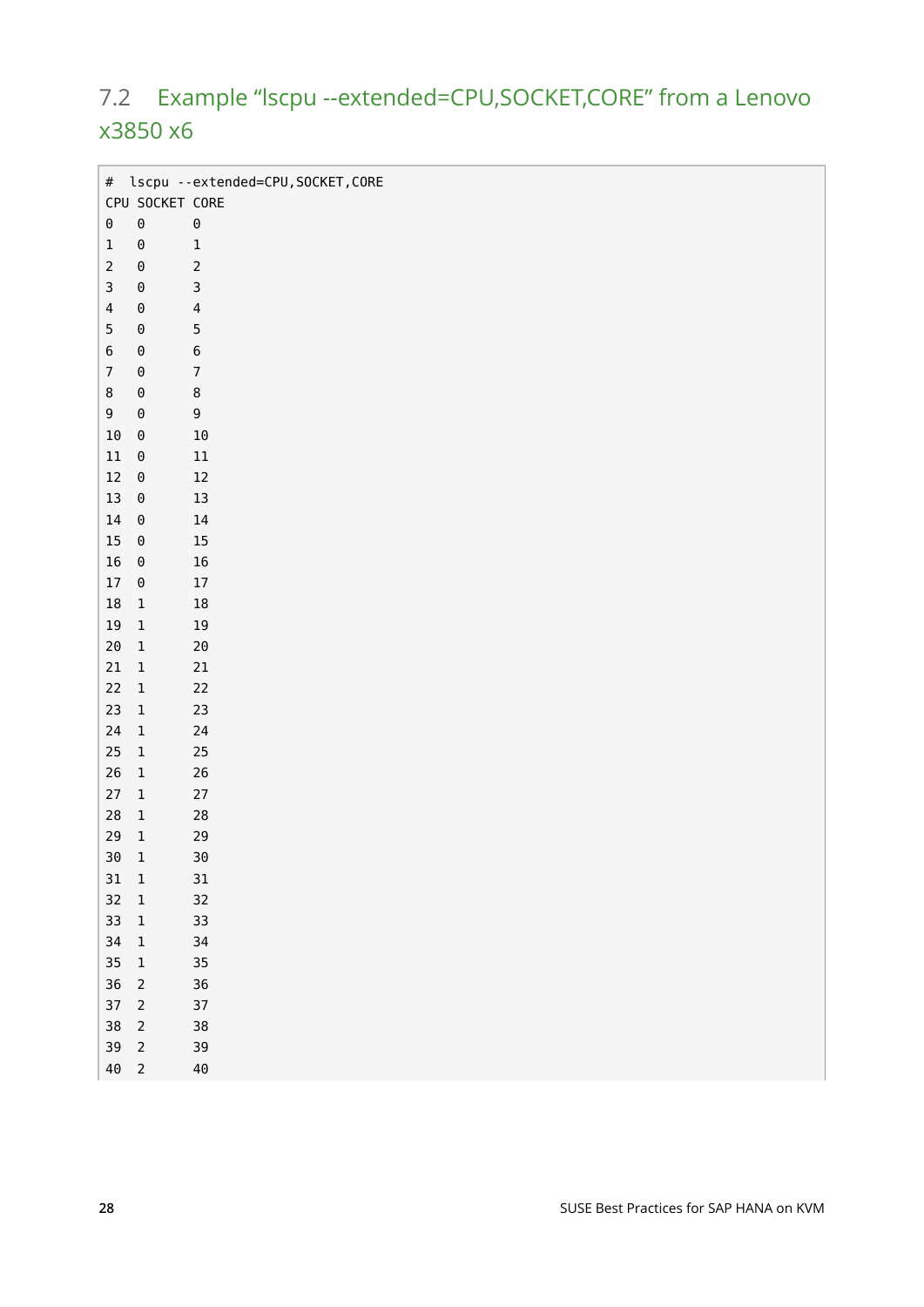| 41         | $\overline{c}$                    | 41                      |
|------------|-----------------------------------|-------------------------|
| 42         | $\sqrt{2}$                        | 42                      |
| 43         | $\sqrt{2}$                        | 43                      |
| $\bf 44$   | $\sqrt{2}$                        | 44                      |
| 45         | $\sqrt{2}$                        | $\bf 45$                |
| ${\bf 46}$ | $\sqrt{2}$                        | ${\bf 46}$              |
| 47         | $\mathsf{2}$                      | $47\,$                  |
| ${\bf 48}$ | $\sqrt{2}$                        | ${\bf 48}$              |
| 49         | $\sqrt{2}$                        | 49                      |
| $50\,$     | $\sqrt{2}$                        | $50\,$                  |
| 51         | $\sqrt{2}$                        | $51\,$                  |
| 52         | $\sqrt{2}$                        | 52                      |
| 53         | $\mathsf{2}$                      | 53                      |
| 54         | $\mathsf{3}$                      | 54                      |
| 55         | $\mathsf 3$                       | 55                      |
| 56         | $\overline{\mathbf{3}}$           | 56                      |
| 57         | $\overline{\mathbf{3}}$           | 57                      |
| 58         | $\mathsf 3$                       | 58                      |
| 59         | $\mathsf 3$                       | 59                      |
| $60\,$     | $\mathsf 3$                       | $60\,$                  |
| 61         | $\mathsf{3}$                      | 61                      |
| 62         | $\mathsf 3$                       | 62                      |
| 63         | $\overline{\mathbf{3}}$           | 63                      |
| 64         | $\mathsf{3}$                      | 64                      |
| 65         | $\overline{3}$                    | 65                      |
| 66         | $\overline{3}$                    | 66                      |
| 67         | $\mathsf 3$                       | 67                      |
| 68         | $\mathsf{3}$                      | 68                      |
| 69         | $\mathsf 3$                       | 69                      |
| $70\,$     | $\overline{\mathbf{3}}$           | $70\,$                  |
| $71\,$     | $\overline{\mathbf{3}}$           | $71\,$                  |
| $72\,$     | $\Theta$                          | $\boldsymbol{\Theta}$   |
| 73         | $\boldsymbol{\Theta}$             | $\mathbf 1$             |
| 74         | $\Theta$                          | $\overline{c}$          |
| 75         | $\Theta$                          | 3                       |
| $76\,$     | $\boldsymbol{\Theta}$             | $\overline{\mathbf{r}}$ |
| 770        |                                   | 5                       |
| ${\bf 78}$ | $\theta$                          | $\boldsymbol{6}$        |
| 79 0       |                                   | $\boldsymbol{7}$        |
| 80 0       |                                   | 8                       |
| $81$ 0     |                                   | 9                       |
| 82         | $\Theta$                          | $10\,$                  |
| 83         | $\Theta$                          | $11\,$                  |
| 84 0       |                                   | $12\,$                  |
| 85         | $\theta$                          | $13\,$                  |
| 86<br>87   | $\boldsymbol{\Theta}$<br>$\Theta$ | $14\,$<br>$15\,$        |
|            |                                   |                         |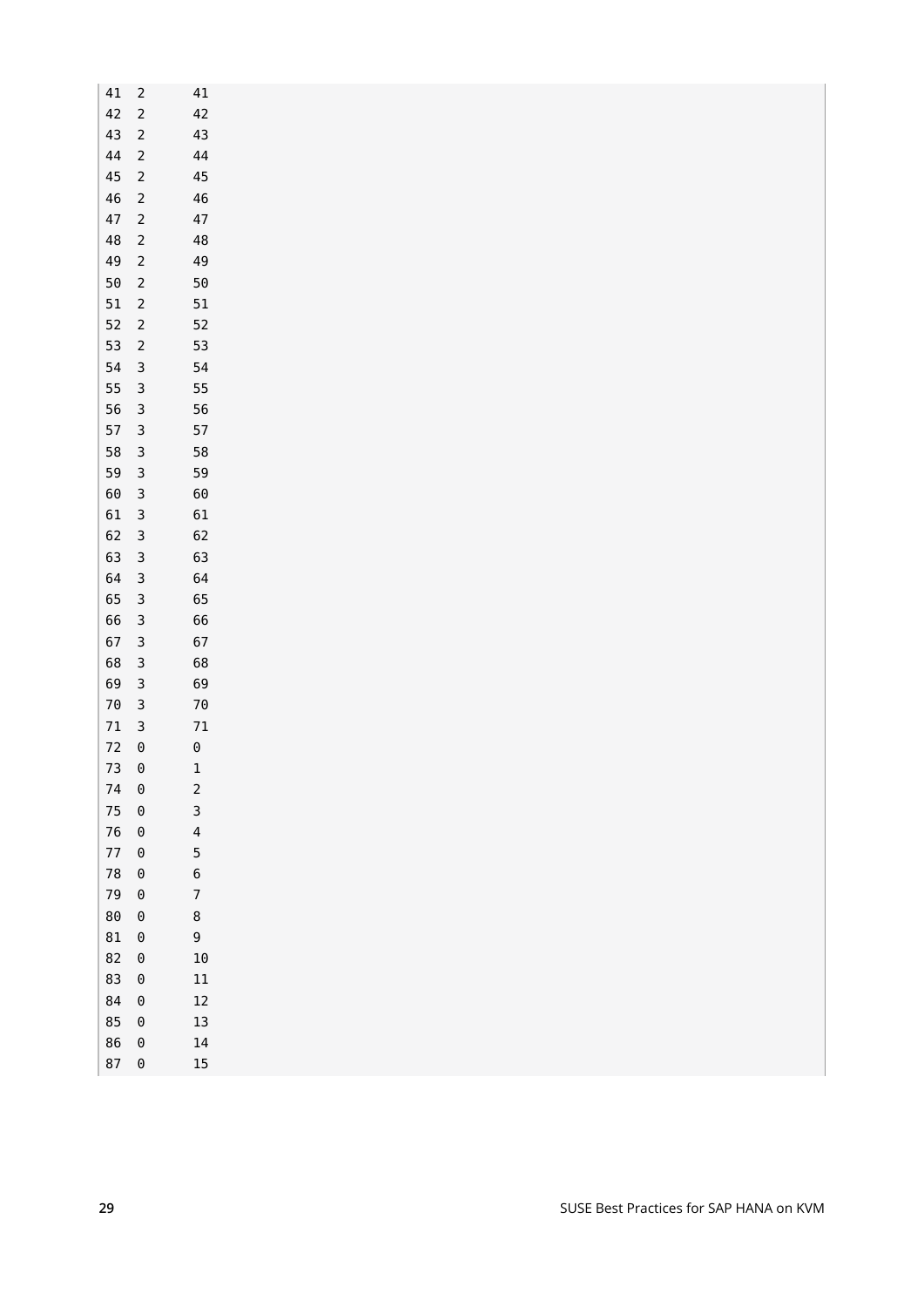| 88             | $\boldsymbol{\Theta}$ | 16         |
|----------------|-----------------------|------------|
| 89             | $\boldsymbol{\Theta}$ | $17\,$     |
| $90\,$         | $\mathbf 1$           | $18\,$     |
| 91             | $\mathbf 1$           | $19\,$     |
| 92             | $\mathbf 1$           | $20\,$     |
| 93             | $\mathbf 1$           | 21         |
| 94             | $\mathbf 1$           | 22         |
| 95             | $\mathbf 1$           | 23         |
| 96             | $\mathbf 1$           | 24         |
| 97             | $\mathbf 1$           | $25\,$     |
| 98             | $\,1\,$               | $26\,$     |
| 99             | $\mathbf 1$           | 27         |
| $100\,$ $1\,$  |                       | ${\bf 28}$ |
| $101\,$ $1$    |                       | 29         |
| $102\;$ $1$    |                       | 30         |
| $103\,$ $1$    |                       | 31         |
| $104\;\;1$     |                       | 32         |
| $105\,$ $1\,$  |                       | 33         |
| $106\text{ }1$ |                       | 34         |
| 107 1          |                       | 35         |
| 108 2          |                       | 36         |
| 109 2          |                       | $37\,$     |
|                |                       |            |
| $110\,$ 2      |                       | $38\,$     |
| $111\,$ $2$    |                       | 39         |
| 112 2          |                       | $40\,$     |
| 113 2          |                       | 41         |
| 114 2          |                       | 42         |
| 115 2          |                       | 43         |
| 116 2          |                       | 44         |
| $117\,$ 2      |                       | 45         |
| 118 2          |                       | 46         |
| 119 2          |                       | 47         |
| 120 2          |                       | 48         |
| 121 2          |                       | 49         |
| 122 2          |                       | $50\,$     |
| 123 2          |                       | $51\,$     |
| 124 2          |                       | 52         |
| 125 2          |                       | 53         |
| 126 3          |                       | 54         |
| 127 3          |                       | 55         |
| 128 3          |                       | 56         |
| 129 3          |                       | 57         |
| 130 3          |                       | 58         |
| 131 3          |                       | 59         |
| 132 3          |                       | $60\,$     |
| 133 3          |                       | 61         |
| 134 3          |                       | 62         |
|                |                       |            |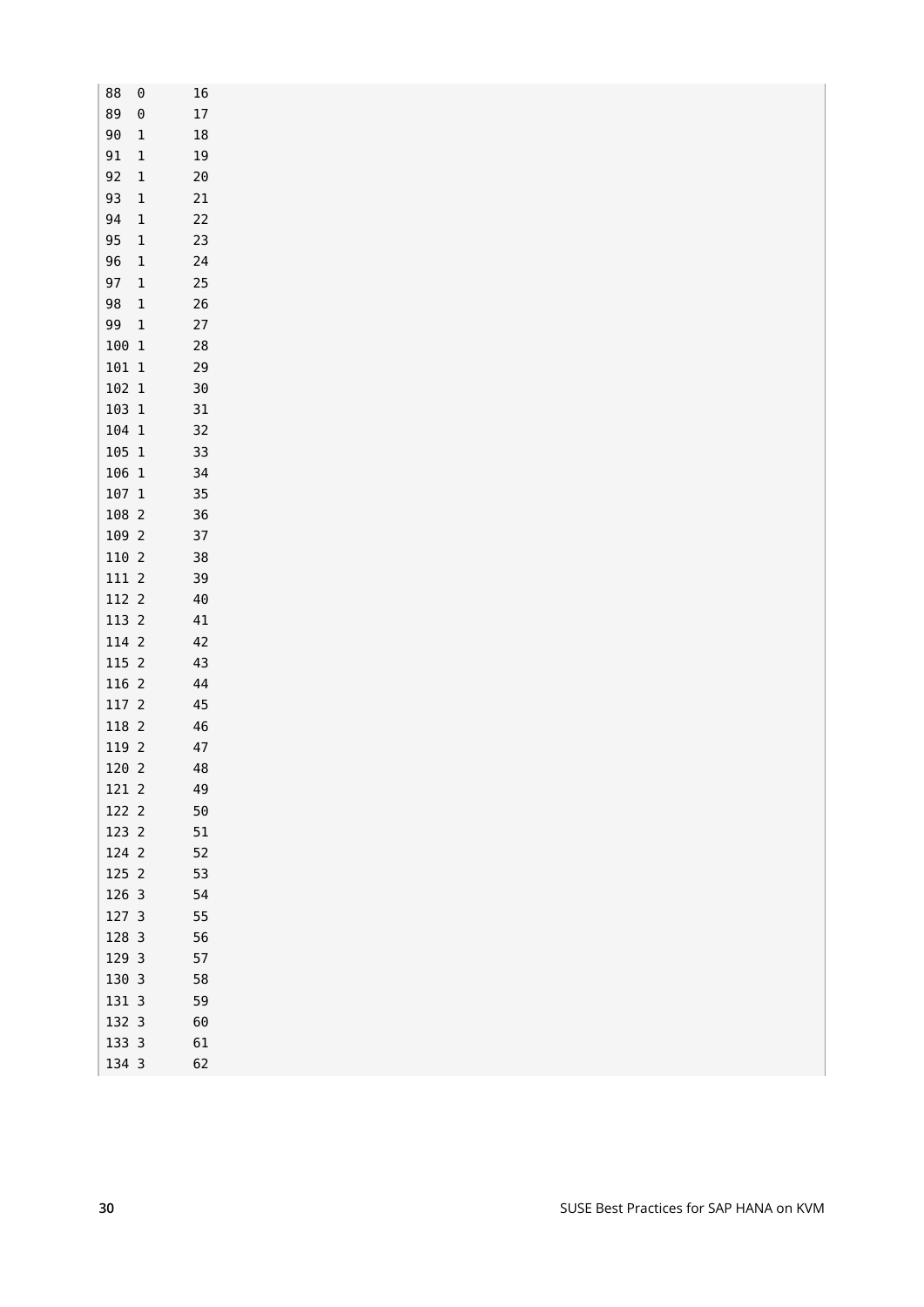| 135 3 | 63 |  |  |  |
|-------|----|--|--|--|
| 136 3 | 64 |  |  |  |
| 137 3 | 65 |  |  |  |
| 138 3 | 66 |  |  |  |
| 139 3 | 67 |  |  |  |
| 140 3 | 68 |  |  |  |
| 141 3 | 69 |  |  |  |
| 142 3 | 70 |  |  |  |
| 143 3 | 71 |  |  |  |
|       |    |  |  |  |

### <span id="page-30-0"></span>7.3 Example "lstopo-no-graphics" from a Lenovo x3850 x6

```
# lstopo-no-graphics
Machine (504GB total)
   NUMANode L#0 (P#0 126GB)
     Package L#0 + L3 L#0 (45MB)
       L2 L#0 (256KB) + L1d L#0 (32KB) + L1i L#0 (32KB) + Core L#0
         PU L#0 (P#0)
         PU L#1 (P#72)
       L2 L#1 (256KB) + L1d L#1 (32KB) + L1i L#1 (32KB) + Core L#1
         PU L#2 (P#1)
         PU L#3 (P#73)
       L2 L#2 (256KB) + L1d L#2 (32KB) + L1i L#2 (32KB) + Core L#2
         PU L#4 (P#2)
         PU L#5 (P#74)
       L2 L#3 (256KB) + L1d L#3 (32KB) + L1i L#3 (32KB) + Core L#3
         PU L#6 (P#3)
         PU L#7 (P#75)
       L2 L#4 (256KB) + L1d L#4 (32KB) + L1i L#4 (32KB) + Core L#4
         PU L#8 (P#4)
         PU L#9 (P#76)
       L2 L#5 (256KB) + L1d L#5 (32KB) + L1i L#5 (32KB) + Core L#5
         PU L#10 (P#5)
         PU L#11 (P#77)
       L2 L#6 (256KB) + L1d L#6 (32KB) + L1i L#6 (32KB) + Core L#6
         PU L#12 (P#6)
         PU L#13 (P#78)
       L2 L#7 (256KB) + L1d L#7 (32KB) + L1i L#7 (32KB) + Core L#7
         PU L#14 (P#7)
         PU L#15 (P#79)
       L2 L#8 (256KB) + L1d L#8 (32KB) + L1i L#8 (32KB) + Core L#8
         PU L#16 (P#8)
         PU L#17 (P#80)
       L2 L#9 (256KB) + L1d L#9 (32KB) + L1i L#9 (32KB) + Core L#9
         PU L#18 (P#9)
```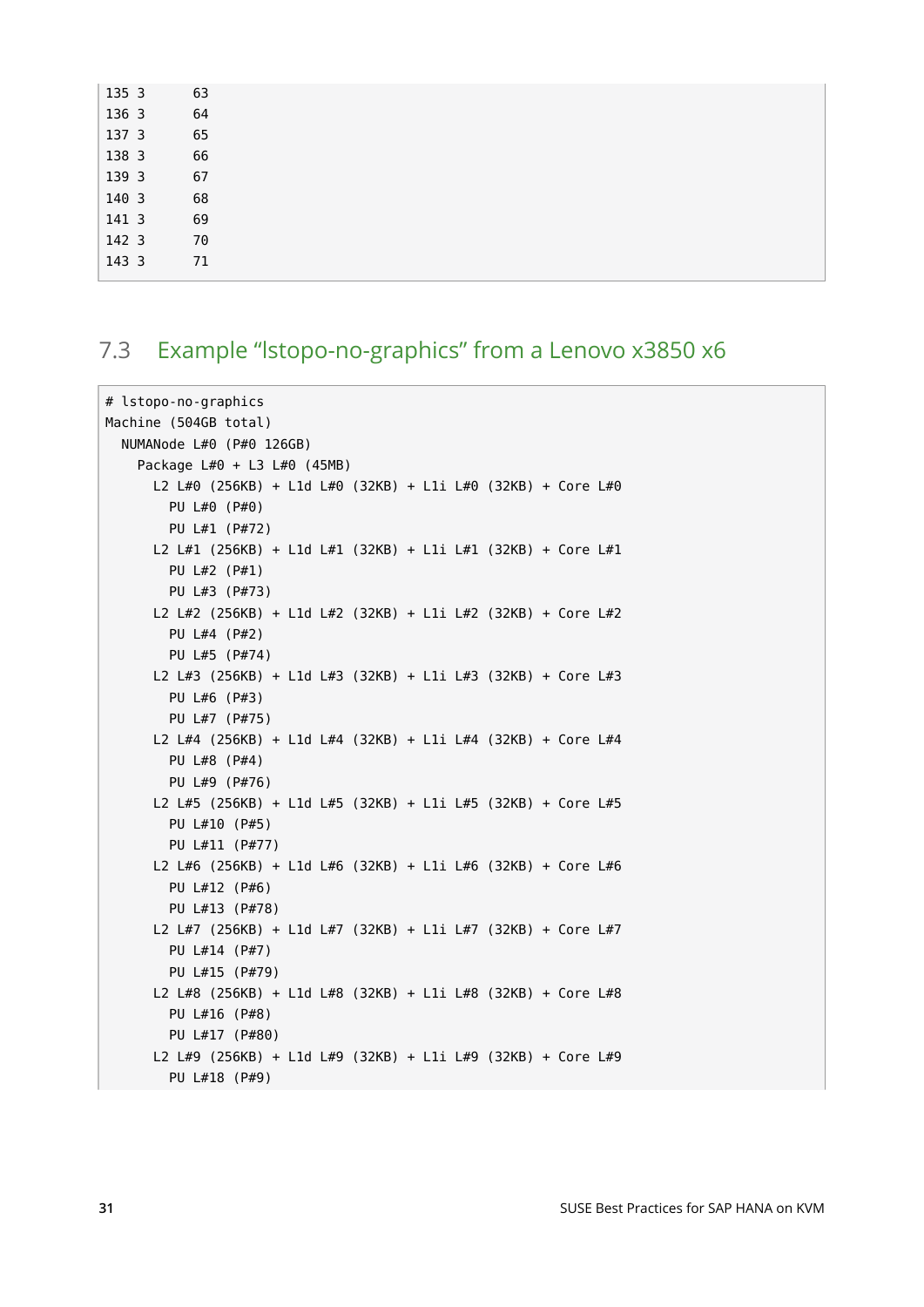```
 PU L#19 (P#81)
     L2 L#10 (256KB) + L1d L#10 (32KB) + L1i L#10 (32KB) + Core L#10
       PU L#20 (P#10)
       PU L#21 (P#82)
     L2 L#11 (256KB) + L1d L#11 (32KB) + L1i L#11 (32KB) + Core L#11
       PU L#22 (P#11)
       PU L#23 (P#83)
     L2 L#12 (256KB) + L1d L#12 (32KB) + L1i L#12 (32KB) + Core L#12
       PU L#24 (P#12)
       PU L#25 (P#84)
     L2 L#13 (256KB) + L1d L#13 (32KB) + L1i L#13 (32KB) + Core L#13
       PU L#26 (P#13)
       PU L#27 (P#85)
     L2 L#14 (256KB) + L1d L#14 (32KB) + L1i L#14 (32KB) + Core L#14
       PU L#28 (P#14)
       PU L#29 (P#86)
     L2 L#15 (256KB) + L1d L#15 (32KB) + L1i L#15 (32KB) + Core L#15
       PU L#30 (P#15)
       PU L#31 (P#87)
     L2 L#16 (256KB) + L1d L#16 (32KB) + L1i L#16 (32KB) + Core L#16
       PU L#32 (P#16)
       PU L#33 (P#88)
     L2 L#17 (256KB) + L1d L#17 (32KB) + L1i L#17 (32KB) + Core L#17
       PU L#34 (P#17)
       PU L#35 (P#89)
   HostBridge L#0
     PCIBridge
       PCI 8086:1521
         Net L#0 "eth0"
       PCI 8086:1521
         Net L#1 "eth1"
       PCI 8086:1521
         Net L#2 "eth2"
       PCI 8086:1521
         Net L#3 "eth3"
 NUMANode L#1 (P#1 126GB)
   Package L#1 + L3 L#1 (45MB)
     L2 L#18 (256KB) + L1d L#18 (32KB) + L1i L#18 (32KB) + Core L#18
       PU L#36 (P#18)
       PU L#37 (P#90)
     L2 L#19 (256KB) + L1d L#19 (32KB) + L1i L#19 (32KB) + Core L#19
       PU L#38 (P#19)
       PU L#39 (P#91)
     L2 L#20 (256KB) + L1d L#20 (32KB) + L1i L#20 (32KB) + Core L#20
       PU L#40 (P#20)
       PU L#41 (P#92)
    L2 L#21 (256KB) + L1d L#21 (32KB) + L1i L#21 (32KB) + Core L#21
```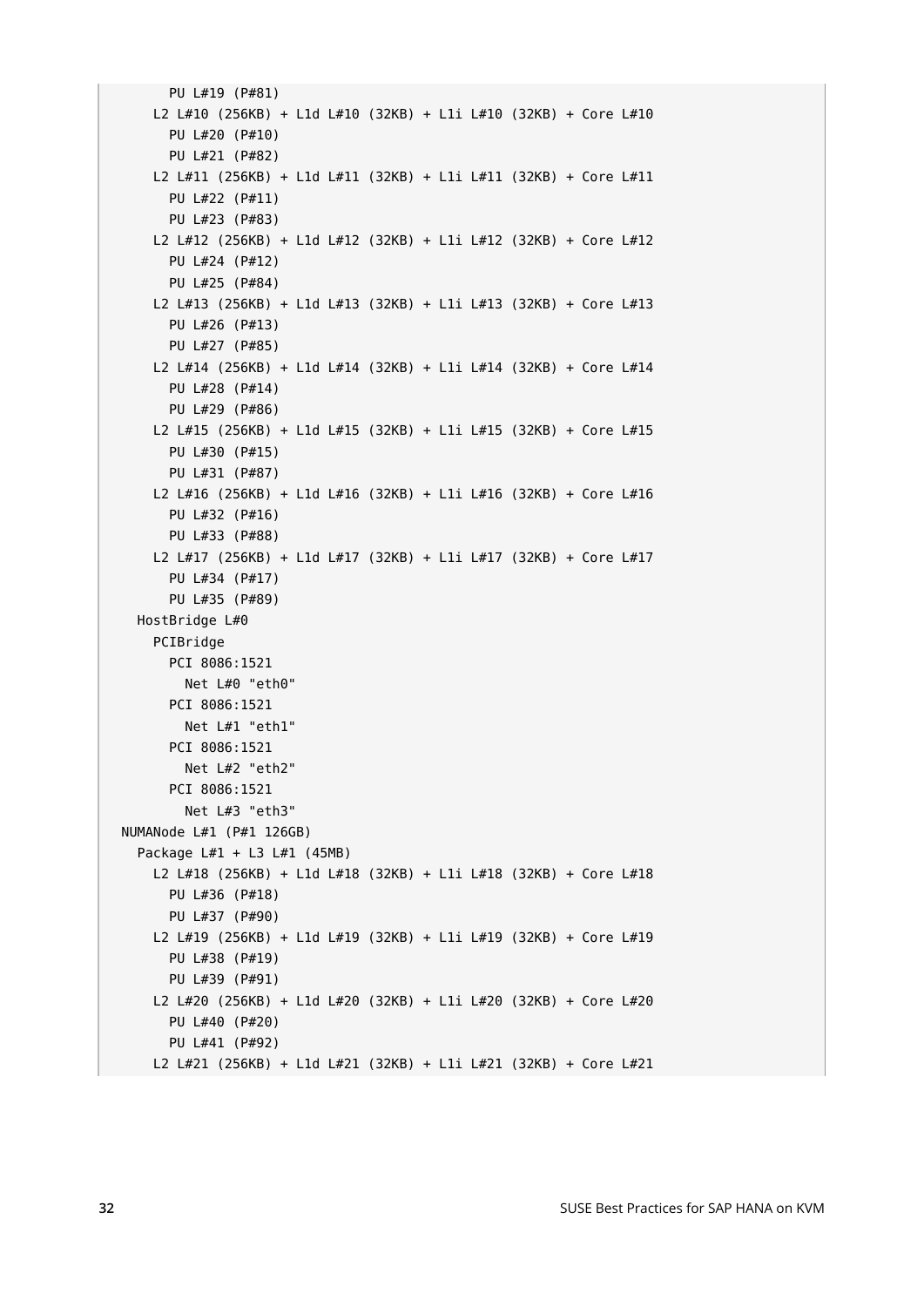```
 PU L#42 (P#21)
     PU L#43 (P#93)
   L2 L#22 (256KB) + L1d L#22 (32KB) + L1i L#22 (32KB) + Core L#22
     PU L#44 (P#22)
     PU L#45 (P#94)
   L2 L#23 (256KB) + L1d L#23 (32KB) + L1i L#23 (32KB) + Core L#23
     PU L#46 (P#23)
     PU L#47 (P#95)
   L2 L#24 (256KB) + L1d L#24 (32KB) + L1i L#24 (32KB) + Core L#24
     PU L#48 (P#24)
     PU L#49 (P#96)
   L2 L#25 (256KB) + L1d L#25 (32KB) + L1i L#25 (32KB) + Core L#25
     PU L#50 (P#25)
     PU L#51 (P#97)
   L2 L#26 (256KB) + L1d L#26 (32KB) + L1i L#26 (32KB) + Core L#26
     PU L#52 (P#26)
     PU L#53 (P#98)
   L2 L#27 (256KB) + L1d L#27 (32KB) + L1i L#27 (32KB) + Core L#27
     PU L#54 (P#27)
     PU L#55 (P#99)
   L2 L#28 (256KB) + L1d L#28 (32KB) + L1i L#28 (32KB) + Core L#28
     PU L#56 (P#28)
     PU L#57 (P#100)
   L2 L#29 (256KB) + L1d L#29 (32KB) + L1i L#29 (32KB) + Core L#29
     PU L#58 (P#29)
     PU L#59 (P#101)
   L2 L#30 (256KB) + L1d L#30 (32KB) + L1i L#30 (32KB) + Core L#30
     PU L#60 (P#30)
     PU L#61 (P#102)
   L2 L#31 (256KB) + L1d L#31 (32KB) + L1i L#31 (32KB) + Core L#31
     PU L#62 (P#31)
     PU L#63 (P#103)
  L2 L#32 (256KB) + L1d L#32 (32KB) + L1i L#32 (32KB) + Core L#32
     PU L#64 (P#32)
     PU L#65 (P#104)
   L2 L#33 (256KB) + L1d L#33 (32KB) + L1i L#33 (32KB) + Core L#33
     PU L#66 (P#33)
     PU L#67 (P#105)
  L2 L#34 (256KB) + L1d L#34 (32KB) + L1i L#34 (32KB) + Core L#34
     PU L#68 (P#34)
     PU L#69 (P#106)
  L2 L#35 (256KB) + L1d L#35 (32KB) + L1i L#35 (32KB) + Core L#35
     PU L#70 (P#35)
     PU L#71 (P#107)
 HostBridge L#7
 PCIBridge
  PCI 1000:005d
```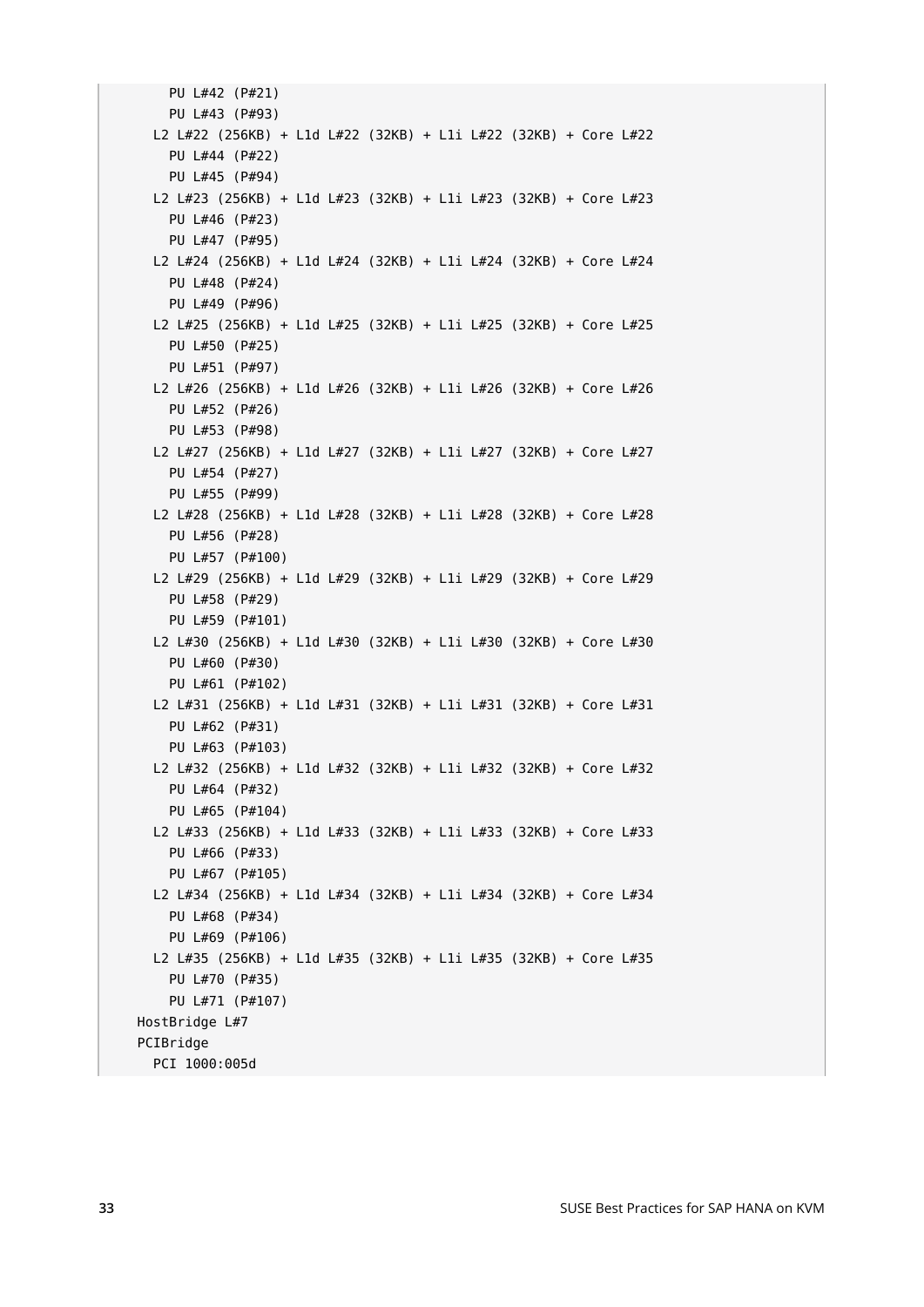```
 Block(Disk) L#4 "sda"
     Block(Disk) L#5 "sdb"
     Block(Disk) L#6 "sdc"
     Block(Disk) L#7 "sdd"
     Block(Disk) L#8 "sde"
 NUMANode L#2 (P#2 126GB) + Package L#2 + L3 L#2 (45MB)
 L2 L#36 (256KB) + L1d L#36 (32KB) + L1i L#36 (32KB) + Core L#36
  PU L#72 (P#36)
   PU L#73 (P#108)
 L2 L#37 (256KB) + L1d L#37 (32KB) + L1i L#37 (32KB) + Core L#37
   PU L#74 (P#37)
  PU L#75 (P#109)
 L2 L#38 (256KB) + L1d L#38 (32KB) + L1i L#38 (32KB) + Core L#38
  PU L#76 (P#38)
  PU L#77 (P#110)
 L2 L#39 (256KB) + L1d L#39 (32KB) + L1i L#39 (32KB) + Core L#39
  PU L#78 (P#39)
  PU L#79 (P#111)
 L2 L#40 (256KB) + L1d L#40 (32KB) + L1i L#40 (32KB) + Core L#40
  PU L#80 (P#40)
  PU L#81 (P#112)
 L2 L#41 (256KB) + L1d L#41 (32KB) + L1i L#41 (32KB) + Core L#41
   PU L#82 (P#41)
  PU L#83 (P#113)
 L2 L#42 (256KB) + L1d L#42 (32KB) + L1i L#42 (32KB) + Core L#42
  PU L#84 (P#42)
  PU L#85 (P#114)
 L2 L#43 (256KB) + L1d L#43 (32KB) + L1i L#43 (32KB) + Core L#43
  PU L#86 (P#43)
  PU L#87 (P#115)
 L2 L#44 (256KB) + L1d L#44 (32KB) + L1i L#44 (32KB) + Core L#44
  PU L#88 (P#44)
  PU L#89 (P#116)
 L2 L#45 (256KB) + L1d L#45 (32KB) + L1i L#45 (32KB) + Core L#45
   PU L#90 (P#45)
  PU L#91 (P#117)
 L2 L#46 (256KB) + L1d L#46 (32KB) + L1i L#46 (32KB) + Core L#46
  PU L#92 (P#46)
  PU L#93 (P#118)
 L2 L#47 (256KB) + L1d L#47 (32KB) + L1i L#47 (32KB) + Core L#47
  PU L#94 (P#47)
  PU L#95 (P#119)
 L2 L#48 (256KB) + L1d L#48 (32KB) + L1i L#48 (32KB) + Core L#48
   PU L#96 (P#48)
  PU L#97 (P#120)
 L2 L#49 (256KB) + L1d L#49 (32KB) + L1i L#49 (32KB) + Core L#49
  PU L#98 (P#49)
```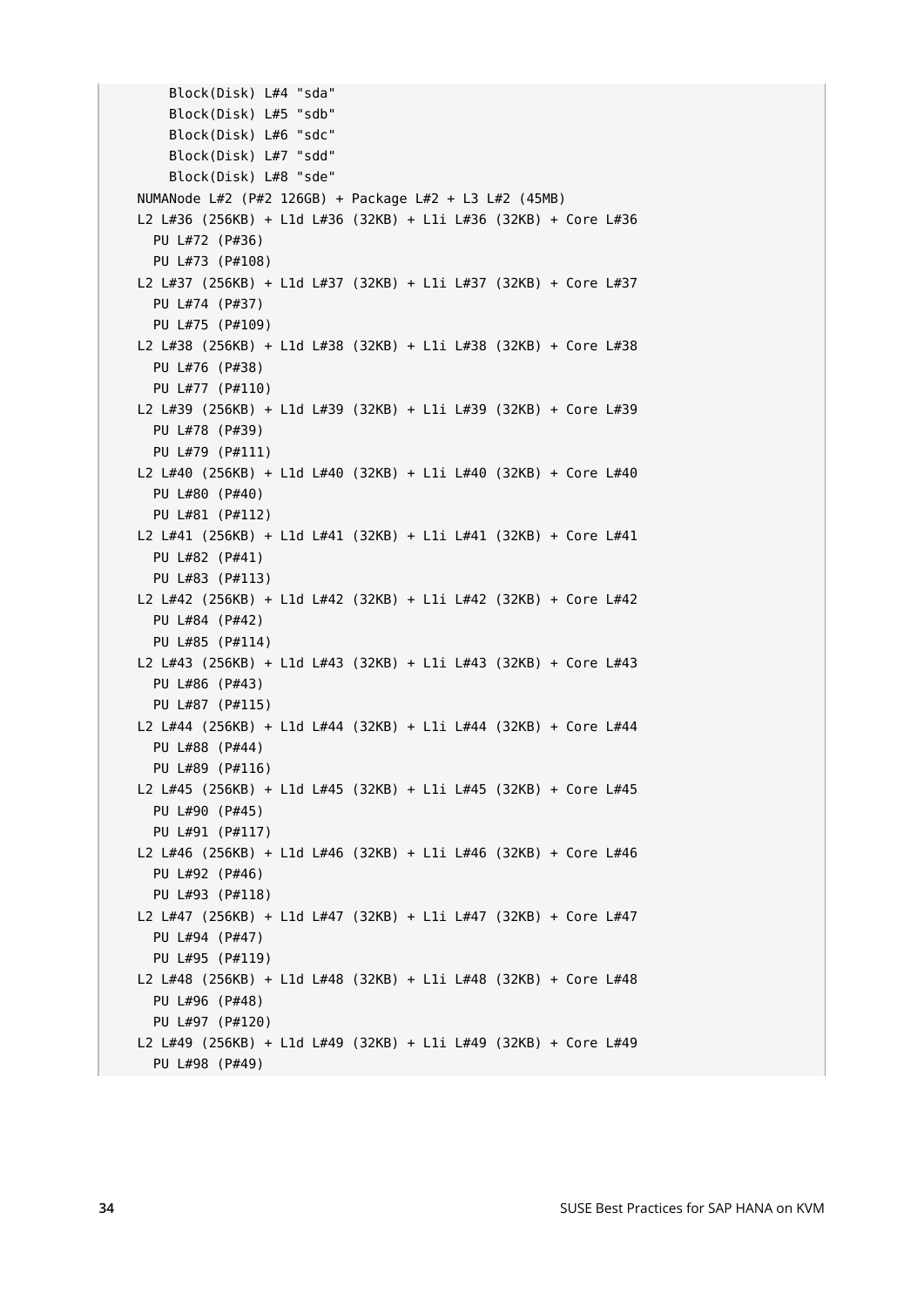```
 PU L#99 (P#121)
 L2 L#50 (256KB) + L1d L#50 (32KB) + L1i L#50 (32KB) + Core L#50
  PU L#100 (P#50)
  PU L#101 (P#122)
 L2 L#51 (256KB) + L1d L#51 (32KB) + L1i L#51 (32KB) + Core L#51
  PU L#102 (P#51)
  PU L#103 (P#123)
 L2 L#52 (256KB) + L1d L#52 (32KB) + L1i L#52 (32KB) + Core L#52
   PU L#104 (P#52)
  PU L#105 (P#124)
 L2 L#53 (256KB) + L1d L#53 (32KB) + L1i L#53 (32KB) + Core L#53
   PU L#106 (P#53)
  PU L#107 (P#125)
 PCIBridge
  PCI 1000:005d
     Block(Disk) L#9 "sdf"
     Block(Disk) L#10 "sdg"
     Block(Disk) L#11 "sdh"
     Block(Disk) L#12 "sdi"
 NUMANode L#3 (P#3 126GB) + Package L#3 + L3 L#3 (45MB)
  L2 L#54 (256KB) + L1d L#54 (32KB) + L1i L#54 (32KB) + Core L#54
     PU L#108 (P#54)
     PU L#109 (P#126)
  L2 L#55 (256KB) + L1d L#55 (32KB) + L1i L#55 (32KB) + Core L#55
     PU L#110 (P#55)
     PU L#111 (P#127)
   L2 L#56 (256KB) + L1d L#56 (32KB) + L1i L#56 (32KB) + Core L#56
     PU L#112 (P#56)
     PU L#113 (P#128)
   L2 L#57 (256KB) + L1d L#57 (32KB) + L1i L#57 (32KB) + Core L#57
     PU L#114 (P#57)
     PU L#115 (P#129)
  L2 L#58 (256KB) + L1d L#58 (32KB) + L1i L#58 (32KB) + Core L#58
     PU L#116 (P#58)
     PU L#117 (P#130)
   L2 L#59 (256KB) + L1d L#59 (32KB) + L1i L#59 (32KB) + Core L#59
     PU L#118 (P#59)
     PU L#119 (P#131)
  L2 L#60 (256KB) + L1d L#60 (32KB) + L1i L#60 (32KB) + Core L#60
     PU L#120 (P#60)
     PU L#121 (P#132)
  L2 L#61 (256KB) + L1d L#61 (32KB) + L1i L#61 (32KB) + Core L#61
     PU L#122 (P#61)
     PU L#123 (P#133)
   L2 L#62 (256KB) + L1d L#62 (32KB) + L1i L#62 (32KB) + Core L#62
     PU L#124 (P#62)
    PU L#125 (P#134)
```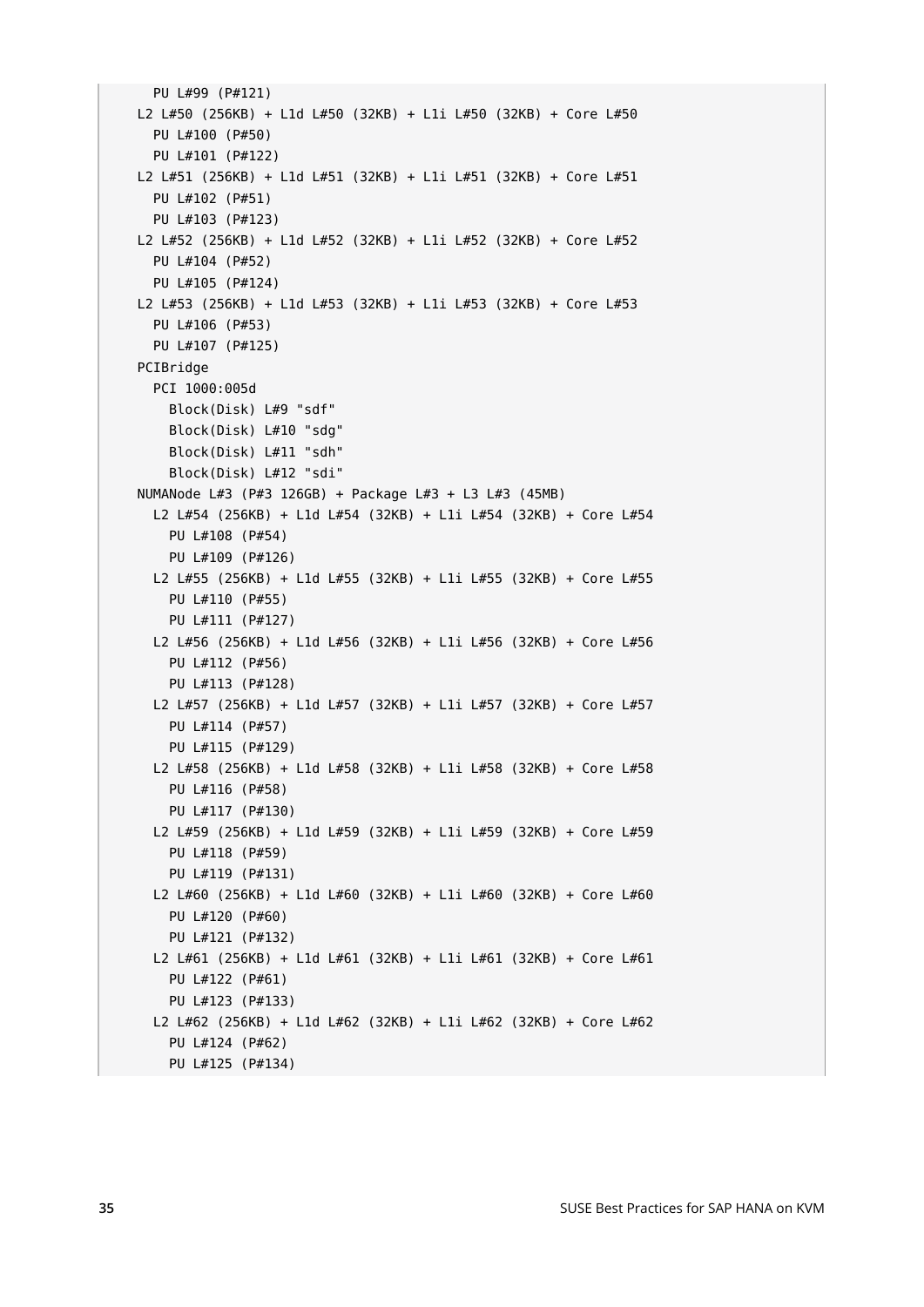```
 L2 L#63 (256KB) + L1d L#63 (32KB) + L1i L#63 (32KB) + Core L#63
   PU L#126 (P#63)
   PU L#127 (P#135)
 L2 L#64 (256KB) + L1d L#64 (32KB) + L1i L#64 (32KB) + Core L#64
   PU L#128 (P#64)
   PU L#129 (P#136)
 L2 L#65 (256KB) + L1d L#65 (32KB) + L1i L#65 (32KB) + Core L#65
   PU L#130 (P#65)
   PU L#131 (P#137)
 L2 L#66 (256KB) + L1d L#66 (32KB) + L1i L#66 (32KB) + Core L#66
   PU L#132 (P#66)
   PU L#133 (P#138)
 L2 L#67 (256KB) + L1d L#67 (32KB) + L1i L#67 (32KB) + Core L#67
   PU L#134 (P#67)
   PU L#135 (P#139)
 L2 L#68 (256KB) + L1d L#68 (32KB) + L1i L#68 (32KB) + Core L#68
   PU L#136 (P#68)
   PU L#137 (P#140)
 L2 L#69 (256KB) + L1d L#69 (32KB) + L1i L#69 (32KB) + Core L#69
   PU L#138 (P#69)
   PU L#139 (P#141)
 L2 L#70 (256KB) + L1d L#70 (32KB) + L1i L#70 (32KB) + Core L#70
   PU L#140 (P#70)
   PU L#141 (P#142)
 L2 L#71 (256KB) + L1d L#71 (32KB) + L1i L#71 (32KB) + Core L#71
   PU L#142 (P#71)
   PU L#143 (P#143)
```
# 7.4 Example Guest VM XML Based on the Example Lenovo x3850 x6 Above

## Warning: XML Configuration Example

The XML file below is only an **example** showing the key configurations based on the about command outputs to assist in understanding how to configure the XML. The actual XML configuration must be based on your respective hardware configuration and VM requirements.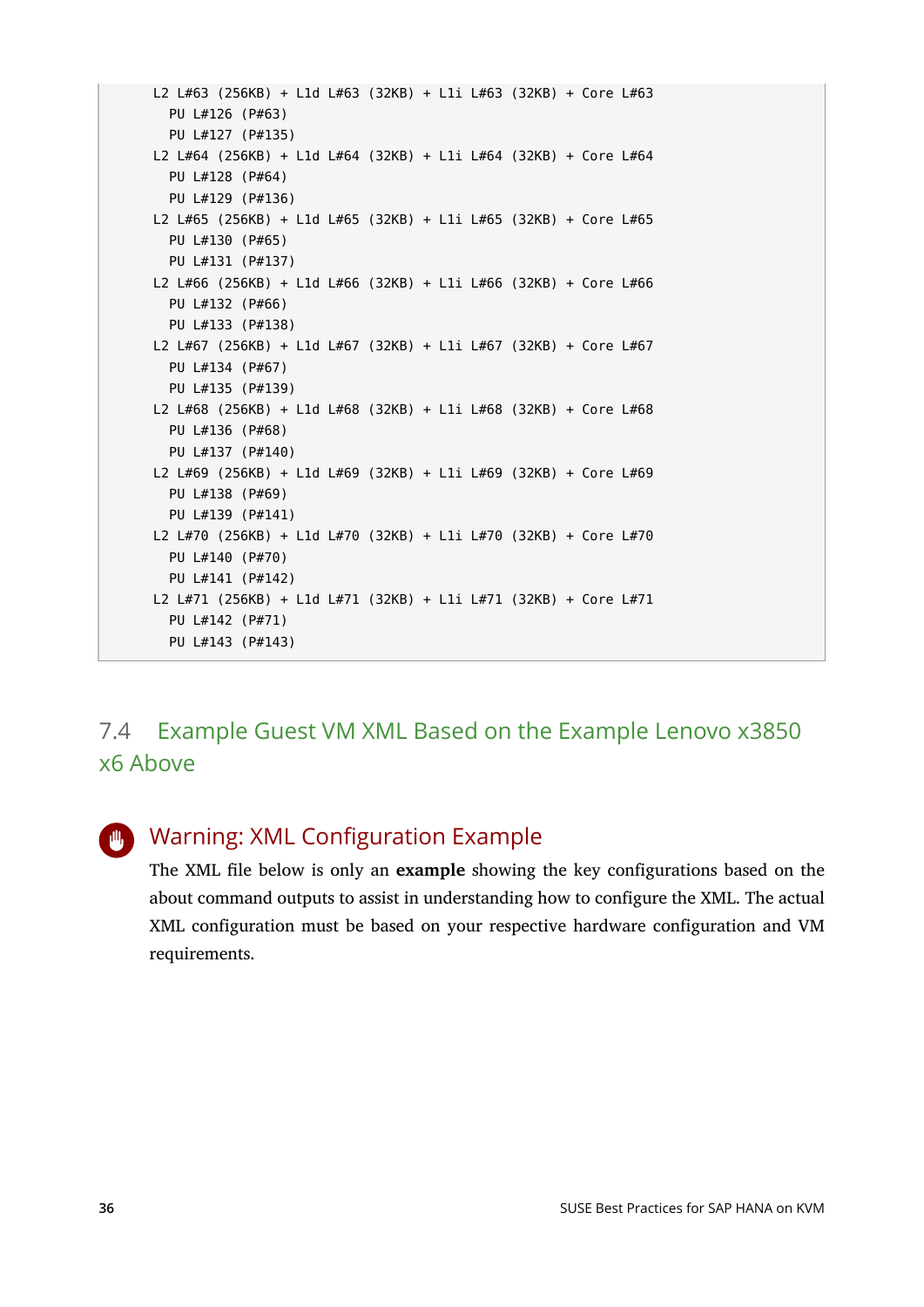Points of interest in this example (refer to the detailed sections of SUSE Best Practices for SAP HANA on KVM - SUSE Linux Enterprise Server for SAP Applications 12 SP2 for a full explanation):

- Memory
	- The Hypervisor has 512 GiB RAM, of which 488 GiB has been allocated as 1 GB Hugepages and therefore 488 GiB is the max VM size in this case
	- $\bullet$  488 GiB = 511705088 KiB
	- In the "numa" section memory is split evenly over the 4 NUMA nodes (CPU sockets)
- CPU Pinning
	- Note the alternating CPU pinning on the Hypervisor, see *[Section 4.3, "vCPU and vNUMA](#page-17-0) [Topology"](#page-17-0)* section for details
	- Note the topology difference between the Guest VM (4x17 CPU cores) the Hypervisor (4x18 CPU cores)
	- Referring to the *[Section 7.3, "Example "lstopo-no-graphics"](#page-30-0) from a Lenovo x3850 x6"* output we know that the disks are attached via CPU sockets 1 and 2, therefore the iothreads are pinned (see vcpupin) to logical CPUs on those sockets
- Storage/IO
	- Storage is configured with virtio and the block devices for SAP HANA are spread evenly across the iothreads
	- Source devices use persistent multipath addresses
	- Type is set to raw, and cache = none
	- See *[Section 4.4, "Storage"](#page-21-0)* section for details
- " rng model='virtio' ", for details see section *[Section 4.6, "Virtio Random Number Generator](#page-23-2) [\(RNG\) Device"](#page-23-2)*
- qemu:commandline elements to describe CPU attributes, for details see section *[Section 4.2,](#page-16-1) ["Global vCPU Configuration"](#page-16-1)*

# cat /etc/libvirt/qemu/SUSEKVM.xml  $$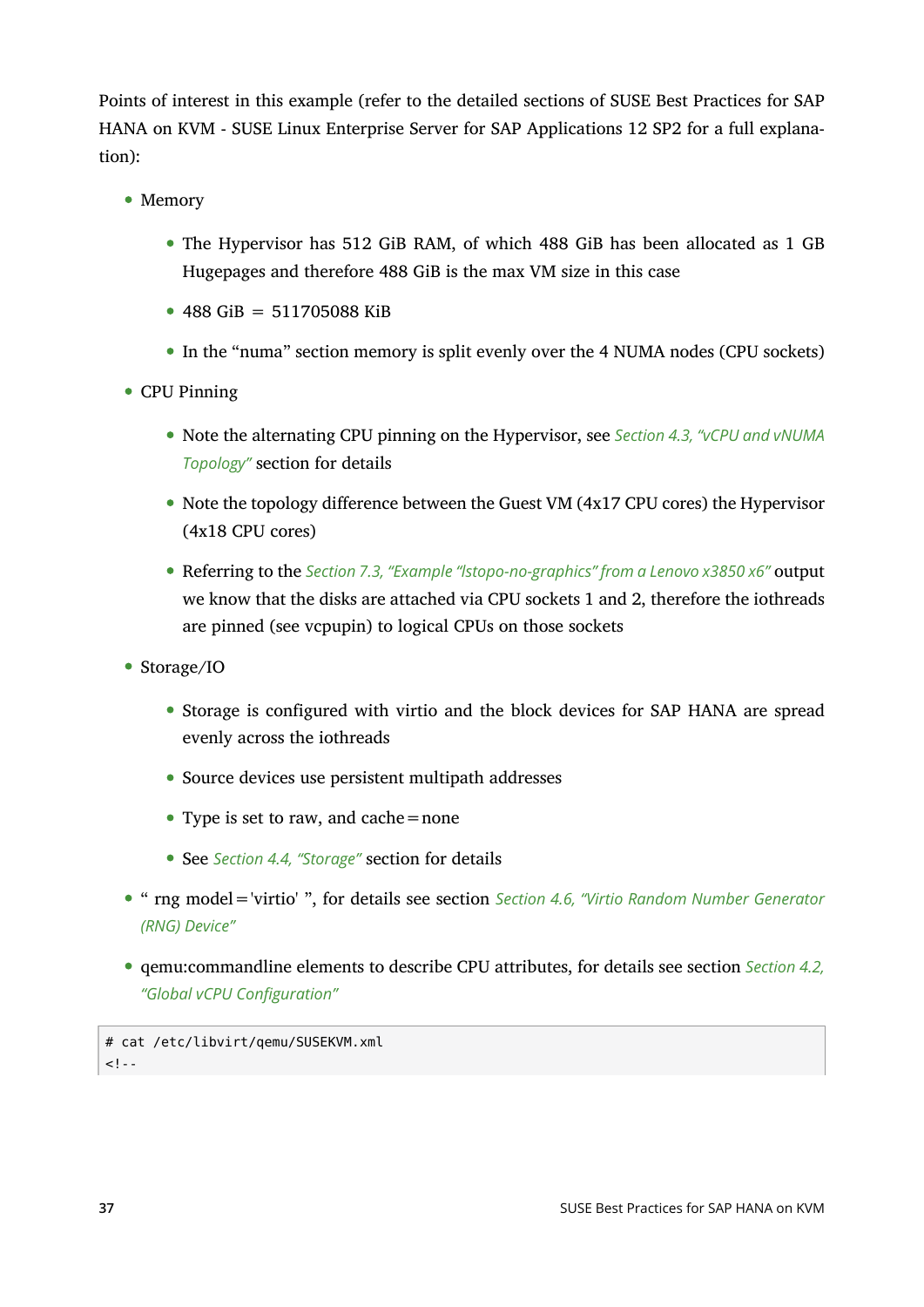```
WARNING: THIS IS AN AUTO-GENERATED FILE. CHANGES TO IT ARE LIKELY TO BE
OVERWRITTEN AND LOST. Changes to this xml configuration should be made using:
  virsh edit SUSEKVM
or other application using the libvirt API.
-->
<domain type='kvm' xmlns:qemu='http://libvirt.org/schemas/domain/qemu/1.0'>
  <name>SUSEKVM</name>
   <uuid>39112135-9cee-4a5e-b36b-eba8757d666e</uuid>
  <memory unit='KiB'>511705088</memory>
  <currentMemory unit='KiB'>511705088</currentMemory>
  <memoryBacking>
    <hugepages/>
       <page size='1048576' unit='KiB'/>
     <nosharepages/>
  </memoryBacking>
  <vcpu placement='static'>136</vcpu>
  <iothreads>5</iothreads>
  <cputune>
     <vcpupin vcpu='0' cpuset='1'/>
     <vcpupin vcpu='1' cpuset='73'/>
    <vcpupin vcpu='2' cpuset='2'/>
    <vcpupin vcpu='3' cpuset='74'/>
    <vcpupin vcpu='4' cpuset='3'/>
    <vcpupin vcpu='5' cpuset='75'/>
    <vcpupin vcpu='6' cpuset='4'/>
    <vcpupin vcpu='7' cpuset='76'/>
     <vcpupin vcpu='8' cpuset='5'/>
    <vcpupin vcpu='9' cpuset='77'/>
     <vcpupin vcpu='10' cpuset='6'/>
    <vcpupin vcpu='11' cpuset='78'/>
    <vcpupin vcpu='12' cpuset='7'/>
    <vcpupin vcpu='13' cpuset='79'/>
    <vcpupin vcpu='14' cpuset='8'/>
     <vcpupin vcpu='15' cpuset='80'/>
    <vcpupin vcpu='16' cpuset='9'/>
     <vcpupin vcpu='17' cpuset='81'/>
    <vcpupin vcpu='18' cpuset='10'/>
    <vcpupin vcpu='19' cpuset='82'/>
    <vcpupin vcpu='20' cpuset='11'/>
    <vcpupin vcpu='21' cpuset='83'/>
    <vcpupin vcpu='22' cpuset='12'/>
    <vcpupin vcpu='23' cpuset='84'/>
     <vcpupin vcpu='24' cpuset='13'/>
    <vcpupin vcpu='25' cpuset='85'/>
     <vcpupin vcpu='26' cpuset='14'/>
```
<vcpupin vcpu='27' cpuset='86'/>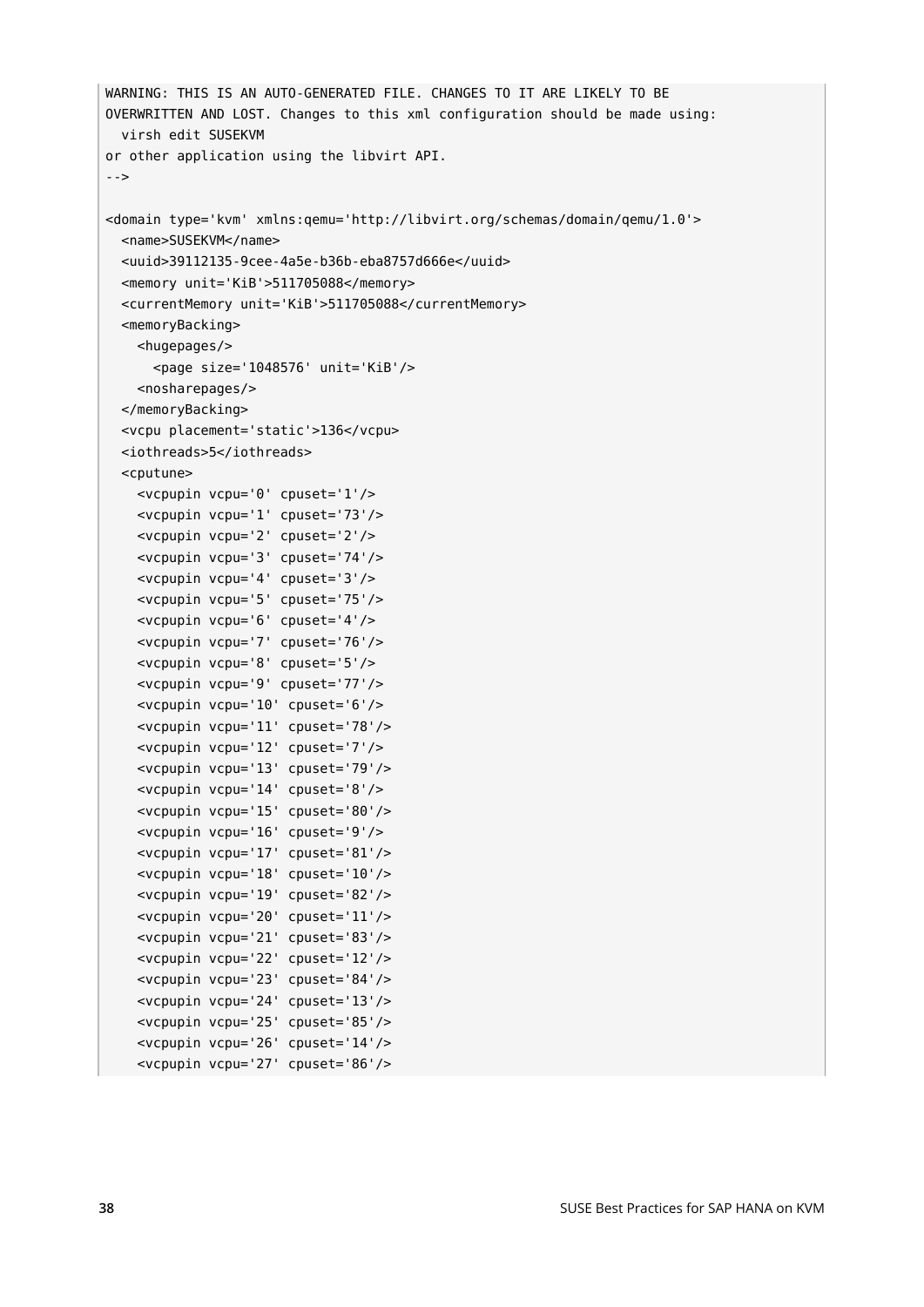```
 <vcpupin vcpu='28' cpuset='15'/>
 <vcpupin vcpu='29' cpuset='87'/>
 <vcpupin vcpu='30' cpuset='16'/>
 <vcpupin vcpu='31' cpuset='88'/>
 <vcpupin vcpu='32' cpuset='17'/>
 <vcpupin vcpu='33' cpuset='89'/>
 <vcpupin vcpu='34' cpuset='19'/>
 <vcpupin vcpu='35' cpuset='91'/>
 <vcpupin vcpu='36' cpuset='20'/>
 <vcpupin vcpu='37' cpuset='92'/>
 <vcpupin vcpu='38' cpuset='21'/>
 <vcpupin vcpu='39' cpuset='93'/>
 <vcpupin vcpu='40' cpuset='22'/>
 <vcpupin vcpu='41' cpuset='94'/>
 <vcpupin vcpu='42' cpuset='23'/>
 <vcpupin vcpu='43' cpuset='95'/>
 <vcpupin vcpu='44' cpuset='24'/>
 <vcpupin vcpu='45' cpuset='96'/>
 <vcpupin vcpu='46' cpuset='25'/>
 <vcpupin vcpu='47' cpuset='97'/>
 <vcpupin vcpu='48' cpuset='26'/>
 <vcpupin vcpu='49' cpuset='98'/>
 <vcpupin vcpu='50' cpuset='27'/>
 <vcpupin vcpu='51' cpuset='99'/>
 <vcpupin vcpu='52' cpuset='28'/>
 <vcpupin vcpu='53' cpuset='100'/>
 <vcpupin vcpu='54' cpuset='29'/>
 <vcpupin vcpu='55' cpuset='101'/>
 <vcpupin vcpu='56' cpuset='30'/>
 <vcpupin vcpu='57' cpuset='102'/>
 <vcpupin vcpu='58' cpuset='31'/>
 <vcpupin vcpu='59' cpuset='103'/>
 <vcpupin vcpu='60' cpuset='32'/>
 <vcpupin vcpu='61' cpuset='104'/>
 <vcpupin vcpu='62' cpuset='33'/>
 <vcpupin vcpu='63' cpuset='105'/>
 <vcpupin vcpu='64' cpuset='34'/>
 <vcpupin vcpu='65' cpuset='106'/>
 <vcpupin vcpu='66' cpuset='35'/>
 <vcpupin vcpu='67' cpuset='107'/>
 <vcpupin vcpu='68' cpuset='37'/>
 <vcpupin vcpu='69' cpuset='109'/>
 <vcpupin vcpu='70' cpuset='38'/>
 <vcpupin vcpu='71' cpuset='110'/>
 <vcpupin vcpu='72' cpuset='39'/>
 <vcpupin vcpu='73' cpuset='111'/>
 <vcpupin vcpu='74' cpuset='40'/>
```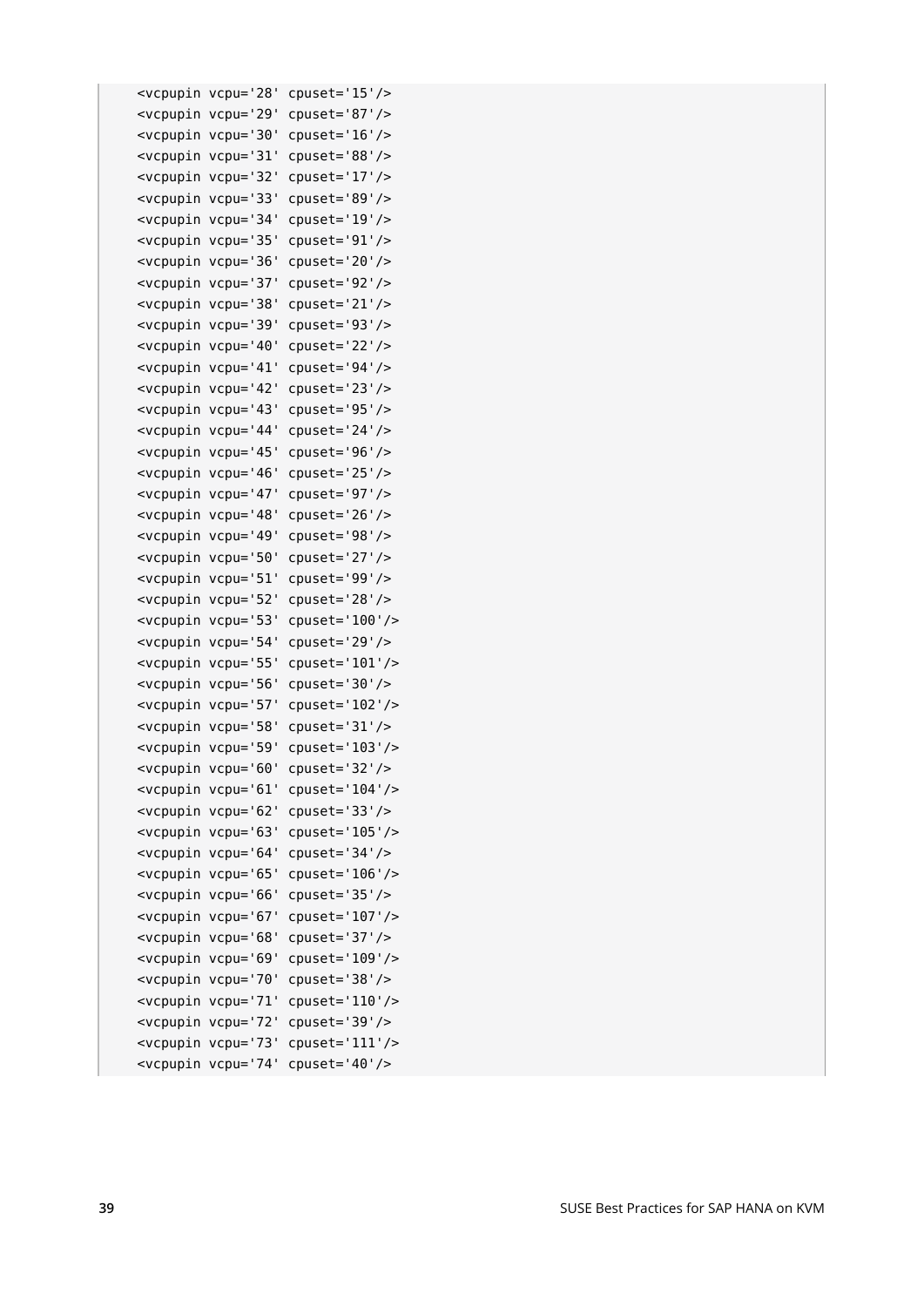```
 <vcpupin vcpu='75' cpuset='112'/>
 <vcpupin vcpu='76' cpuset='41'/>
 <vcpupin vcpu='77' cpuset='113'/>
 <vcpupin vcpu='78' cpuset='42'/>
 <vcpupin vcpu='79' cpuset='114'/>
 <vcpupin vcpu='80' cpuset='43'/>
 <vcpupin vcpu='81' cpuset='115'/>
 <vcpupin vcpu='82' cpuset='44'/>
 <vcpupin vcpu='83' cpuset='116'/>
 <vcpupin vcpu='84' cpuset='45'/>
 <vcpupin vcpu='85' cpuset='117'/>
 <vcpupin vcpu='86' cpuset='46'/>
 <vcpupin vcpu='87' cpuset='118'/>
 <vcpupin vcpu='88' cpuset='47'/>
 <vcpupin vcpu='89' cpuset='119'/>
 <vcpupin vcpu='90' cpuset='48'/>
 <vcpupin vcpu='91' cpuset='120'/>
 <vcpupin vcpu='92' cpuset='49'/>
 <vcpupin vcpu='93' cpuset='121'/>
 <vcpupin vcpu='94' cpuset='50'/>
 <vcpupin vcpu='95' cpuset='122'/>
 <vcpupin vcpu='96' cpuset='51'/>
 <vcpupin vcpu='97' cpuset='123'/>
 <vcpupin vcpu='98' cpuset='52'/>
 <vcpupin vcpu='99' cpuset='124'/>
 <vcpupin vcpu='100' cpuset='53'/>
 <vcpupin vcpu='101' cpuset='125'/>
 <vcpupin vcpu='102' cpuset='55'/>
 <vcpupin vcpu='103' cpuset='127'/>
 <vcpupin vcpu='104' cpuset='56'/>
 <vcpupin vcpu='105' cpuset='128'/>
 <vcpupin vcpu='106' cpuset='57'/>
 <vcpupin vcpu='107' cpuset='129'/>
 <vcpupin vcpu='108' cpuset='58'/>
 <vcpupin vcpu='109' cpuset='130'/>
 <vcpupin vcpu='110' cpuset='59'/>
 <vcpupin vcpu='111' cpuset='131'/>
 <vcpupin vcpu='112' cpuset='60'/>
 <vcpupin vcpu='113' cpuset='132'/>
 <vcpupin vcpu='114' cpuset='61'/>
 <vcpupin vcpu='115' cpuset='133'/>
 <vcpupin vcpu='116' cpuset='62'/>
 <vcpupin vcpu='117' cpuset='134'/>
 <vcpupin vcpu='118' cpuset='63'/>
 <vcpupin vcpu='119' cpuset='135'/>
 <vcpupin vcpu='120' cpuset='64'/>
 <vcpupin vcpu='121' cpuset='136'/>
```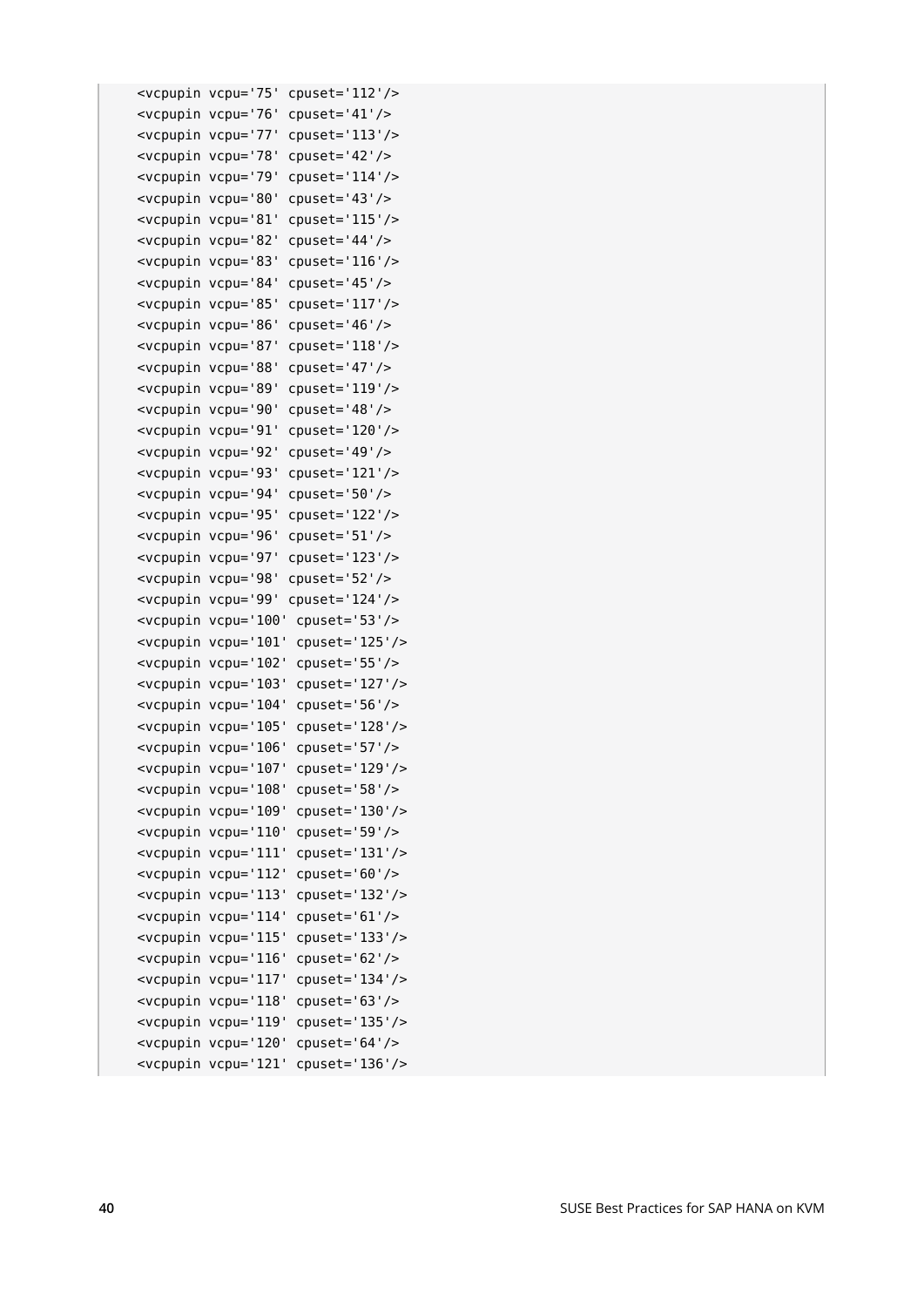```
 <vcpupin vcpu='123' cpuset='137'/>
   <vcpupin vcpu='124' cpuset='66'/>
   <vcpupin vcpu='125' cpuset='138'/>
   <vcpupin vcpu='126' cpuset='67'/>
   <vcpupin vcpu='127' cpuset='139'/>
   <vcpupin vcpu='128' cpuset='68'/>
   <vcpupin vcpu='129' cpuset='140'/>
   <vcpupin vcpu='130' cpuset='69'/>
   <vcpupin vcpu='131' cpuset='141'/>
   <vcpupin vcpu='132' cpuset='70'/>
   <vcpupin vcpu='133' cpuset='142'/>
   <vcpupin vcpu='134' cpuset='71'/>
   <vcpupin vcpu='135' cpuset='143'/>
   <emulatorpin cpuset='0,54'/>
   <iothreadpin iothread='1' cpuset='72'/>
   <iothreadpin iothread='2' cpuset='18'/>
   <iothreadpin iothread='3' cpuset='36'/>
   <iothreadpin iothread='4' cpuset='90'/>
   <iothreadpin iothread='5' cpuset='108'/>
 </cputune>
 <numatune>
   <memory mode='strict' nodeset='0-3'/>
   <memnode cellid='0' mode='strict' nodeset='0'/>
   <memnode cellid='1' mode='strict' nodeset='1'/>
   <memnode cellid='2' mode='strict' nodeset='2'/>
   <memnode cellid='3' mode='strict' nodeset='3'/>
 </numatune>
\langle <type arch='x86_64' machine='pc-i440fx-2.6'>hvm</type>
   <boot dev='hd'/>
\langle/05\rangle <features>
  <sub>acpi</sub></sub>
  <sub>apic/></sub></sub>
   <vmport state='off'/>
 </features>
 <cpu mode='host-passthrough'>
   <topology sockets='4' cores='17' threads='2'/>
  <numa> <cell id='0' cpus='0-33' memory='127926272' unit='KiB'/>
     <cell id='1' cpus='34-66' memory='127926272' unit='KiB'/>
     <cell id='2' cpus='67-101' memory='127926272' unit='KiB'/>
     <cell id='3' cpus='102-135' memory='127926272' unit='KiB'/>
   </numa>
</<pu>
```
<vcpupin vcpu='122' cpuset='65'/>

<clock offset='utc'>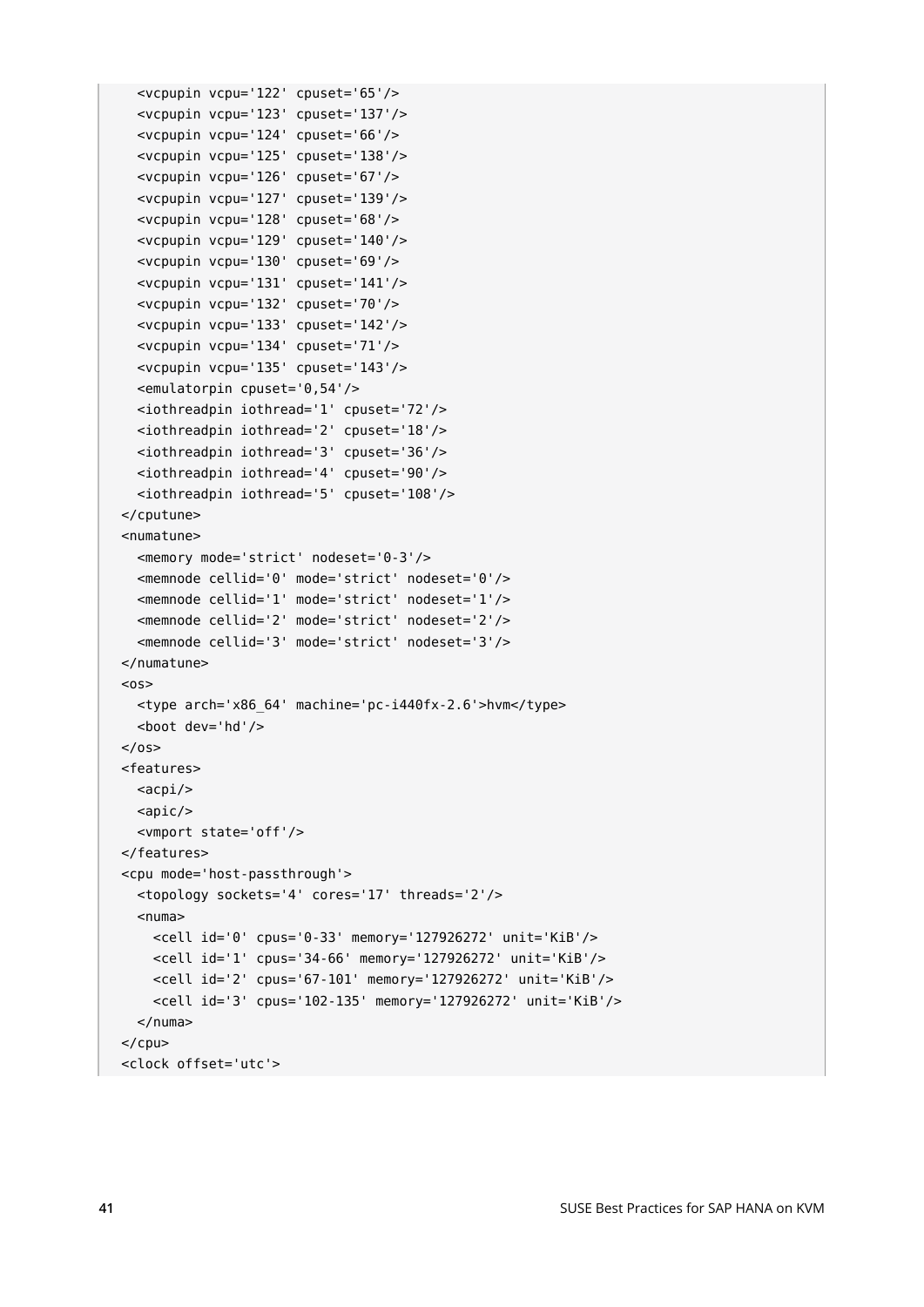```
 <timer name='rtc' tickpolicy='catchup'/>
    <timer name='pit' tickpolicy='delay'/>
    <timer name='hpet' present='no'/>
  </clock>
  <on_poweroff>destroy</on_poweroff>
 <on reboot>restart</on reboot>
  <on_crash>restart</on_crash>
 <pm> <suspend-to-mem enabled='no'/>
    <suspend-to-disk enabled='no'/>
 </pm> <devices>
    <emulator>/usr/bin/qemu-kvm</emulator>
...
    <disk type='block' device='disk'>
      <driver name='qemu' type='raw' cache='none' io='threads' iothread='1'/>
      <source dev='/dev/disk/by-id/dm-uuid-mpath-xxxxx...'/>
      <target dev='vda' bus='virtio'/>
    </disk>
    <disk type='block' device='disk'>
      <driver name='qemu' type='raw' cache='none' io='threads' iothread='2'/>
      <source dev='/dev/disk/by-id/dm-uuid-mpath-xxxxx-cd5e'/>
      <target dev='vdf' bus='virtio'/>
    </disk>
    <disk type='block' device='disk'>
      <driver name='qemu' type='raw' cache='none' io='threads' iothread='3'/>
      <source dev='/dev/disk/by-id/dm-uuid-mpath-xxxxx-cd89'/>
      <target dev='vdg' bus='virtio'/>
    </disk>
    <disk type='block' device='disk'>
      <driver name='qemu' type='raw' cache='none' io='threads' iothread='4'/>
      <source dev='/dev/disk/by-id/dm-uuid-mpath-xxxxx-c9bb'/>
      <target dev='vdh' bus='virtio'/>
    </disk>
    <disk type='block' device='disk'>
      <driver name='qemu' type='raw' cache='none' io='threads' iothread='5'/>
      <source dev='/dev/disk/by-id/dm-uuid-mpath-xxxxx-c9e5'/>
      <target dev='vdi' bus='virtio'/>
    </disk>
    <hostdev mode='subsystem' type='pci' managed='yes'>
      <source>
         <address domain='0x0003' bus='0x03' slot='0x00' function='0x0'/>
       </source>
    </hostdev>
...
    <memballoon model='virtio'>
```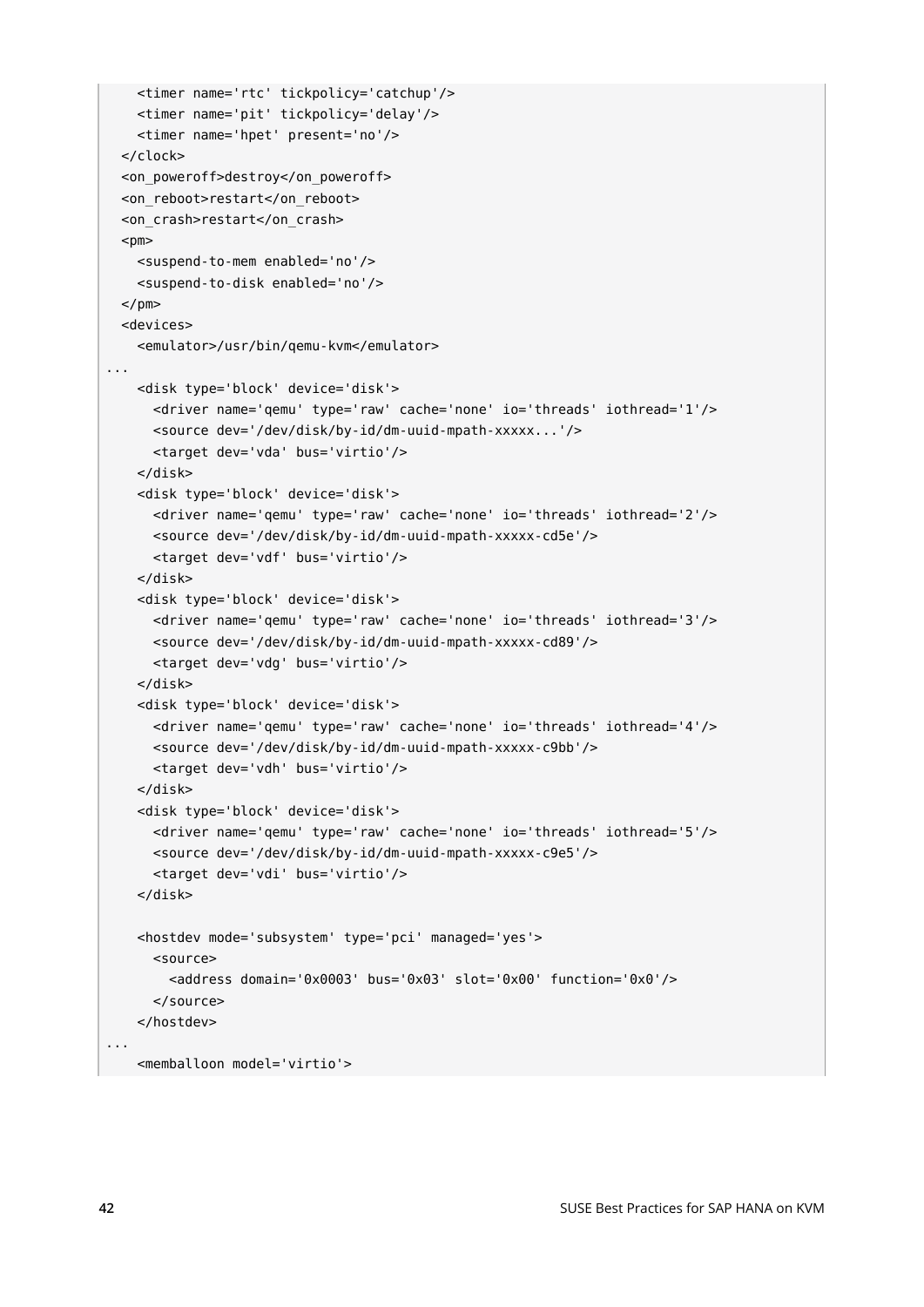```
 <address type='pci' domain='0x0000' bus='0x00' slot='0x07' function='0x0'/>
    </memballoon>
...
    <rng model='virtio'>
       <backend model='random'>/dev/random</backend>
   </rng>
  </devices>
  <qemu:commandline>
     <qemu:arg value='-cpu'/>
     <qemu:arg value='host,migratable=off,+invtsc,l3-cache=on'/>
  </qemu:commandline>
</domain>
```
# <span id="page-42-0"></span>8 Additional Information

### 8.1 Resources

- SUSE Best Practices (<https://documentation.suse.com/sbp/all/> 7)
- SUSE Virtualization Guide for SUSE Linux Enterprise Server 12 ([https://documenta](https://documentation.suse.com/sles/12-SP4/html/SLES-all/book-virt.html)[tion.suse.com/sles/12-SP4/html/SLES-all/book-virt.html](https://documentation.suse.com/sles/12-SP4/html/SLES-all/book-virt.html) 2)

### 8.2 Feedback

Several feedback channels are available:

#### **Bugs and Enhancement Requests**

For services and support options available for your product, refer to [http://www.suse.com/](http://www.suse.com/support/) [support/](http://www.suse.com/support/)<sub>7</sub>.

To report bugs for a product component, go to <https://scc.suse.com/support/> **a** requests, log in, and select Submit New SR (Service Request).

#### **Report Documentation Bug**

To report errors or suggest enhancements for a certain document, use the Report Documentation Bug feature at the right side of each section in the online documentation. Provide a concise description of the problem and refer to the respective section number and page (or URL).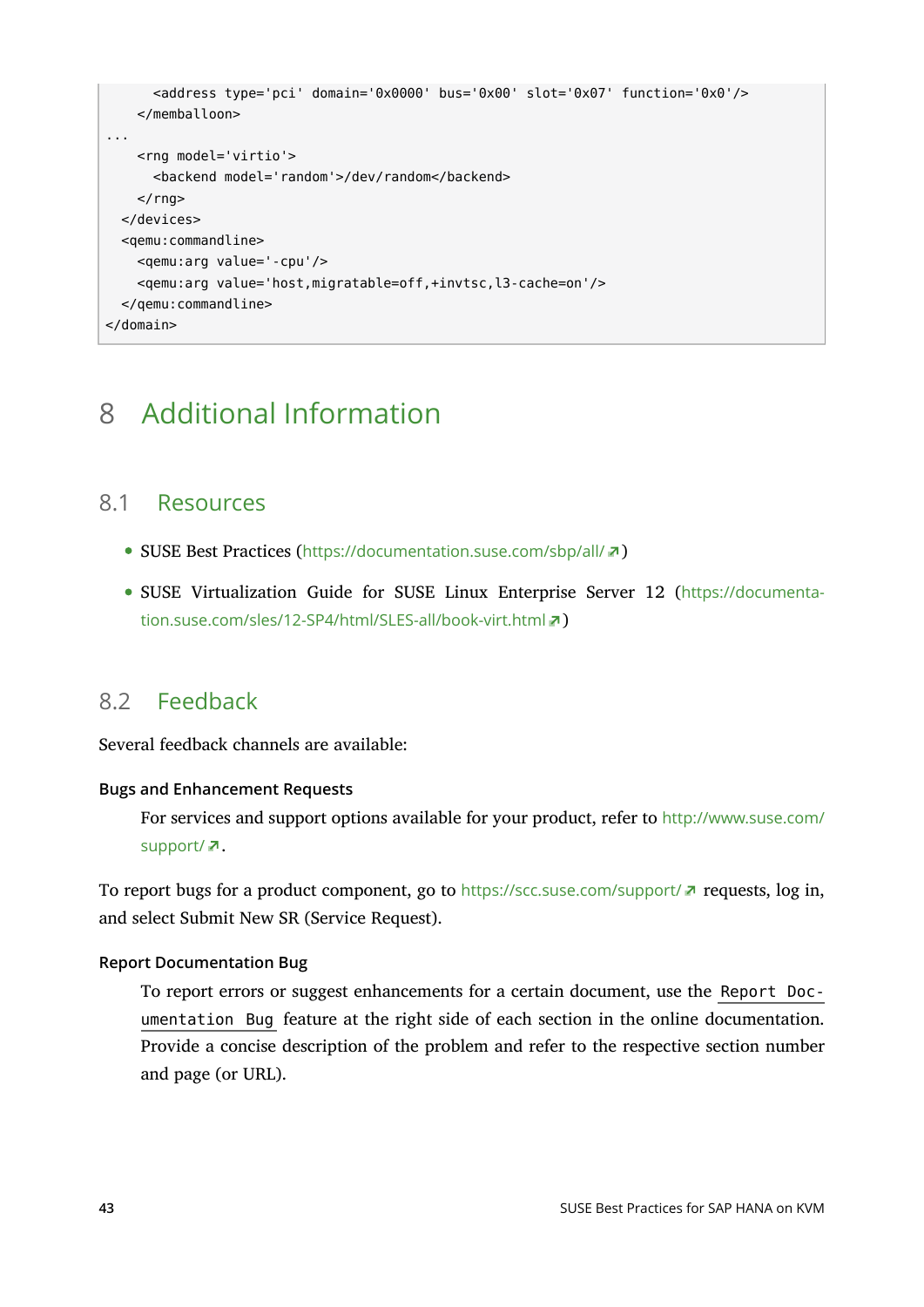**Mail**

For feedback on the documentation of this product, you can also send a mail to docteam@suse.com . Make sure to include the document title, the product version and the publication date of the documentation.

# 8.3 Version History

| <b>Version</b> | <b>Publication Date</b> | Author     | Comment                                 |
|----------------|-------------------------|------------|-----------------------------------------|
| 0.1            | Oct 2017                | Lee Martin | Initial version                         |
| 0.2            | Dec 2017                | Lee Martin | <b>Pilot Customers</b>                  |
| 0.3            | Jan 2018                | Lee Martin | Add storage section                     |
| 0.4            | Feb 2018                | Lee Martin | Add sizing section                      |
| 1.0            | Feb 2018                | Lee Martin | SAP GA Release for<br>Haswell Single-VM |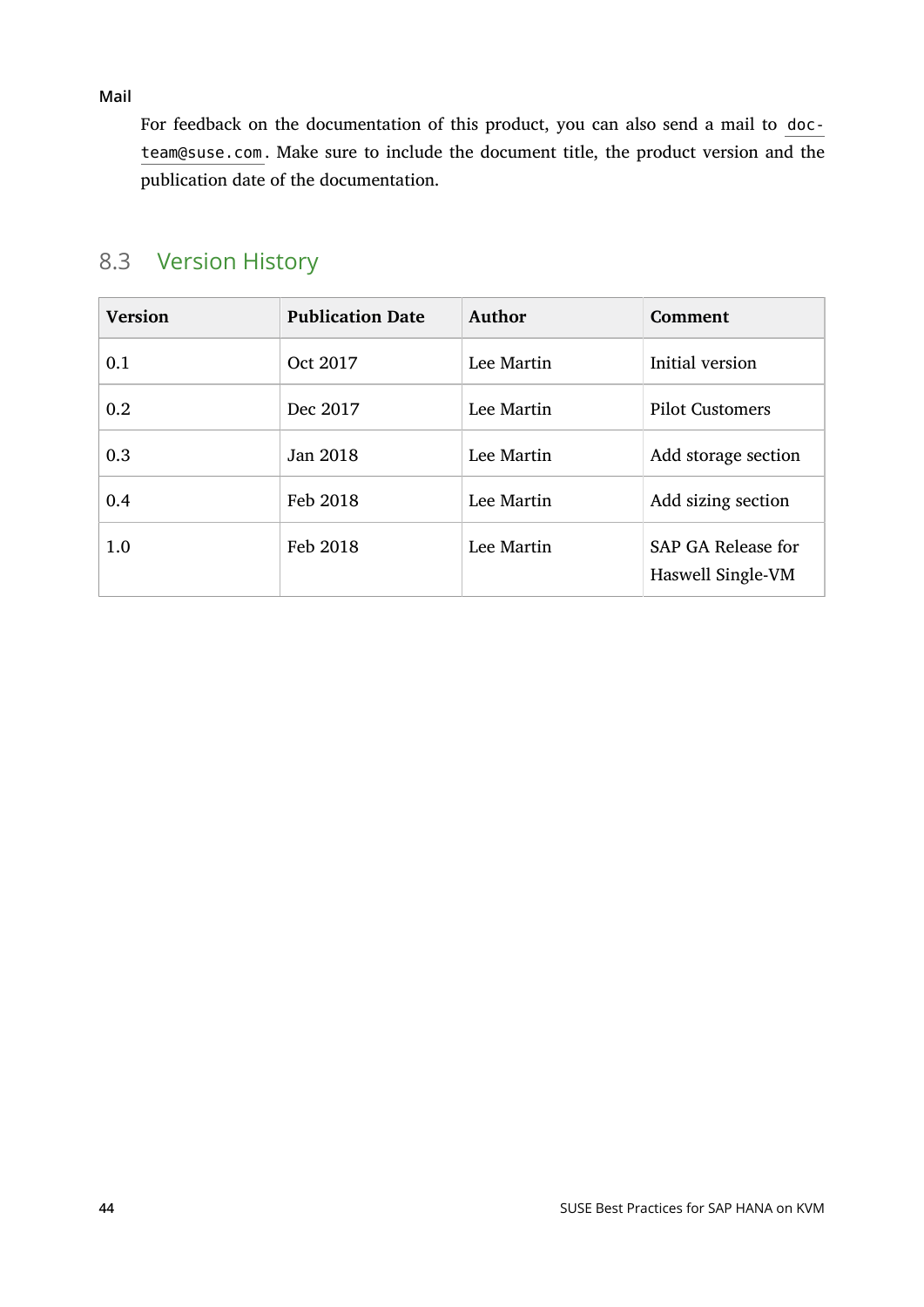# <span id="page-44-0"></span>9 Legal notice

Copyright ©2006-2022 SUSE LLC and contributors. All rights reserved.

Permission is granted to copy, distribute and/or modify this document under the terms of the GNU Free Documentation License, Version 1.2 or (at your option) version 1.3; with the Invariant Section being this copyright notice and license. A copy of the license version 1.2 is included in the section entitled "GNU Free Documentation License".

SUSE, the SUSE logo and YaST are registered trademarks of SUSE LLC in the United States and other countries. For SUSE trademarks, see <http://www.suse.com/company/legal/> a. Linux is a registered trademark of Linus Torvalds. All other names or trademarks mentioned in this document may be trademarks or registered trademarks of their respective owners.

Documents published as part of the **SUSE Best Practices** series have been contributed voluntarily by SUSE employees and third parties. They are meant to serve as examples of how particular actions can be performed. They have been compiled with utmost attention to detail. However, this does not guarantee complete accuracy. SUSE cannot verify that actions described in these documents do what is claimed or whether actions described have unintended consequences. SUSE LLC, its affiliates, the authors, and the translators may not be held liable for possible errors or the consequences thereof.

Below we draw your attention to the license under which the articles are published.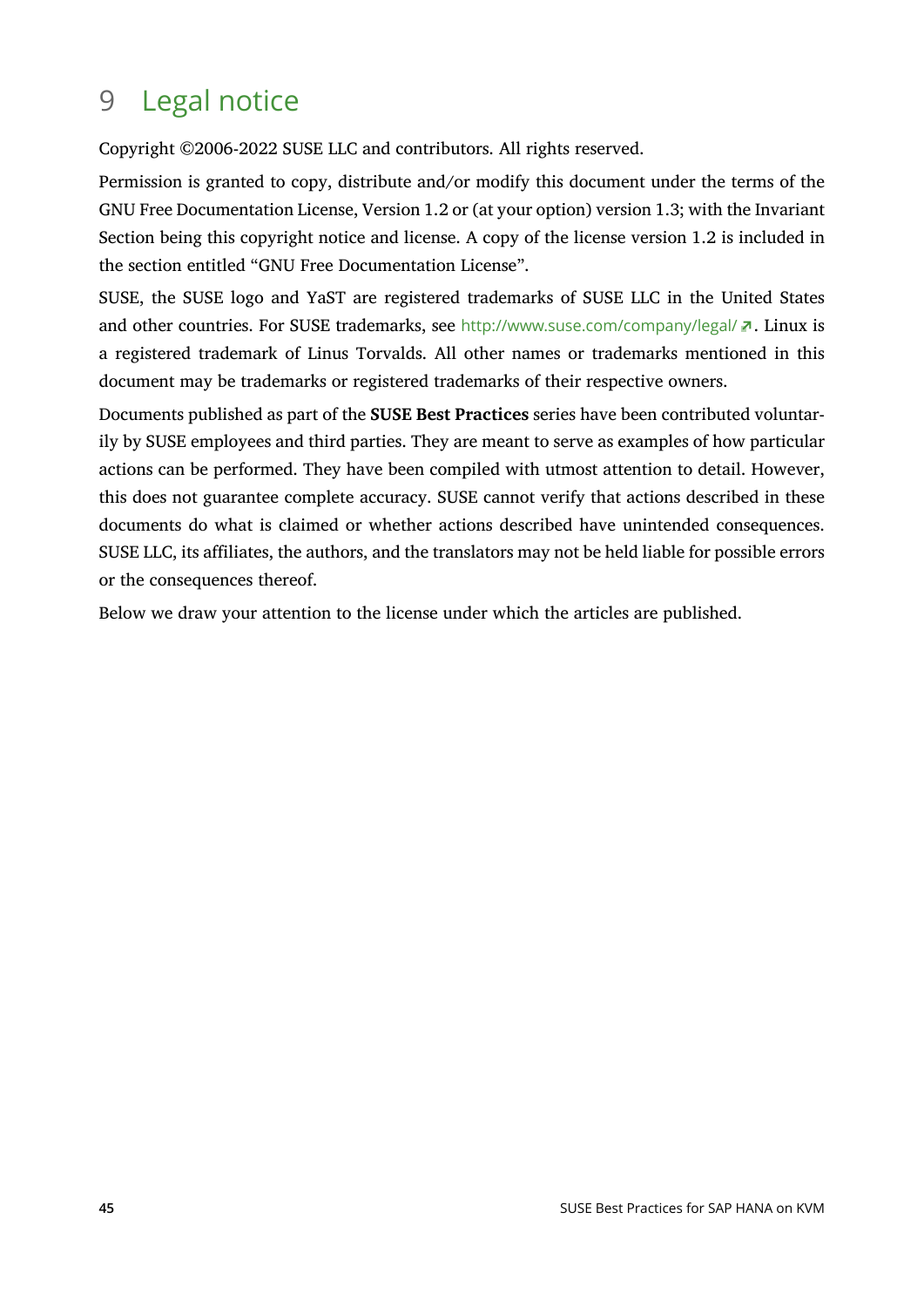#### <span id="page-45-0"></span>**GNU Free Documentation License**

Copyright (C) 2000, 2001, 2002 Free Software Foundation, Inc. 51 Franklin St, Fifth Floor, Boston, MA 02110-1301 USA. Everyone is permitted to copy and distribute verbatim copies of this license document, but changing it is not allowed.

#### 0. PREAMBLE

The purpose of this License is to make a manual, textbook, or other functional and useful document "free" in the sense of freedom: to assure everyone the effective freedom to copy and redistribute it, with or without modifying it, either commercially or non-commercially. Secondarily, this License preserves for the author and publisher a way to get credit for their work, while not being considered responsible for modifications made by others.

This License is a kind of "copyleft", which means that derivative works of the document must themselves be free in the same sense. It complements the GNU General Public License, which is a copyleft license designed for free software.

We have designed this License to use it for manuals for free software, because free software needs free documentation: a free program should come with manuals providing the same freedoms that the software does. But this License is not limited to software manuals; it can be used for any textual work, regardless of subject matter or whether it is published as a printed book. We recommend this License principally for works whose purpose is instruction or reference.

#### 1. APPLICABILITY AND DEFINITIONS

This License applies to any manual or other work, in any medium, that contains a notice placed by the copyright holder saying it can be distributed under the terms of this License. Such a notice grants a world-wide, royalty-free license, unlimited in duration, to use that work under the conditions stated herein. The "Document", below, refers to any such manual or work. Any member of the public is a licensee, and is addressed as "you". You accept the license if you copy, modify or distribute the work in a way requiring permission under copyright law.

A "Modified Version" of the Document means any work containing the Document or a portion of it, either copied verbatim, or with modifications and/or translated into another language.

A "Secondary Section" is a named appendix or a front-matter section of the Document that deals exclusively with the relationship of the publishers or authors of the Document to the Document's overall subject (or to related matters) and contains nothing that could fall directly within that overall subject. (Thus, if the Document is in part a textbook of mathematics, a Secondary Section may not explain any mathematics.) The relationship could be a matter of historical connection with the subject or with related matters, or of legal, commercial, philosophical, ethical or political position regarding them.

The "Invariant Sections" are certain Secondary Sections whose titles are designated, as being those of Invariant Sections, in the notice that says that the Document is released under this License. If a section does not fit the above definition of Secondary then it is not allowed to be designated as Invariant. The Document may contain zero Invariant Sections. If the Document does not identify any Invariant Sections then there are none.

The "Cover Texts" are certain short passages of text that are listed, as Front-Cover Texts or Back-Cover Texts, in the notice that says that the Document is released under this License. A Front-Cover Text may be at most 5 words, and a Back-Cover Text may be at most 25 words.

A "Transparent" copy of the Document means a machine-readable copy, represented in a format whose specification is available to the general public, that is suitable for revising the document straightforwardly with generic text editors or (for images composed of pixels) generic paint programs or (for drawings) some widely available drawing editor, and that is suitable for input to text formatters or for automatic translation to a variety of formats suitable for input to text formatters. A copy made in an otherwise Transparent file format whose markup, or absence of markup, has been arranged to thwart or discourage subsequent modification by readers is not Transparent. An image format is not Transparent if used for any substantial amount of text. A copy that is not "Transparent" is called "Opaque".

Examples of suitable formats for Transparent copies include plain ASCII without markup, Texinfo input format, LaTeX input format, SGML or XML using a publicly available DTD, and standard-conforming simple HTML, PostScript or PDF designed for human modification. Examples of transparent image formats include PNG, XCF and JPG. Opaque formats include proprietary formats that can be read and edited only by proprietary word processors, SGML or XML for which the DTD and/or processing tools are not generally available, and the machine-generated HTML, PostScript or PDF produced by some word processors for output purposes only.

The "Title Page" means, for a printed book, the title page itself, plus such following pages as are needed to hold, legibly, the material this License requires to appear in the title page. For works in formats which do not have any title page as such, "Title Page" means the text near the most prominent appearance of the work's title, preceding the beginning of the body of the text.

A section "Entitled XYZ" means a named subunit of the Document whose title either is precisely XYZ or contains XYZ in parentheses following text that translates XYZ in another language. (Here XYZ stands for a specific section name mentioned below, such as "Acknowledgements", "Dedications", "Endorsements", or "History".) To "Preserve the Title" of such a section when you modify the Document means that it remains a section "Entitled XYZ" according to this definition.

The Document may include Warranty Disclaimers next to the notice which states that this License applies to the Document. These Warranty Disclaimers are considered to be included by reference in this License, but only as regards disclaiming warranties: any other implication that these Warranty Disclaimers may have is void and has no effect on the meaning of this License.

#### 2. VERBATIM COPYING

You may copy and distribute the Document in any medium, either commercially or noncommercially, provided that this License, the copyright notices, and the license notice saying this License applies to the Document are reproduced in all copies, and that you add no other conditions whatsoever to those of this License. You may not use technical measures to obstruct or control the reading or further copying of the copies you make or distribute. However, you may accept compensation in exchange for copies. If you distribute a large enough number of copies you must also follow the conditions in section 3.

You may also lend copies, under the same conditions stated above, and you may publicly display copies.

#### 3. COPYING IN QUANTITY

If you publish printed copies (or copies in media that commonly have printed covers) of the Document, numbering more than 100, and the Document's license notice requires Cover Texts, you must enclose the copies in covers that carry, clearly and legibly, all these Cover Texts: Front-Cover Texts on the front cover, and Back-Cover Texts on the back cover. Both covers must also clearly and legibly identify you as the publisher of these copies. The front cover must present the full title with all words of the title equally prominent and visible. You may add other material on the covers in addition. Copying with changes limited to the covers, as long as they preserve the title of the Document and satisfy these conditions, can be treated as verbatim copying in other respects. If the required texts for either cover are too voluminous to fit legibly, you should put the first ones listed (as many as fit reasonably) on the actual cover, and continue the rest onto adjacent pages. If you publish or distribute Opaque copies of the Document numbering more than 100, you must either include a machine-readable Transparent copy along with each Opaque copy, or state in or with each Opaque copy a computer-network location from which the general network-using public has access to download using public-standard network protocols a complete Transparent copy of the Document, free of added material. If you use the latter option, you must take reasonably prudent steps, when you begin distribution of Opaque copies in quantity, to ensure that this Transparent copy will remain thus accessible at the stated location until at least one year after the last time you distribute an Opaque copy (directly or through your agents or retailers) of that edition to the public.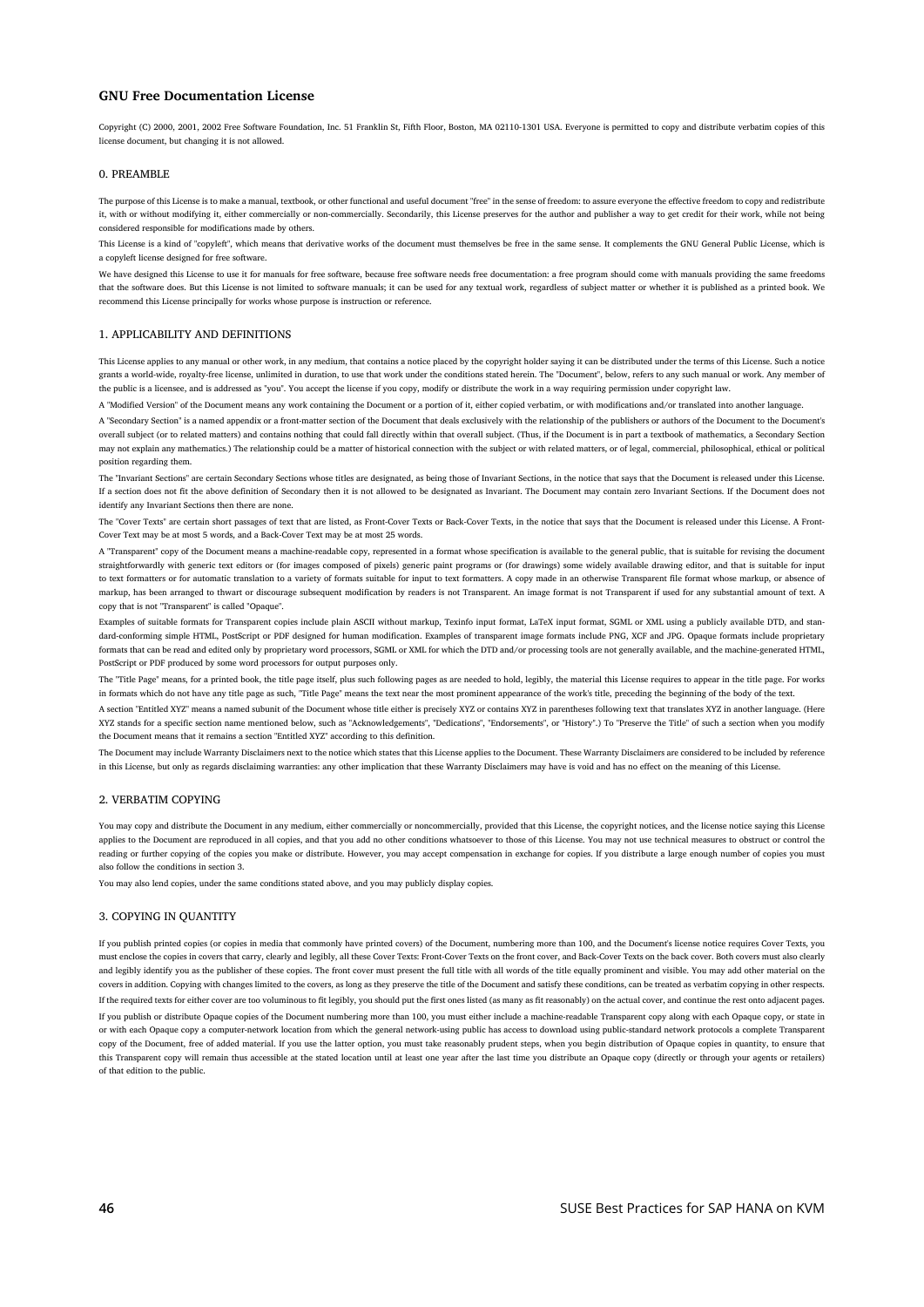It is requested, but not required, that you contact the authors of the Document well before redistributing any large number of copies, to give them a chance to provide you with an updated version of the Document.

#### 4. MODIFICATIONS

You may copy and distribute a Modified Version of the Document under the conditions of sections 2 and 3 above, provided that you release the Modified Version under precisely this License, with the Modified Version filling the role of the Document, thus licensing distribution and modification of the Modified Version to whoever possesses a copy of it. In addition, you must do these things in the Modified Version:

- **A.** Use in the Title Page (and on the covers, if any) a title distinct from that of the Document, and from those of previous versions (which should, if there were any, be listed in the History section of the Document). You may use the same title as a previous version if the original publisher of that version gives permission.
- **B.** List on the Title Page, as authors, one or more persons or entities responsible for authorship of the modifications in the Modified Version, together with at least five of the principal authors of the Document (all of its principal authors, if it has fewer than five), unless they release you from this requirement.
- **C.** State on the Title page the name of the publisher of the Modified Version, as the publisher.
- **D.** Preserve all the copyright notices of the Document.
- **E.** Add an appropriate copyright notice for your modifications adjacent to the other copyright notices.
- **F.** Include, immediately after the copyright notices, a license notice giving the public permission to use the Modified Version under the terms of this License, in the form shown in the Addendum below.
- **G.** Preserve in that license notice the full lists of Invariant Sections and required Cover Texts given in the Document's license notice.
- **H.** Include an unaltered copy of this License.
- 1. Preserve the section Entitled "History", Preserve its Title, and add to it an item stating at least the title, year, new authors, and publisher of the Modified Version as given on the Title Page. If there is no section Entitled "History" in the Document, create one stating the title, year, authors, and publisher of the Document as given on its Title Page, then add an item describing the Modified Version as stated in the previous sentence.
- **J.** Preserve the network location, if any, given in the Document for public access to a Transparent copy of the Document, and likewise the network locations given in the Document for previous versions it was based on. These may be placed in the "History" section. You may omit a network location for a work that was published at least four years before the Document itself, or if the original publisher of the version it refers to gives permission.
- **K.** For any section Entitled "Acknowledgements" or "Dedications", Preserve the Title of the section, and preserve in the section all the substance and tone of each of the contributor acknowledgements and/or dedications given therein.
- **L.** Preserve all the Invariant Sections of the Document, unaltered in their text and in their titles. Section numbers or the equivalent are not considered part of the section titles.
- **M.** Delete any section Entitled "Endorsements". Such a section may not be included in the Modified Version.
- **N.** Do not retitle any existing section to be Entitled "Endorsements" or to conflict in title with any Invariant Section.
- **O.** Preserve any Warranty Disclaimers.

If the Modified Version includes new front-matter sections or appendices that qualify as Secondary Sections and contain no material copied from the Document, you may at your option designate e or all of these sections as invariant. To do this, add their titles to the list of Invariant Sections in the Modified Version's license notice. These titles must be distinct from any other section titles. You may add a section Entitled "Endorsements", provided it contains nothing but endorsements of your Modified Version by various parties--for example, statements of peer review or that the text has been approved by an organization as the authoritative definition of a standard.

You may add a passage of up to five words as a Front-Cover Text, and a passage of up to 25 words as a Back-Cover Text, to the end of the list of Cover Texts in the Modified Version. Only one passage of Front-Cover Text and one of Back-Cover Text may be added by (or through arrangements made by) any one entity. If the Document already includes a cover text for the same cover, previously added by you or by arrangement made by the same entity you are acting on behalf of, you may not add another; but you may replace the old one, on explicit permission from the previous publisher that added the old one.

The author(s) and publisher(s) of the Document do not by this License give permission to use their names for publicity for or to assert or imply endorsement of any Modified Version.

#### 5. COMBINING DOCUMENTS

You may combine the Document with other documents released under this License, under the terms defined in section 4 above for modified versions, provided that you include in the combination all of the Invariant Sections of all of the original documents, unmodified, and list them all as Invariant Sections of your combined work in its license notice, and that you preserve all their Warranty Disclaimers.

The combined work need only contain one copy of this License, and multiple identical Invariant Sections may be replaced with a single copy. If there are multiple Invariant Sections with the same name but different contents, make the title of each such section unique by adding at the end of it, in parentheses, the name of the original author or publisher of that section if known, or else a unique number. Make the same adjustment to the section titles in the list of Invariant Sections in the license notice of the combined work.

In the combination, you must combine any sections Entitled "History" in the various original documents, forming one section Entitled "History"; likewise combine any sections Entitled "Acknowledgements", and any sections Entitled "Dedications". You must delete all sections Entitled "Endorsements".

#### 6. COLLECTIONS OF DOCUMENTS

You may make a collection consisting of the Document and other documents released under this License, and replace the individual copies of this License in the various documents with a single copy that is included in the collection, provided that you follow the rules of this License for verbatim copying of each of the documents in all other respects.

You may extract a single document from such a collection, and distribute it individually under this License, provided you insert a copy of this License into the extracted document, and follow this License in all other respects regarding verbatim copying of that document.

#### 7. AGGREGATION WITH INDEPENDENT WORKS

A compilation of the Document or its derivatives with other separate and independent documents or works, in or on a volume of a storage or distribution medium, is called an "aggregate" if the copyright resulting from the compilation is not used to limit the legal rights of the compilation's users beyond what the individual works permit. When the Document is included in an aggregate, this License does not apply to the other works in the aggregate which are not themselves derivative works of the Document.